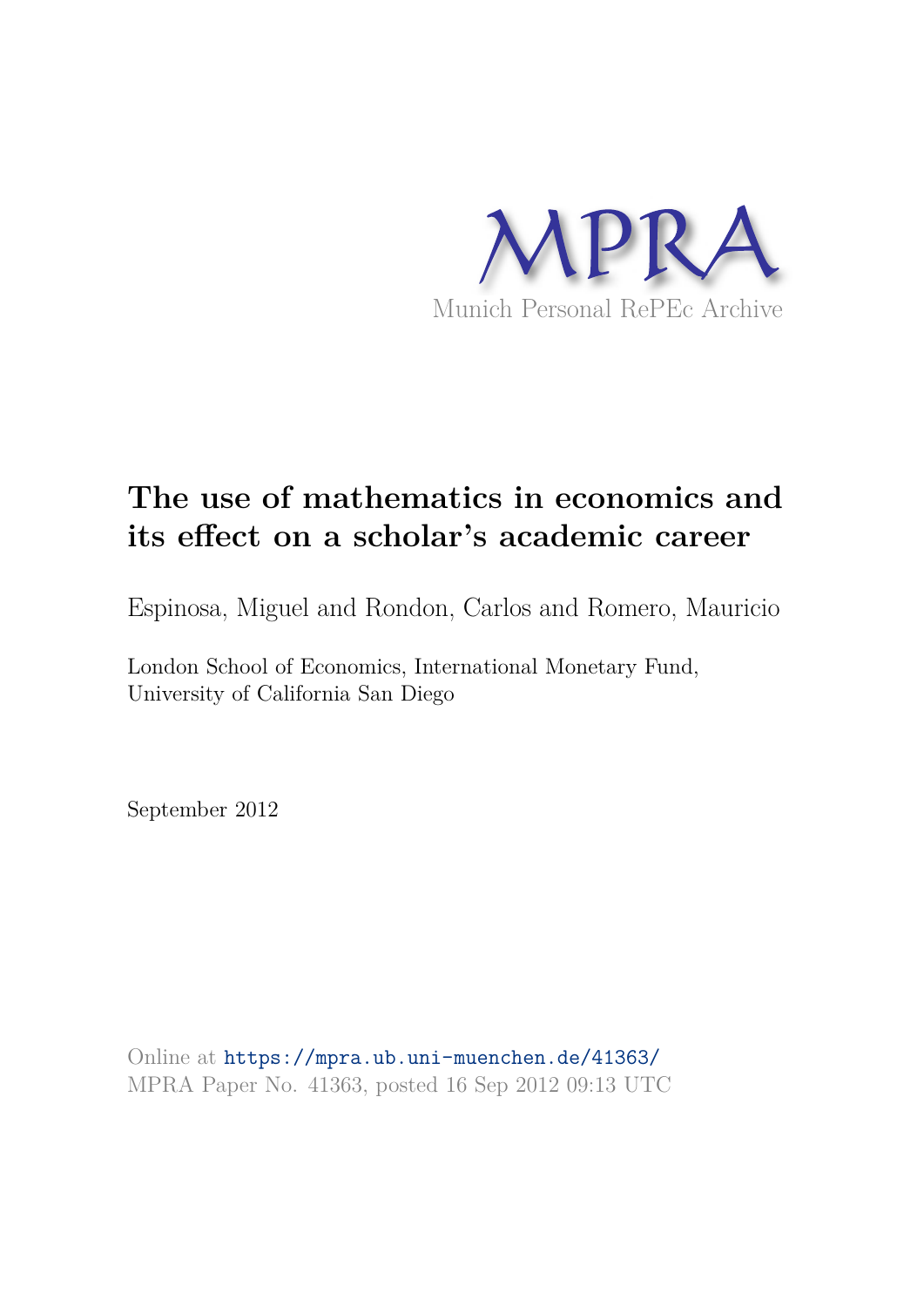# The use of Mathematics in Economics and its Effect on a Scholar's Academic Career<sup>∗</sup>

(Preliminary version. Comments are welcome.)

Miguel Espinosa<sup>†</sup> Carlos Rondon<sup>‡</sup> and Mauricio Romero<sup>§</sup>

September 15, 2012

#### Abstract

There has been so much debate on the increasing use of formal mathematical methods in Economics. Although there are some studies tackling these issues, those use either a little amount of papers, a small amount of scholars or cover a short period of time. We try to overcome these challenges constructing a database characterizing the main socio-demographic and academic output of a survey of 438 scholars divided into three groups: Economics Nobel Prize winners; scholars awarded with at least one of six prestigious recognitions in Economics; and academic faculty randomly selected from the top twenty Economics departments worldwide. Our results provide concrete measures of mathematization in Economics by giving statistical evidence on the increasing trend of number of equations and econometric outputs per article. We also show that for each of these variables there have been four structural breaks and three of them have been increasing ones. Furthermore, we found that the training and use of mathematics has a positive correlation with the probability of winning a Nobel Prize in certain cases. It also appears that being an empirical researcher as measured by the average number of econometrics outputs per paper has a negative correlation with someone's academic career success.

Keywords: Nobel Prize, Mathematics, Economics, Reputation. JEL classification numbers: B3, C14, C82, N01

All our mathematics is constructed. It is a construction we make in order to think about the world... [It] is the only way we have to think logically about things we observe...The book of Nature is not written in mathematics; rather, mathematics is the only language we know to explain nature logically.

*Ingrid Daubechies*

When you have mastered numbers, you will in fact no longer be reading numbers, any more than you read words when reading books. You will be reading meanings.

*W. E. B. Du Bois*

<sup>∗</sup>We acknowledge the participation of Laura Cepeda and several other individuals who were extremely helpful in the construction of our data base. We are also indebted to Carlos Alvarez, Raquel Bernal, Javier Birchenall, Juan C. Cardenas, Jose F. Cataño, Nicolas de Roux, Leopoldo Fergusson, Andres Fernandez, Manuel Fernandez, Simon Lodato, Simon Loerschter, Jimena Hurtado, Martin Moreno, Ximena Pena, Jorge Perez, Juan D. Prada, Johanna Ramos, Pascual Restrepo, Tomas Rodriguez, Santiago Saavedra, Glen Weyl, and all the participants of the GIPTE seminar and the Banco de la Republica seminar for their helpful comments. All remaining errors are ours.

<sup>†</sup>LSE. Ph.D. student,e-mail contact: m.espinosa@lse.ac.uk

<sup>‡</sup>Research Assistant, International Monetary Fund. e-mail contact: crondon@imf.org

<sup>§</sup>UCSD. Ph.D. student,e-mail contact: mtromero@ucsd.edu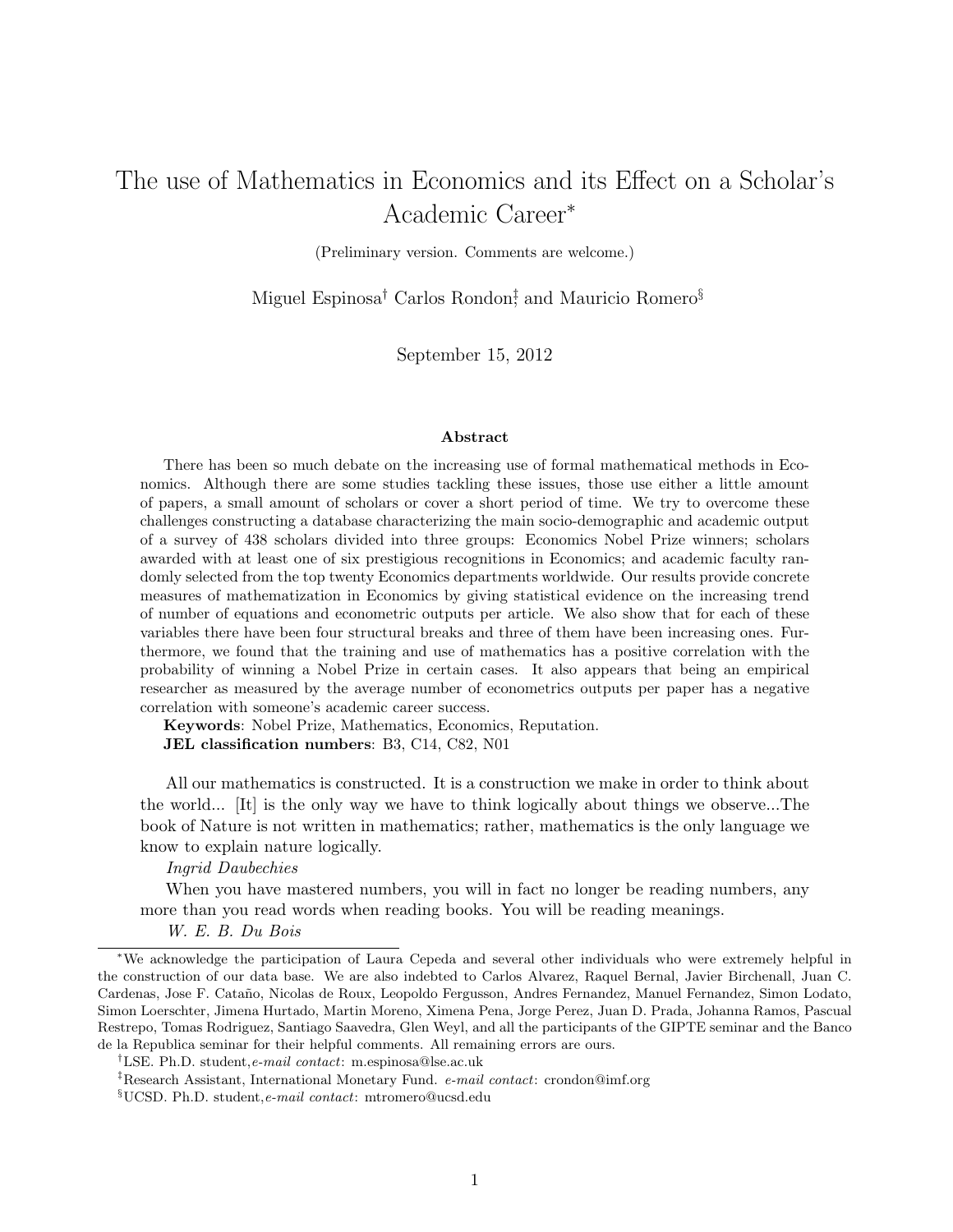## 1 Introduction

For decades, the increasing use of formal methods in the social sciences has generated controversy. Of these, economics has been the primary focus of criticism. More specifically, most of the debate has centered on the so-called mathematization of economic theory, and the related bias towards formal methods.<sup>1</sup> The central question concerns how the use of mathematics has changed over time in economics, and how its use affects a scholar's academic career. For our analysis, a database made up of 438 scholars divided into three groups was constructed. The first group consists of 64 individuals that have won the Nobel Prize in economics; the second one consists of 205 individuals selected on the basis of them winning at least one of the following awards: the John Bates Clark Medal (JBCM); Distinguished Fellowship of the American Economic Association (DF); Richard T. Ely Lecturer (RTEL); Foreign Honorary Member of the American Economic Association (FHM); President of the American Economic Association (PAEA); and President of the Econometric Society (PES)<sup>2</sup>; the third group consists of 169 scholars randomly selected from the academic faculty of the top twenty economics departments according to IDEAS/RePEc ranking for 2010. For the third group, selection was restricted to academics who had achieved at least an 'associate professor' position. These groups are labeled as Nobel Laureates, Awarded Scholars, and Non-Awarded Scholars respectively.

For these authors, all the articles available in JSTOR<sup>3</sup> were compiled and reviewed. In order to assess the relative importance of mathematics to their work, we counted the number of equations per article, the number of equations per footnote, the number of econometric results and the number of mathematical appendixes per paper<sup>4</sup>. Although similar methods have been used before, this paper uses a database, that combines an objective measure of each academic's proximity to mathematics (the average number of equations per paper, a B.A. and/or Ph.D. in mathematics, among others variables) with socio-demographic information (such as country and date of birth, gender, and other related control variables). However, the database lacks a variable for measuring a scholar's ability or intelligence (e.g., IQ, GRE scores, SAT scores, etc.). Since it is possible that the use of mathematics is correlated with this variable, the econometric models in this article only imply correlation, and by no means causality.

As a general result, the use of mathematics is related with a higher probability of winning a Nobel Prize if the scholar has already won another award, otherwise it reduces the probability of winning any award. Being an awarded scholar is interpreted here as a person who has both a deep understanding

<sup>&</sup>lt;sup>1</sup>It has been noted that leading universities and the students themselves regard mathematical knowledge as fundamental to the study of economics. In a survey conducted among graduate students at six leading universities in the U.S., Colander & Klamer (1987) reported that only 3% of students find a thorough knowledge of economic theory as being very important for professional success, compared to 57% who considered excellence in mathematics as fundamental. However, Colander (2005) finds a change in this tendency in recent data, where 9% the students consider a thorough knowledge of economic theory as being very important for professional success, while only 30% considered excellence in mathematics as fundamental.

<sup>&</sup>lt;sup>2</sup>The database includes information for the following years: JBCM (1947-2009), DF (1965-2009), RTEL (1962-2009), FHM (1975-2007), PAEA (1930-2010), and PES (1931-2010). Further information can be found in Appendix A.

<sup>&</sup>lt;sup>3</sup>Although there are other databases like ECONLIT that specialize in economics, three arguments make JSTOR the most convenient database for the purpose of this article: 1. JSTOR contains articles written before 1900, giving access to the academic production of the oldest scholars; 2. JSTOR also contains journals dedicated to other sciences and areas of knowledge outside of economics; and 3. JSTOR contains journals that have been discontinued or which were completely absorbed by other publications.

<sup>4</sup>For this article, an equation is defined as any expression that has either variables or numbers, or both, on both sides, such as:  $x0 = x1$ ,  $z0 > z1$ ,  $w \subset W$  and  $p = 1$ . We consider an econometric result as any econometric output in the form of a table, but, not in the form of a graph. Charts are not included because, our intention is to measure the effect when using a strictly formal mathematical language, although a graph is a functional construction and a mathematical tool in the strict sense of the term. The choice between writing an equation and using a graph has a substantially different effect on the measurement of the so-called "mathematization" of economics. A mathematical appendix is one where a theorem is explained, demonstrated or expanded. Data appendices were not taken into account, since they do not represent expressions in mathematical terms.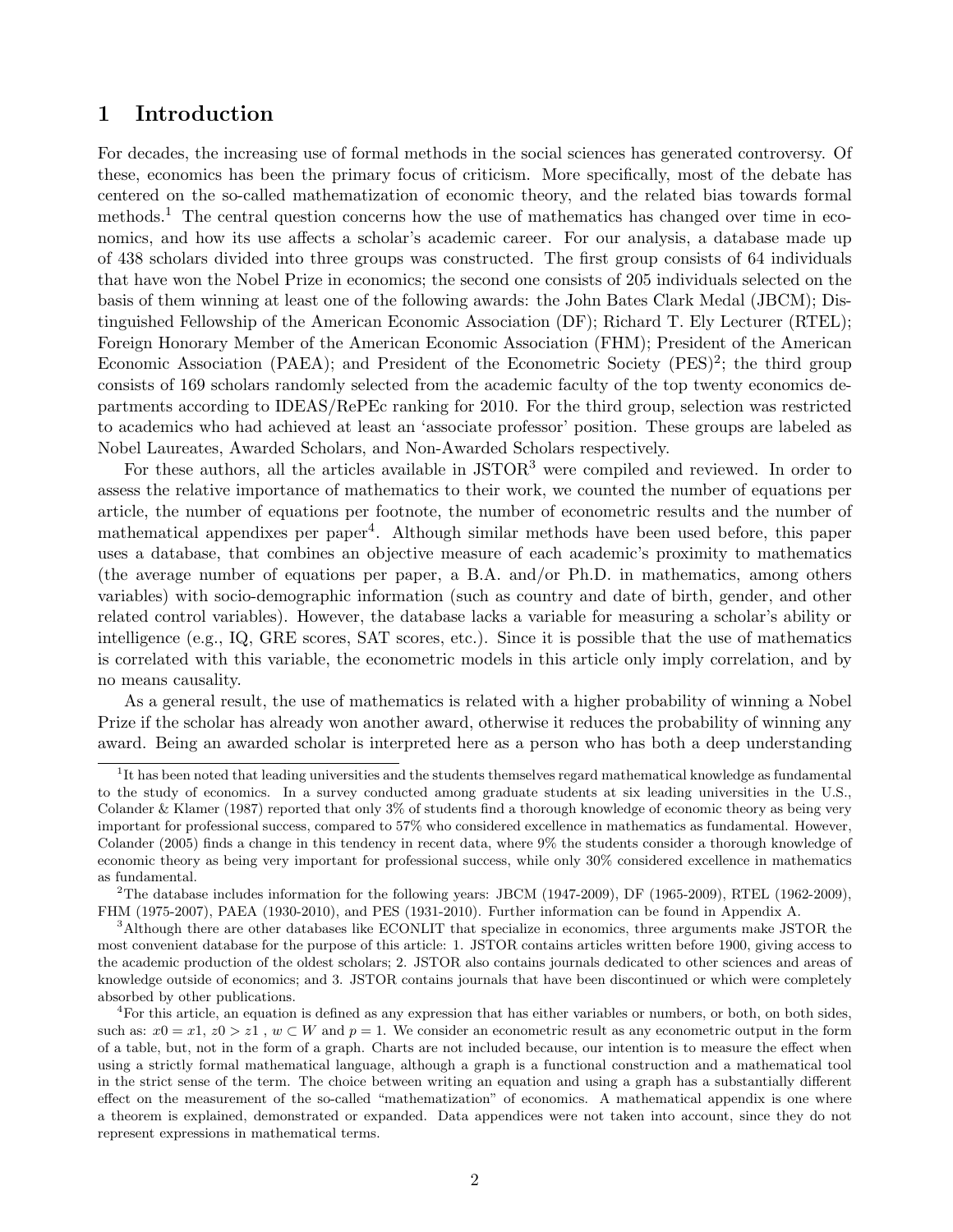of economic theory and ideas that are socially accepted as brilliant contributions to the state of the art in the mainstream economics. Since mathematics is a natural language for scientific diffusion in economics, we suggest the following explanation: the probability of winning a Nobel Prize rises when brilliant ideas are communicated through a language that other academics understand, and therefore, are easy to disseminate. These results are in line with a vision wherein formality and rigor should be accompanied by a solid understanding of economic theory. This conclusion is robust for different econometric analysis.

Using this database, an analysis of the evolution of mathematics in economics can also be portrayed. We show that the use of equations per article and the average number of econometric outputs increased consistently over time. Our evidence suggests that the 1950s were a decade of great influence for the way modern theoretical and empirical economics is done. This result is aligned with Debreu (1991) hypothesis wherein he states that during the period 1944-1977, there was a significant increase in the number of pages published in journals related to mathematical economics.

This article contributes to the economics literature in at least four different ways. First, to the best of the authors' knowledge, a work such as this one has never been done. We are not aware of any article in the literature, which addresses these questions and answers them in the way this article does. Second, the database presented here fills a gap in the literature relating to socio-demographic and academic production in economics. This database has a great potential to test several hypotheses about what economists do and the role of mathematics in the history of the economic thought. Furthermore, conclusions based on this database are a good proxy of what has been happening in the mainstream of economics. Third, we construct an outline of the mathematization of economics in the 20th century, measuring the evolution over time of the average number of equations per article and the average number of econometric outputs per article. Fourth, discrete choice models are presented in order to estimate a scholar's probability of winning a Nobel Prize and other prestigious awards controlling by different socio-demographic characteristics and several features of his (or her) published articles.

This paper is organized as follows: the next section presents an analysis of the use of mathematics over time, and disentangles certain facts regarding the historic trend. Section 3 presents descriptive statistics of our sample, analyzing such things as geographical origins and scholars' academic formation. Section 4 presents our econometric analysis and the results. Section 5 concludes.

## 2 Mathematics in Economics Over Time

The debate concerning the role of mathematics in economics has been an ongoing one for several years. A large number of authors, both economists and non-economists, have addressed the subject and have given pros and cons of the intensive use of mathematical methods in studying social problems. Regardless of this discussion, the incidence of mathematics being utilized in economics has undoubtedly increased, and nowadays an advanced knowledge in mathematics is a basic need for any economist willing to go beyond the undergraduate level. Although there are many arguments both in favor and against the use of mathematics in economics, this article takes no sides whatsoever. The results found here merely attempt to provide an objective account of the use of mathematics in economics through history and the effect this has had on a scholar academic careers<sup>5</sup>.

<sup>&</sup>lt;sup>5</sup>According to (Rader 1972), mathematics has at least three important roles in economic theory. First, the production of mathematics is in part an accumulation from other sciences. Second, mathematics is a valuable aid in long sequences of reasoning, where it is easy to make mistakes. Third, mathematics makes possible a greater degree of generality than verbal or graphical methods of discourse. Nevertheless, there are economists who object to the use of mathematics; According to Rader their objections may be summarized in three statements: 1. Mathematical treatment implies quantification, which is impossible for the whole of economics since some variables are not measurable or observable; 2. The search for mathematic generality is a tedious enterprise that substitutes convoluted definitions and notation manipulation for new ideas; and 3. A common question about the use of mathematics in economics is that, even where mathematics does apply, the use of given mathematic result can lead to perverse orientations in economic theory, in as much as mathematical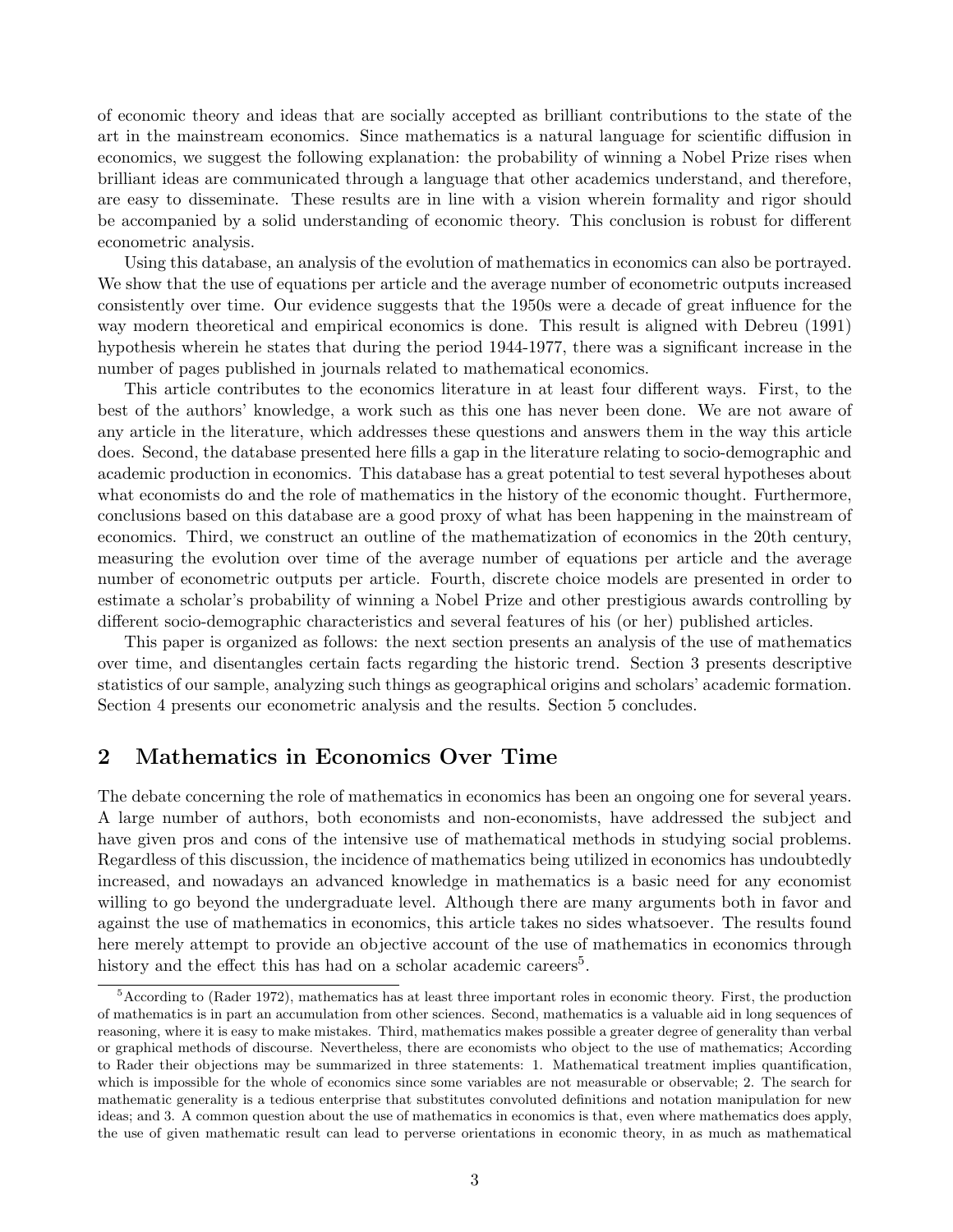Grubel & Boland (1986) found an increasing trend in the use of mathematics in the articles published in the *American Economic Review* from 1950 to 1983, by counting the number of graphs, diagrams and tables of data as well as the number of equations present in each publication. In a similar exercise, Mirkowski (1991) tabulated the number of pages with mathematical discourse (although he does not explicitly state what he considers as constituting mathematical discourse) from 1887 to 1955 for every volume of four economic journals: the *Revue D'Economie Politique*, *Economic Journal*, *Quarterly Journal of Economics*, and *Journal of Political Economy*. Between 1887 and 1924, the author found that these journals devoted less than 5% of their pages to mathematical discourse. In contrast, after 1925, about 20-25% of the pages were mathematical in nature. Debreu (1986) quantified the number of pages published per year by the five main periodicals treating mathematical economics (*Econometrica*, *Review of Economic Studies*, *International Economic Review*, *Journal of Economic Theory*, and *Journal of Mathematical Economics*) and found that 1930 - 1943 marked a period of decline, while 1944-1977 was a period of "exponential" growth during which the number of pages grew at an annual rate of 8.2%. Debreu (1991) shows that for 1940, less than 3% of the pages of volume 30 of the *American Economic Review* included mathematical expressions, while in 1990, 40% of the pages of its eightieth volume include sophisticated math.

Although the evidence shows an increasing trend in the use of mathematics in economics, the periods analyzed are insufficient to cover the evolution of academic work in economics throughout the twentieth century. Given that the database created for this article collects information from 1894 to 2006 on the number of equations and econometric outputs in each article published by the featured authors, a possible way to analyze the last century is now possible.

The purpose of this section is to analyze how the use of mathematics and the production of empirical results have evolved over time. Using time-series of the average number of equations and the average number of econometric outputs for the period 1894 - 2006, an analysis based on the trend of both series is proposed for the purpose of identifying possible structural changes. Working with the trend is more appropriate, given that it is more sensible to analyze long term changes than short ones, thus silencing the noise created by year-to-year undesired spikes $\overset{6}{\cdot}$ . Given that the number of structural breaks in both series, as well as their relative position in the series, are unknown, Bai & Perron (2003) methodology fits perfectly. Bai (1997) and Bai & Perron (2003) proved that individual structural change tests for a series containing unknown multiple structural breaks increase the probability of being biased towards not rejecting the hypothesis *No presence of structural breaks*. Briefly explained, Bai-Perron's (1998) methodology uses a sequential process of minimization that takes every local minimum in the series as critical points for structural breaks.

Figure 1 shows how the average number of equations per article per year (henceforth, *equations p.py*) has increased over time, passing from an average of 4 equations per article for the decade 1895 - 1905, to an average of 70 equations per article for the decade 1996 - 2006<sup>7</sup>. Figure 2 shows the evolution of econometric outputs per article (henceforth, *econometric outputs p.py*) through time. A clear increase in the average number of econometric outputs p.py is evident, especially since the 1950's. Before 1950, on average, one finds 1 econometric output for every 10 articles revised; after, one finds 12 econometric outputs for every 10 articles. This steep change in the trend might be related with the introduction of personal computers to the academic world. According to *Columbia's University* website<sup>8</sup>, the first attemp of a small scientific computer was designed in that university between 1948 and 1954 by John Lentz. The computer was launched by IBM under the reference IBM-610 Auto-Point

theory is developed along lines not relevant to questions of economic interest.

 ${}^{6}$ In order to isolate the trend of each series, we use a Hodrick-Prescott filter. Following Backus & Kehoe (1992), the smoothing parameter is set at 100.

<sup>7</sup>Since 1980, a u-shaped trend is observed in the average number of equations p.py. Given data limitations we are not able to provide a formal explanation of this behavior.

<sup>8</sup>http://www.columbia.edu/cu/computinghistory/610.html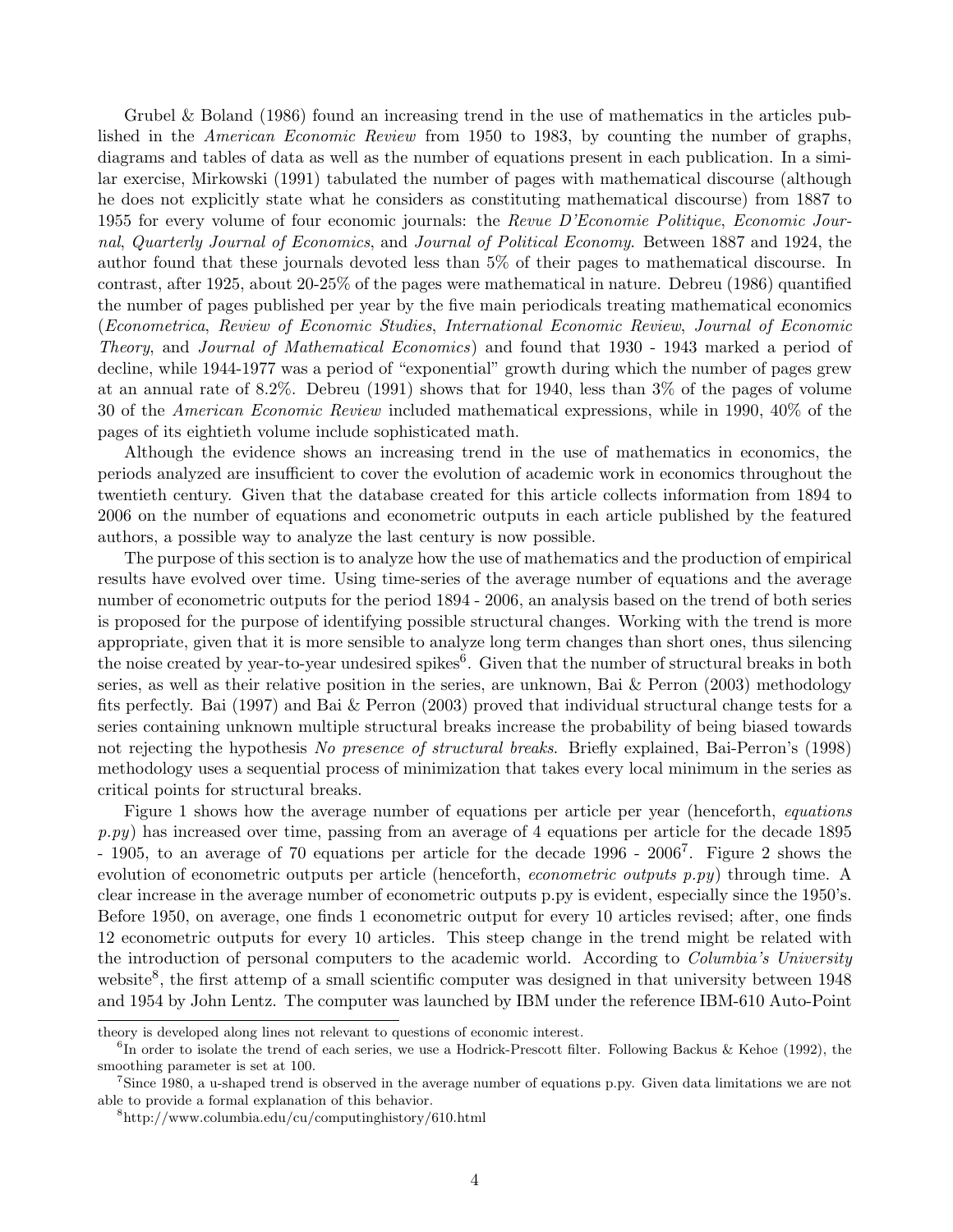Computer and included a special control panel to create subroutines involving different mathematical functions. Given that first computers were being designed and tested first in universities; and that these reduced significantly the cost and time of processing large datasets and performing complex calculus, it is plausible that the developing of modern of computers allowed a boom in empirical research that involved econometric analysis and simulations.



Figure 1: The use of equations per article per year. Source: JSTOR. Calculations: authors.

Figure 2: The use of econometric outputs per article per year. Source: JSTOR. Calculations: authors.

As can be seen in Figure 3, four structural changes were identified in the series of *equations p.py*. The years corresponding to those points are 1912, 1952, 1974 and 1990. Figure 4 shows that the Bayesian Information Criterion (BIC) curve is consistent with the selection of four structural breakpoints for this series. Two of the breakpoints identifyed are within the period that Debreu (1991) established as a period of significant increase in the number of pages published in journals featuring mathematical economics. On the other hand, three out of four of these changes are positive, meaning that the average equations per article aumented after the break point. These points were 1912, 1952 and 1990. Structural break in 1974 is negative and represented a decline in the average of equations per article. The positive changes are aligned with our hyphotesis of an incresing use of mathematics through time; however, our data does not allow us to explain the negative change in 1974. In order to fully identify the series, we follow the Box-Jenkins methodology and find that this series is an  $ARIMA(3,1,0)$  process.

Similarly, the same methodology was applied to the series of *econometricoutputs p.py*. Figure 5 shows that the series of econometric outputs has four structural changes in 1918, 1951, 1967 and 1983. This variable could be modelled as an ARIMA (2,2,2) process. Figure 6 shows the BIC curve for the series and its consistency with the choice of four structural break points. Once again, three out of four breakpoints are associated with an increasing average of econometric outputs per paper. The only negative breakpoint is located between the years 1918 and 1951. After 1951, the positive trend resumes and since then, the average number of econometric outputs per article per year has more than doubled. As we said before, this ever increasing trend might be related with the availability of faster and better computers to researchers.

By itself, finding that 3 out of 4 structural changes were positive does not prove that each series had an increasing trend over the years. However, if we combine these results with the increasing levels in the average of equations and econometrics outputs per paper that were observed in Figure 1 and Figure 2, we can clearly provide evidence of the mathematization in Economics.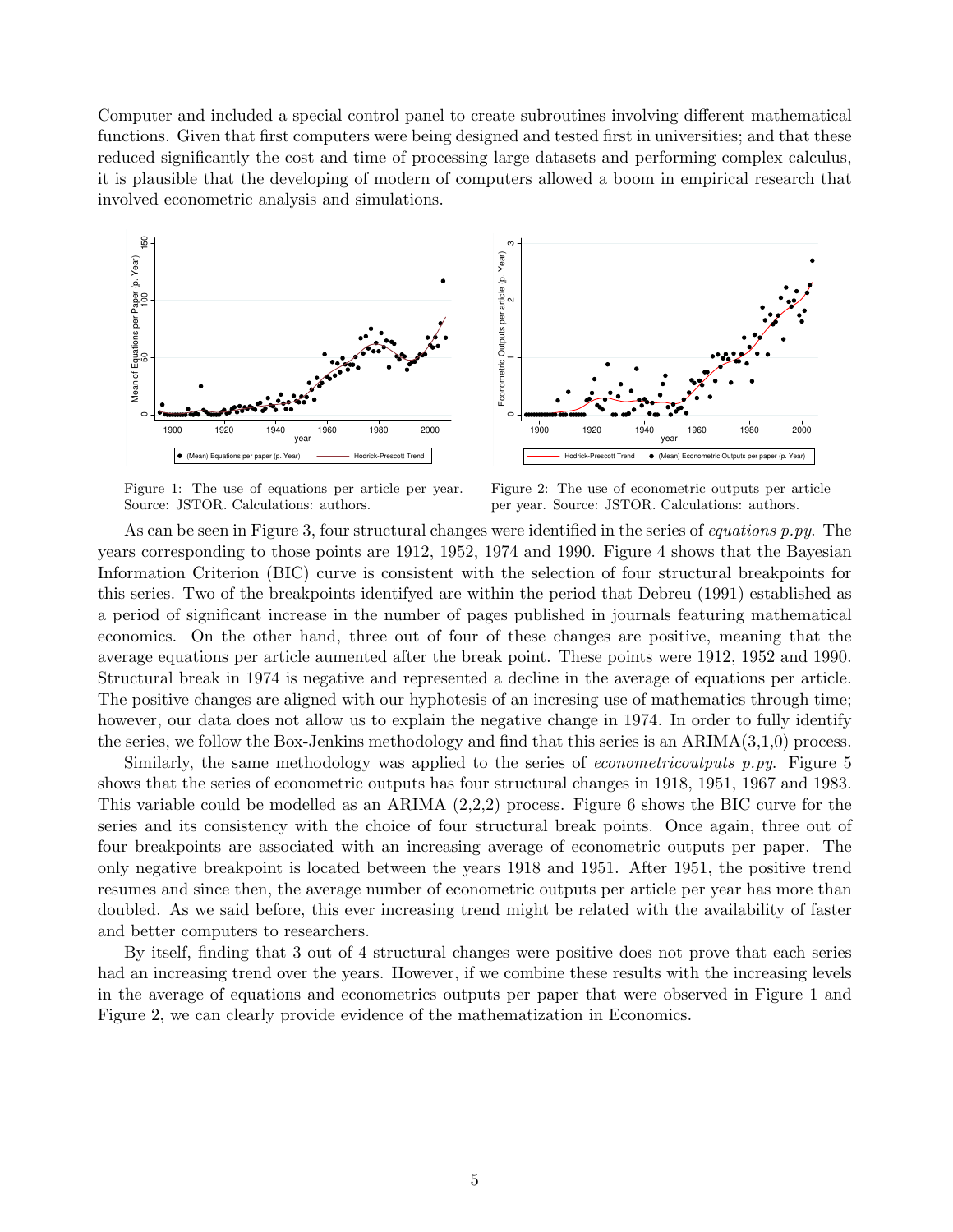**Structural Breaks in the Average Number of Equations per Article**

**BIC and Residual Sum of Squares: Equations p.py**



Figure 3: Structural Breaks in the Average Number of Equations per Article.Source: JSTOR. Calculations: authors.

Figure 4: BIC and Residual Sum of Squares: Equations p.py. Source: JSTOR. Calculations: authors.



Figure 5: Structural Breaks in the Average Num-Figure 6: BIC and Residual Sum of Squares: ber of Econometric Outputs per Article. Source: Econometric Outputs p.py. Source: JSTOR. JSTOR. Calculations: authors. Calculations: authors.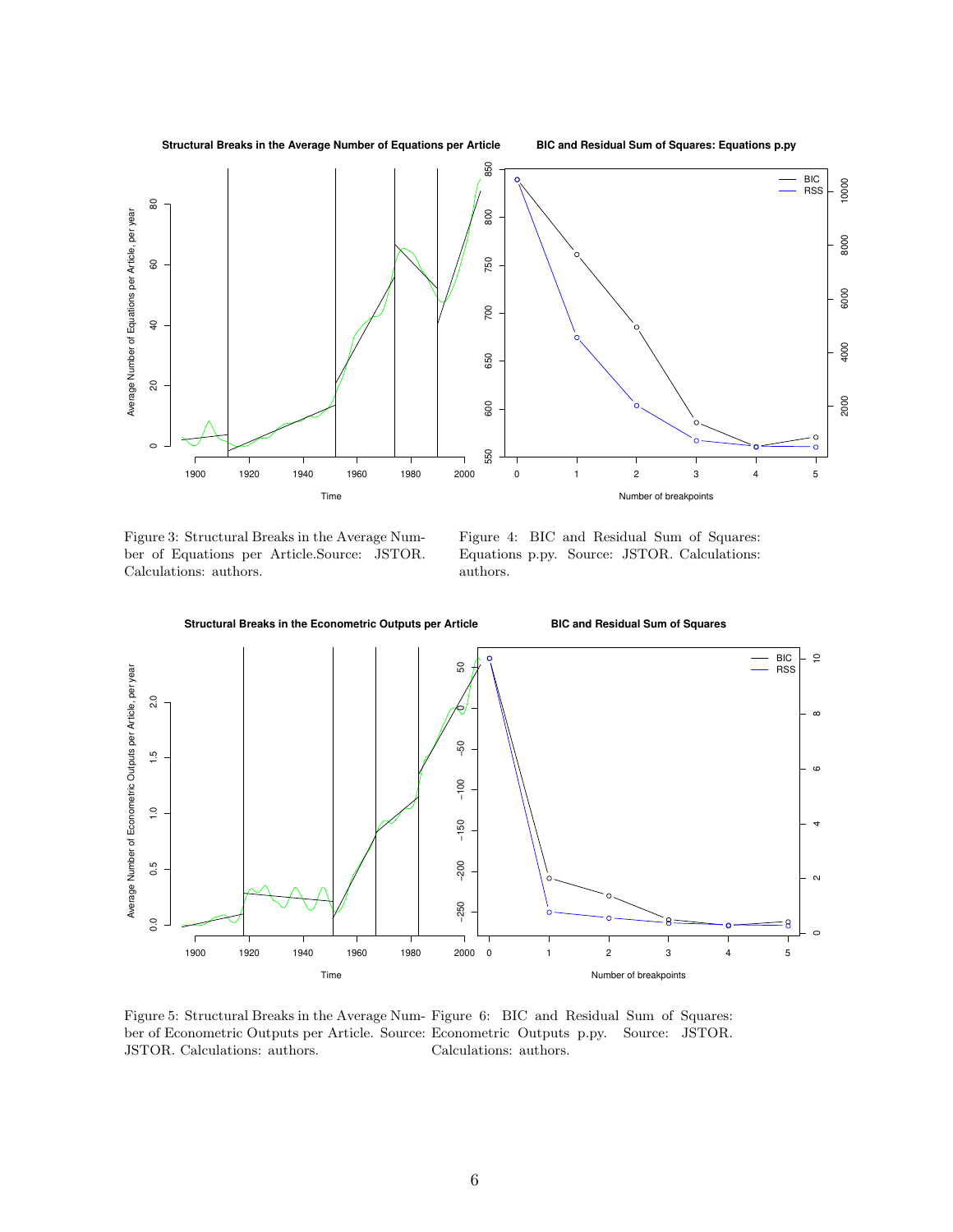## 3 Data Analysis

This section describes some of the most important socio-demographic statistics in our sample. Our specific intention is to provide a descriptive analysis of our database in order to justify and explain the inclusion of certain control variables in the econometric model we will use. This analysis is also revealing because it shows several remarkable facts about the scholars included in our sample.

The database compiles some demographic information about the scholars, such as gender, date and country of birth. It also collects information on their academic backgrounds, namely, where they got their B.A, M.A or Ph.D. (both university and country), and what subject of study they chose. We divided the subject of study into economics, mathematics and other. Mathematics includes applied and theoretical mathematics, but not physics or other related subjects.

#### 3.1 Generalities

The average number of papers per author in our database is 18.81; however, there is great variation between authors. For instance, the scholar with the most articles has 126 papers, and the one with the least number of articles has 1 one paper. The average number of pages, footnotes and equations per paper are 17.5, 15.8 and 56.0, respectively. The average number of equations in footnotes is 5.3. Finally, 0.51 and 1.75 are the average number of mathematical appendices per paper and the average number of econometrics tables per paper, respectively.

As can be seen in the left panel of Figure 7, Non-Awarded Scholars are the younger group, while Awarded Scholars and Nobel Laureate have a similar age distribution. However, if we compare the age when Awarded Scholars and Nobel Laureates received their first prize with the current age of Non-Awarded Scholars, the distribution is very similar (right panel of figure 7). This last comparison is reasonable because Non-Awarded scholars would pass on to another group once they win their first prize. This suggests that Non-Awarded Scholars are more comparable to Nobel Laureates and Awarded Scholars before the scholars in these last two groups won their first prize. Therefore, from now, when is relevant, all exercises will be performed comparing the entire academic production of all three groups up through 2010 and using only the academic production of Nobel Laureates and Awarded Scholars up through the year they won their first prize. In general the conclusions from the statistical exercises do not change if we change the time frame for which the academic production of Nobel Laureates and Awarded Scholars is taken.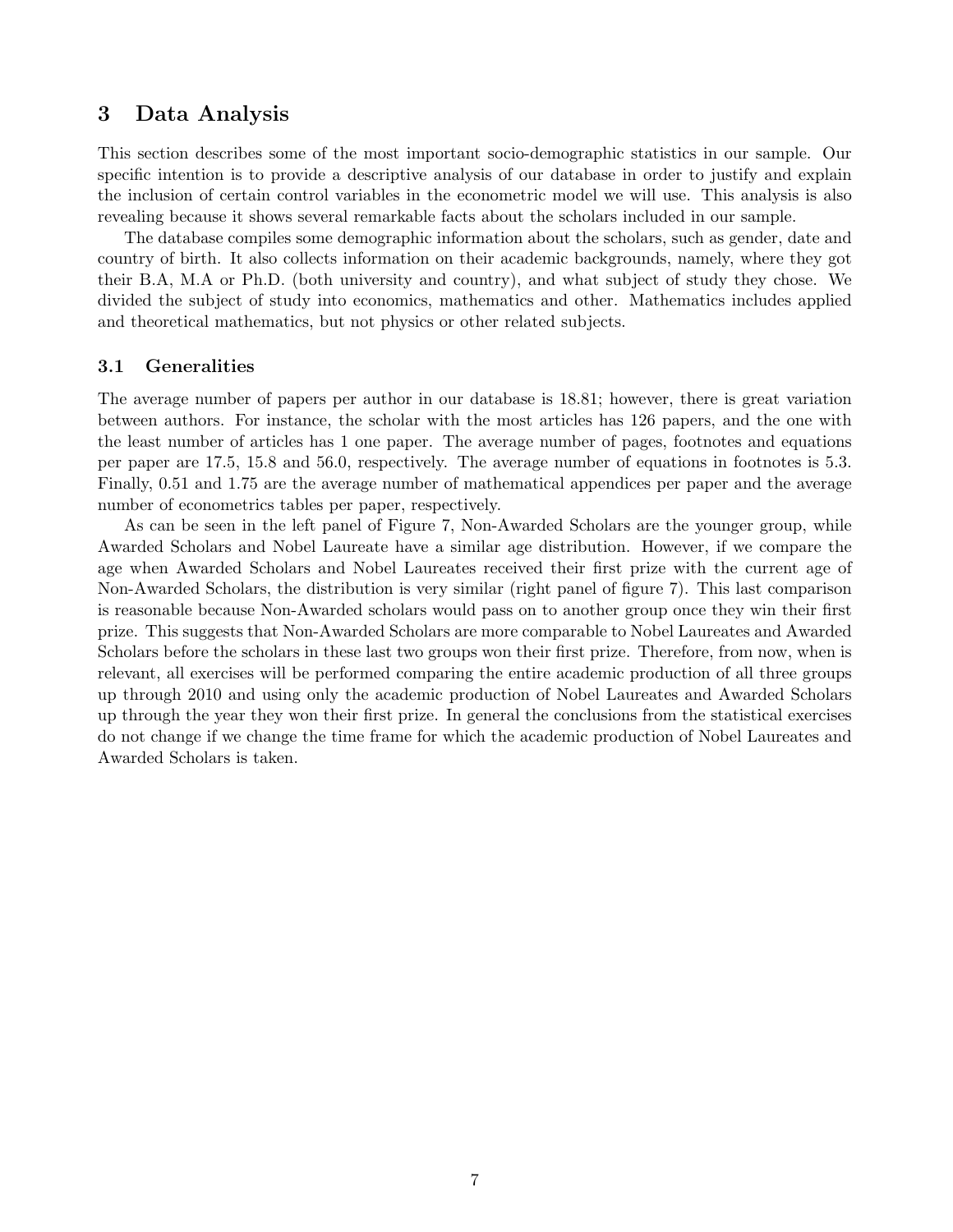

Figure 7: Kernel density estimation of year of birth/age per group, with a bandwidth of 5 given by Silverman's "rule of thumb". Source: JSTOR. Calculations: authors.

Table 1 shows descriptive statistics for the three different groups in our sample: Nobel Laureates, Awarded Scholars and Non-Awarded Scholars. It also includes information for Nobel Laureates and Awarded Scholars taking into account only their academic production up through the year they won their first prize. Non-Awarded Scholars have, on average, more equations per page, equations in footnotes, mathematical appendices and econometric tables per article than scholars that won any of the awards being considered, either before they win any award or after. Nonetheless, on average, scholars that have not won any award have fewer papers published. That is less production but more mathematical and empirical intensive research for Non-Awarded Scholars. On the other hand, Awarded Scholars do less empirical intensive research after their first award, while both Awarded Scholars and Nobel Laureates use less equations after being awarded.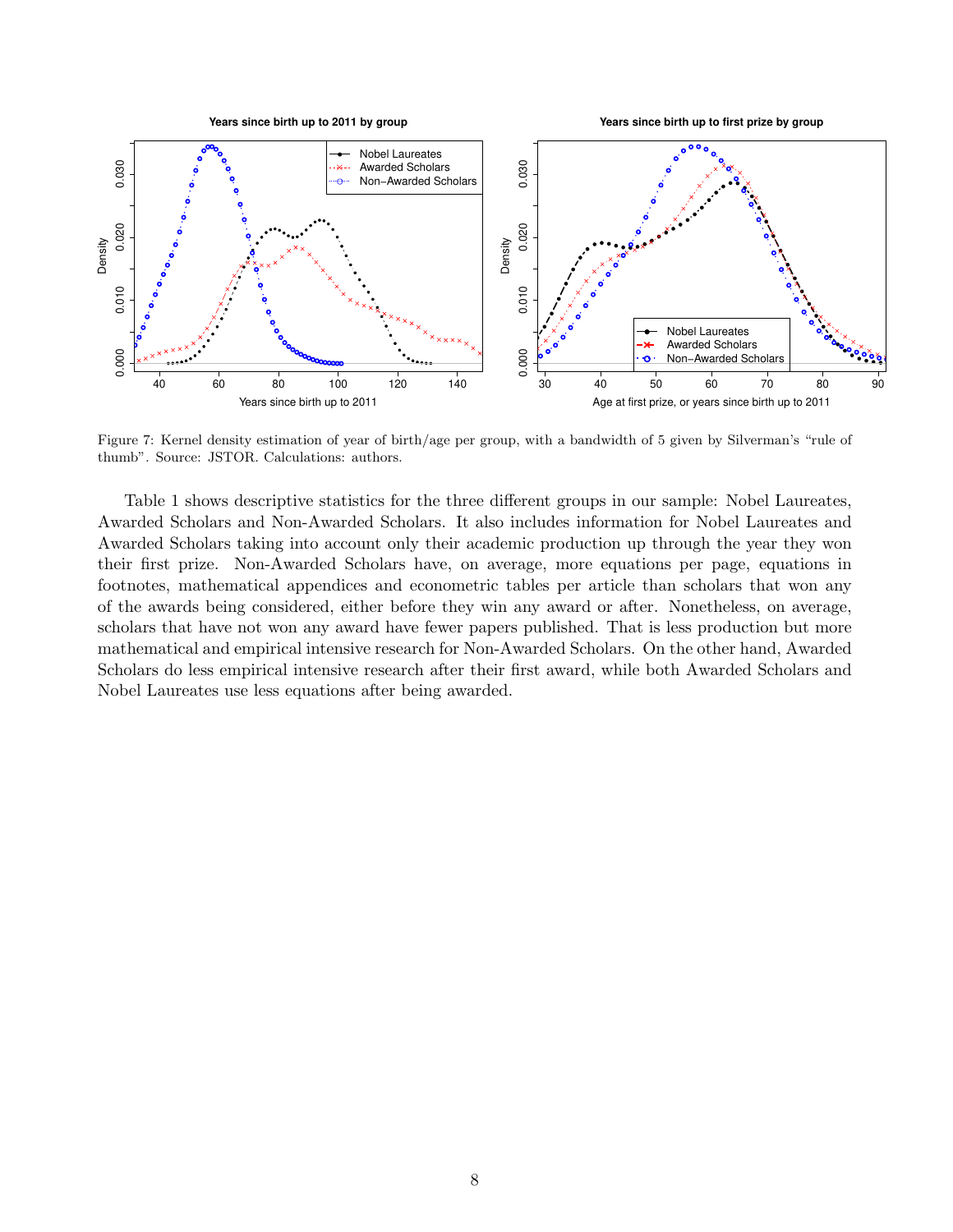|                                    | Papers                       | Pages per Pa- | Equations                                | Equations per     | Mathematical | Econometric          |  |  |
|------------------------------------|------------------------------|---------------|------------------------------------------|-------------------|--------------|----------------------|--|--|
|                                    |                              | per           |                                          | Footnote          | Appedixes    | Outputs              |  |  |
|                                    | Nobel Prize Winners $(N=64)$ |               |                                          |                   |              |                      |  |  |
| Mean(SD)                           | 25.88                        | 15.97(5.59)   | 50.12(52.79)                             | 3.4(4.34)         | 0.42(0.47)   | 0.52(1.08)           |  |  |
|                                    | (21.02)                      |               |                                          |                   |              |                      |  |  |
| Min/Max                            | 1/119                        | 9.02/37.33    | $\sqrt{0/212.38}$                        | 0/26              | 0/1.2        | 0/6.21               |  |  |
|                                    |                              |               | Nobel Prize Winners Prior to First Prize |                   |              |                      |  |  |
| Mean $(SD)$                        | 14.62                        | 15.46(4.39)   | 53.58 (57.07)                            | 3.4(4.34)         | 0.13(0.31)   | 0.44(0.78)           |  |  |
|                                    | (10.82)                      |               |                                          |                   |              |                      |  |  |
| $\overline{\text{Min}/\text{Max}}$ | 0/51                         | 7/31.66       | 0/247.16                                 | $\overline{0/26}$ | 0/2          | 0/3.85               |  |  |
|                                    |                              |               | Awarded Scholars $(N=205)$               |                   |              |                      |  |  |
| Mean $(SD)$                        | 22.61                        | 15.57(5.06)   | 39.01 (61.62)                            | 3.02(7.13)        | 0.49(0.77)   | 0.86(1.43)           |  |  |
|                                    | (19.17)                      |               |                                          |                   |              |                      |  |  |
| Min/Max                            | 1/156                        | 0.636/37.38   | 0/478.31                                 | 0/86.27           | 0/9.09       | 0/8                  |  |  |
|                                    |                              |               | Awarded Scholars Prior to First Prize    |                   |              |                      |  |  |
| Mean $(SD)$                        | 16.40                        | 15.55(6.46)   | 41.26(66.46)                             | 3.02(7.13)        | 0.16(0.61)   | 1.26(3.06)           |  |  |
|                                    | (15.13)                      |               |                                          |                   |              |                      |  |  |
| $\overline{\text{Min}/\text{Max}}$ | 0/116                        | 0.67/43       | 0/478.31                                 | 0/86.27           | 0/7.66       | $\overline{0/25.42}$ |  |  |
| Non-Awarded Scholars $(N=169)$     |                              |               |                                          |                   |              |                      |  |  |
| Mean(SD)                           | 12.2                         | 20.45(6.63)   | 78.91 (74.08)                            | 9.03(29.33)       | 0.58(0.64)   | 2.69(3.78)           |  |  |
|                                    | (10.41)                      |               |                                          |                   |              |                      |  |  |
| Min/Max                            | 1/52                         | 1.2/45        | 0/494                                    | 0/247             | 0/4          | 0/22.4               |  |  |

Table 1: Source: JSTOR. Calculations: authors.

Figure 8 shows a kernel density estimation of the mean number of equations per page for our different groups. As can be seen, the Non-Awarded Scholars distribution has a higher level of skewness. The distribution does not change drastically whether we use the entire academic production of Nobel Laureates and Awarded Scholars up to the year they won their first prize or up to 2010.



Figure 8: Kernel density estimation, with a bandwidth of 4 given by Silverman's "rule of thumb", of the mean number of equations per group. Source: JSTOR. Calculations: authors.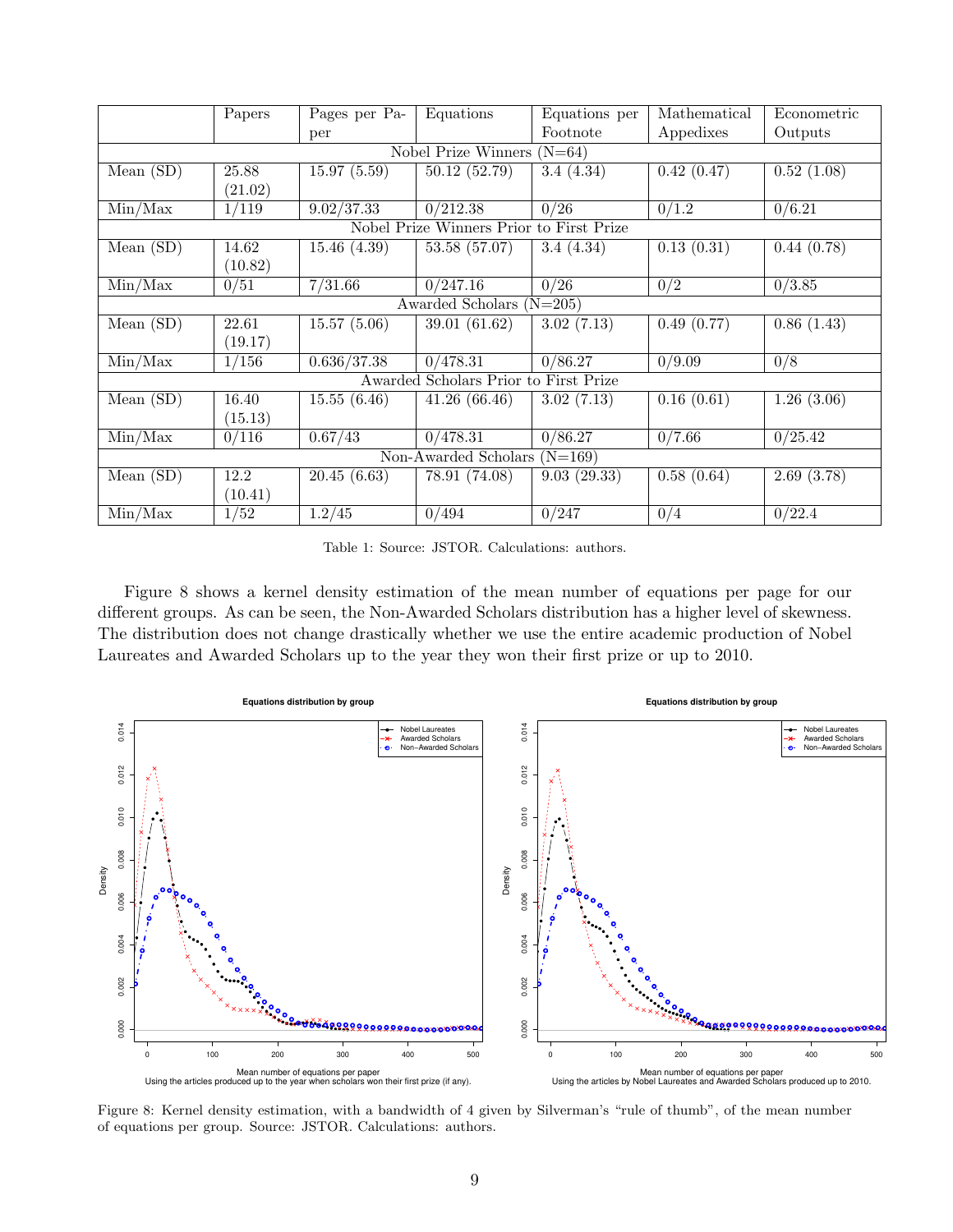Table 2 shows the mean difference in the use of mathematics for our different groups. Performing a t test for the difference in means we find that Non-Awarded Scholars use a greater number of equations compared to Nobel Laureates and Awarded Scholars. Using a "proportion test" to find out whether differences in the proportions of scholars above the median  $(e_i)$  is greater in one group that in another, we find that fewer Awarded Scholars than Nobel Laureates use more equations than the median, but that proportionately more Non-Awarded Scholars are over the median than any other group. For example, on average, Nobel Laureates and Awarded Scholars use 37.261 fewer equations per paper than Non-Awarded Scholars and that proportion of scholars above the median is 0.332 greater for Non-Awarded Scholars than for Nobel Laureates and Awarded Scholars. These results suggest that, on average, Non-Awarded Scholars used more mathematics, but that if we restrict ourselves to Awarded Scholars and Nobel Laureates, the last group uses more equations on average. Table 3 contains similar information but using only the academic production of Nobel Laureates and Awarded Scholars up to and including the year when they won their first prize; the results are similar to those in table 2.

It can be seen from Tables 2 and 3 that the difference in the mean number of equations between groups is in general smaller (except for Nobel vs. Awarded Scholars) when we restrict the articles used for Nobel Laureates and Awarded Scholars to those published before they won their first prize. However, they are both significant. Interestingly, the third row has the only not significant difference. Perhaps, the effect of less equations of Awarded Scholars with the effect of more equations from the Non-Awarded Scholars (both with respect to the Nobel Prize Winners) cancel each other out.

| Groups                                  | Mean difference in the use | Proportional difference of |
|-----------------------------------------|----------------------------|----------------------------|
|                                         | of equations               | $e_i$                      |
| Nobel vs. Awarded $(i=1)$               | 11.111                     | $0.162**$                  |
| Nobel vs. Non-Awarded $(i=2)$           | $-28.794***$               | $-0.175***$                |
| Nobel vs. Awarded $+$ Non-Awarded (i=3) | $-6.921$                   | $-0.037$                   |
| Awarded vs. Non-Awarded $(i=4)$         | $-39.905***$               | $-0.351***$                |
| Nobel+Awarded vs. Non-Awarded $(i=5)$   | $-37.261***$               | $-0.332***$                |

\*\*\* p<0.01, \*\* p<0.05, \* p<0.1

Table 2: Mean difference in the use of equations by group. Variables measured using the articles by Nobel Laureates and Awarded Scholars produced up to 2010. Source: JSTOR. Calculations: authors.

| Groups                            | Mean difference in the use          | Proportional difference of |
|-----------------------------------|-------------------------------------|----------------------------|
|                                   | of equations                        | $e_i$                      |
| Nobel vs. Awarded                 | 12.318                              | $0.152**$                  |
| Nobel vs. Non-Awarded             | $-25.332***$                        | $-0.148**$                 |
| Nobel vs. $Awarded + Non-Awarded$ | $-5.406$                            | $-0.058$                   |
| Awarded vs. Non-Awarded           | $-37.650***$                        | $-0.346***$                |
| Nobel+Awarded vs. Non-Awarded     | $-34.731***$                        | $-0.329***$                |
|                                   | $*** - 20.01$ ** $-20.05$ * $-20.1$ |                            |

 $p<0.01$ , \*\*  $p<0.05$ , \*  $p<0.1$ 

Table 3: Mean difference in the use of equations by group. Variables measured using only the academic production of Nobel Laureates and Awarded Scholars up to and including the year when they won their first prize. Source: JSTOR. Calculations: authors.

According to Table 4 economics is the predominant subject of study chosen for B.A.s and Ph.D.s. However, there is an important presence of mathematics in the sample. Comparing the subsamples, it is clear that Nobel Prize laureates make up the largest percentage of scholars with a B.A. or a Ph.D. in mathematics. With the exception of Nobel Laureates, almost 70% of scholars have a B.A in economics.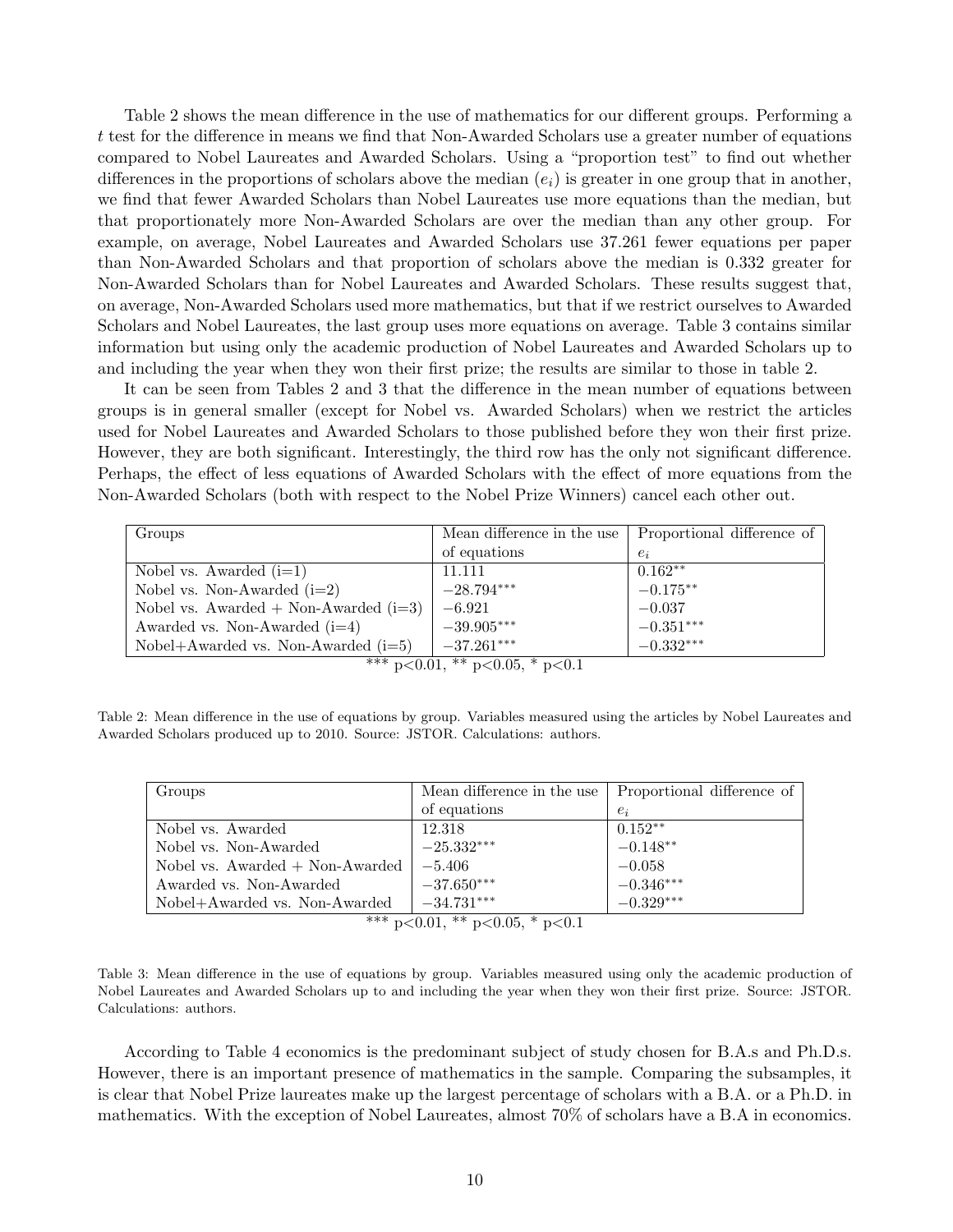|                      | $\%B.A$   |       | $\%Ph.D.$ |          |
|----------------------|-----------|-------|-----------|----------|
|                      | Economics | Math  | Economics | Math     |
| Nobel Laureates      | $39.1\%$  | 32.8% | 78.1\%    | $12.5\%$ |
| Awarded Scholars     | 68.9%     | 22.3% | 85.6%     | $5.2\%$  |
| Non-Awarded Scholars | 68.8%     | 17.4% | 89.8%     | $3.7\%$  |

Table 4: Source: JSTOR. Calculations: authors.

Finally, according to the collected information 52% of our sample are born in the U.S.A. , while 16% are U.S.A. nationalized citizens. That is, almost 70% of the scholars in our survey have a U.S.A. nationality in one or other way.

#### 3.2 Prizes

Table 5 shows the distribution of awards in our sample for Nobel Prize recipients. In order to properly interpret the table, lets consider for instance the first row. PAEA stands for the presidency of the AEA, and the number in parenthesis refers to the number of presidents in our sample. The number of Nobel Prize recipients that were presidents of the AEA after (or the same years) being a Nobel recipient is eight (out of 80 recipients) and there are 14 scholars that were president of the AEA before being elected a Nobel recipient. The fourth column shows that 34.4% of all Nobel winners were president of the AEA as well. The fifth column shows that 27.5% of the presidents of the AEA were Nobel recipients.

Remarkably, the award with the largest percentage of Nobel winners is the PAEA, while the one with the lowest percentage is FHM. As expected, none of the JBCM winners who won a Nobel, won it prior to winning the JBCM, in an as much as the JBCM is restricted to scholars under 40. As an interesting remark, from the sample of Nobel Laureates and Awarded Scholars, 164 scholars (61.19% of the total) have only won one award.

| AWARD       | AFTER OR S.Y.   BEFORE      |    | $%$ Nobel | $%$ Prize | MEAN AGE |
|-------------|-----------------------------|----|-----------|-----------|----------|
| PAEA $(80)$ | 8                           | 14 | 34.4      | 27.5      | 61.33    |
| RTEL $(47)$ | $\mathcal{D}_{\mathcal{L}}$ | 10 | 18.8      | 25.5      | 61.10    |
| DF(87)      |                             | 16 | 26.6      | 19.5      | 68       |
| FHM $(39)$  |                             |    | 7.8       | 12.8      | 53       |
| JBCM(31)    | $\left( \right)$            | 12 | 18.8      | 38.7      | 37.51    |
| PES(71)     | 12                          | 18 | 31.3      | 28.2      | 49.84    |

Table 5: Source: JSTOR. Calculations: authors.

## 4 The effect of using mathematics

The objective of our econometric analysis is to determine the influence of academic formation in mathematics and the use of mathematics itself over the academic career of a scholar. Several discrete choice models are proposed in order to find which socioeconomic and academic factors are determinants of the probability of being awarded the Nobel Prize or another award.

Before setting up the model, a more general debate must be resolved. When analyzing the incidence of academic formation of and mathematics used by scholars vis- $\lambda$ -vis the possibility of achieving success and academic recognition, it is necessary to consider the problem of the possible interaction of both sides of this equation with unobservable factors. This problem stems from the existence of a series of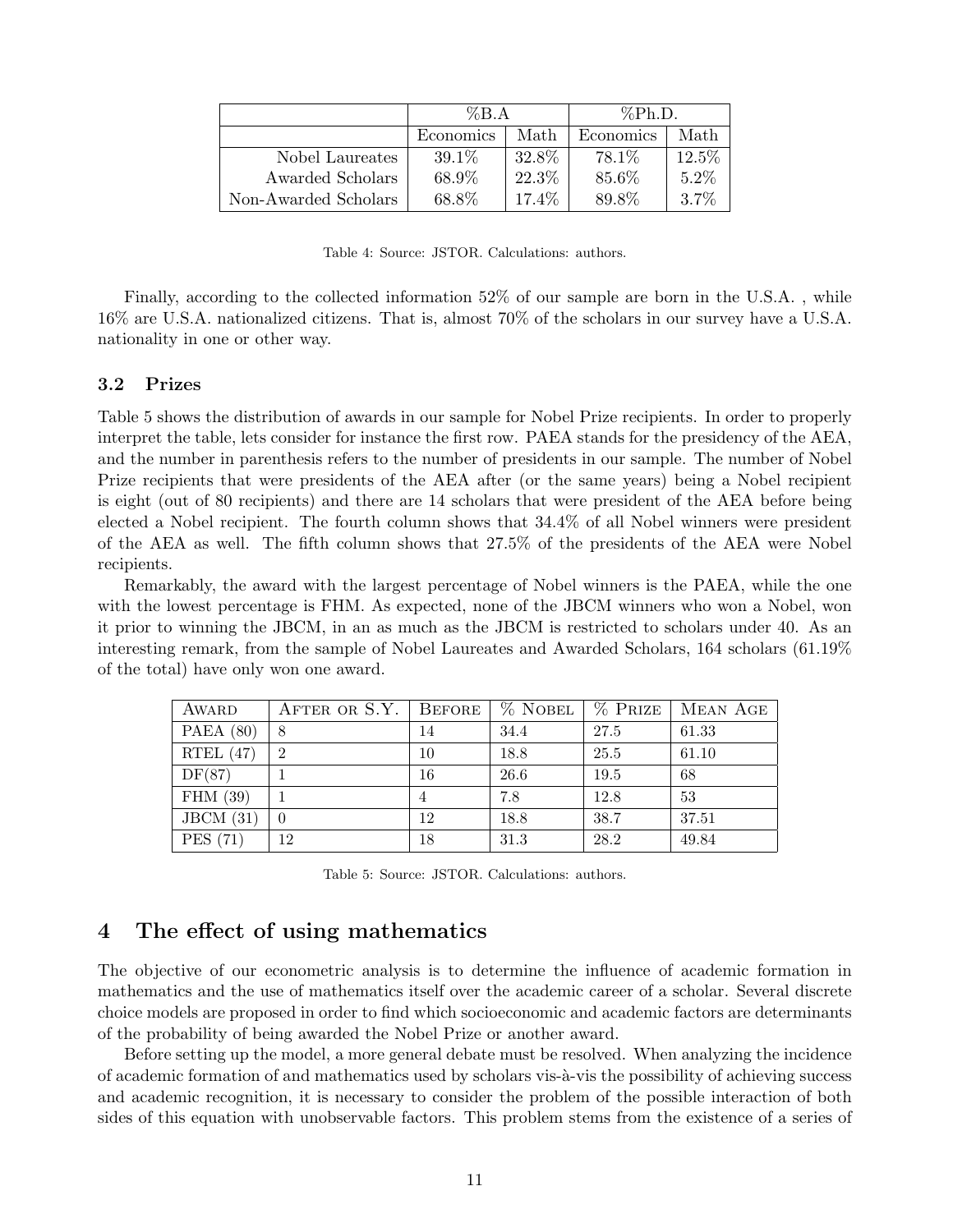factors that may influence the election of a Nobel Prize winner or the winner of another prestigious award and which, because of insufficient information, are non-observable such as IQ, ability and the size and quality of a scholar's social network.

The database lacks a variable measuring a scholar's ability or intelligence (e.g., IQ, GRE scores, SAT scores, etc.), and since it is possible that the use of mathematics is correlated with this, the econometric models in this article may suffer from endogeneity. We do not have an instrumental variable that helps disentangle the effect of ability over the probability of winning a Nobel Prize. As a result, our empirical findings only imply correlation, and by no means causality. Nevertheless, to complement our results we present explanations assuming that the relationship between the use of mathematics and the probability of winning an award are direct.

Now regarding our model, as variables, mathematical formation and intensive use of mathematics must be approximated, in as much as they are not observable. We believe that B.A. or Ph.D. in mathematics is a proxy of mathematical formation although its not perfect since there are other degrees corresponding to a curriculum with a high concentration in mathematics or individuals who learned mathematics out of personal interest. To measure the use of mathematics, as we explained in the introduction, we use, as a proxy, the average number of equations per paper and per footnote for the articles in our sample. Dummy variables for those who won any of the awards being considered are also included where necessary. This allows for a control for academic success, reputation and to some extent, networking, given the interconnectedness of the prizes; it is possible that winning one of them results in a social referent, that will lead to a nomination for another prize. Variables for gender and year of birth are also included<sup>9</sup>.

Because the main objective is to explain the probability of winning a prestigious award in economics based on proxy variables for the use of mathematics, a Probit model is used<sup>10</sup>. The model to be estimated is:

$$
P(Y = 1|X, M) = \Phi(\beta X + \gamma_1 M) + \epsilon,\tag{1}
$$

where  $X$  is a set of controls;  $M$  measures the use of mathematics, which can either be the average number of equations used or the dummy variable  $e_i$  which is equal to one if someone uses more equations than the median of the population under study. The variable  $\gamma_1$  shows the general effect of using more mathematics on the probability of belonging to group Y (which can be either Nobel Laureates, Awarded Scholars, or both).

Five different exercises were performed, using all the reasonable combinations of treatment and control groups: Nobel Laureates compared to (1) Awarded Scholars, to (2) Non-Awarded Scholars, and to (3) both; (4) Awarded Scholars compared to Non-Awarded Scholars; and (5) Nobel Laureates and Awarded Scholars compared to Non-Awarded Scholars. Exercises were performed measuring academic output variables in two different ways. The first measure uses all the papers written by an author, the second one, which only affects Awarded Scholars and Nobel Laureates, uses only the papers written by an author the year he won his first prize or prior to that year (in the case of Non-Awarded Scholars it uses all their articles). The objective of this second exercises is to compare Awarded Scholars and Nobel Laureates to Non-Awarded Scholars at a point when their academic careers were most similar. Tables 6-10 show the results. The first two columns in each table include all the academic work up to 2010 of every scholar. The last columns only use the academic work produced the year Nobel Laureates and Awarded Scholars won their first prize or prior to it. The results of all 5 tables are in general similar.

<sup>&</sup>lt;sup>9</sup>We tried to use, as proxy of the quality of the education recieved, a dummy variable indicated if the Ph.D. was done at a top ten university according to the IDEAS/RePEc ranking for 2010. We also tried to use, as proxy for networking, a dummy variable indicating whether or not a scholar is or not in the book "Who's Who in Economics" (Blaug & Vane 2003). As it turned out, both of these two variables were not significant to several specifications, and therefore were not included in the final exercises.

<sup>10</sup>All the results hold for different specifications, and can be found in Appendix D.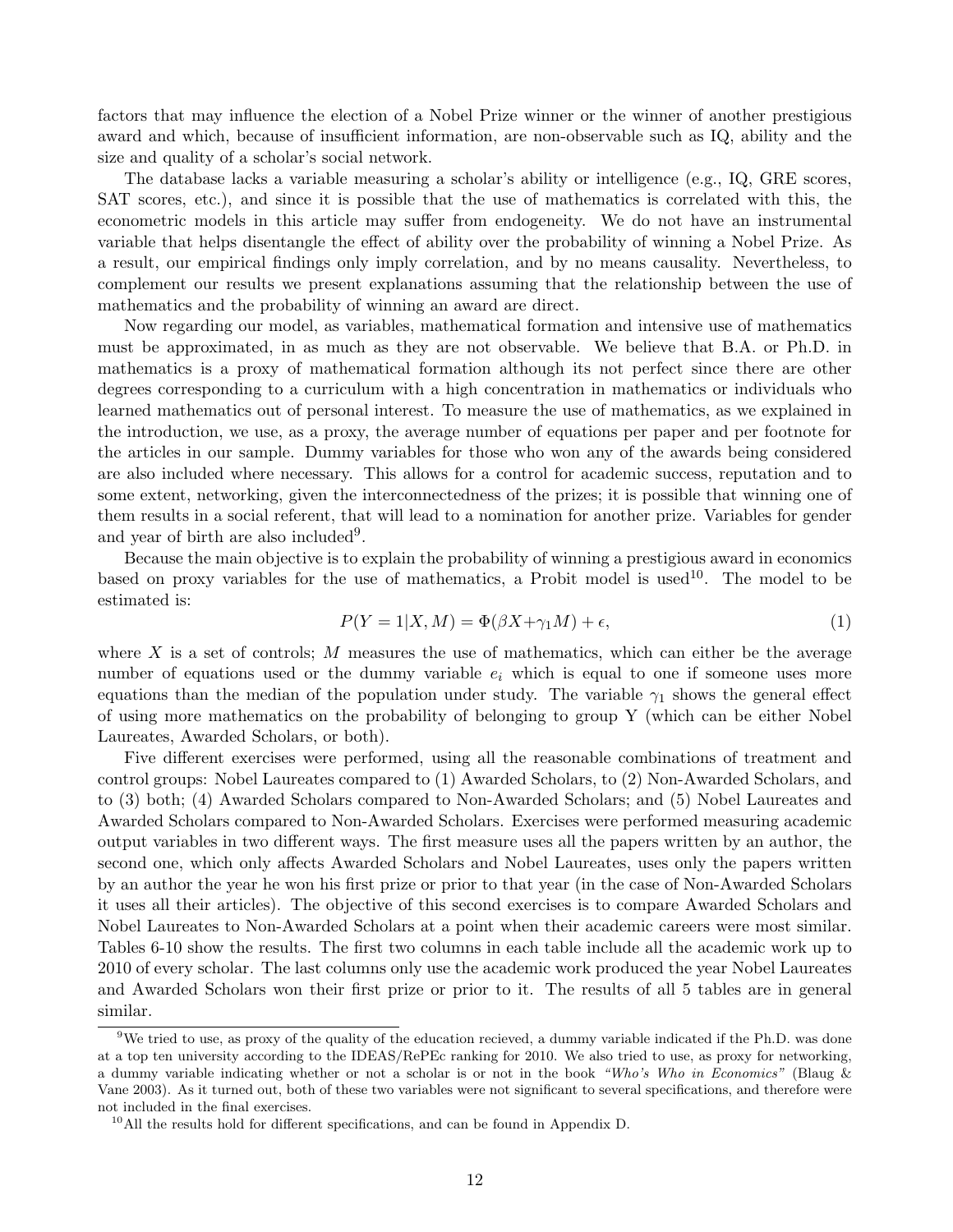In the enconometric tables below, *pages* is the mean number of pages of all papers written by a scholar;  $e$ -foot is the average number of equations per footnote; jbcm  $d$ , df  $d$ , fhm  $d$  and pes  $d$ are dummy variables indicating whether a scholar has won the John Bates Clark Medal, has been a Distinguished Fellow, has been a Foreign Honorary Members or has been President of the Econometric Society; age\_award indicates the age when the scholar won his first awar; age\_squared is the square of this number; phd\_math and math are dummy variables for a Ph.D. and an undergraduate degree in mathematics; phd\_other and other are dummy variables for a Ph.D. and an undergraduate degree in an area other than economics or mathematics;  $d_i$  are dummy variables for the decade in which the scholar was born (for example  $d_{.}1880$  is equal to one if the scholar was born between 1880 and 1889); se is the mean number of econometrics outputs per paper; pp is the mean number of footnotes per paper; equations is the average number of equations per paper; prize is equal to one if a scholar has won an award different from the Nobel Prize; namy is the mean number of mathematical appendices per paper; ei has the same meaning as in section 3.1 and Table 2. All variables were included in the final exercises unless there were specification problems.

As can be seen in Table 6, which compares Awarded Scholars with Nobel Laureates, more mathematics - measured as *equations* and  $e_1$  - have a positive correlation with the probability of winning a Nobel Prize. A formation in mathematics, measured by math also has a mild positive correlation and this effect is stronger before winning their first prize. The results confirm the general intuition that the JBCM is a good indicator of future Nobel Prizes. Although, it may seem strange to use a dummy variable for awards when the information prior to any of the scholars winning their first prize is used, this variable might be representing non observable characteristics, such as networking. These non observable characteristics are still present before the scholars win their first award. For the sake of completeness, a regression without the variables for the awards was done as well and is presented in the last two columns.

The age at which a scholar was awarded his first prize has a quadratic effect. It seems you need to reach a certain age (or gain a certain level of experience) in order to be eligible for a Nobel Prize, but beyond a certain threshold, it might be too late. Having a Ph.D. in an area other than mathematics or economics has a positive correlation with the probability of winning a Nobel Prize. pages has a positive effect, which can be explained by the fact that there is space restriction in most journals; thus, if one is permitted extend oneself, it should be because one is writing about something worthy. Finally, the number of econometric outputs (se) has a mild negative effect. This result could be interpreted as follows: ceteris paribus, if someone does more empirical intensive research, he or she may be focusing on proving theories rather than proposing them, and it seems academia does not recognize this kind of contribution as much (in award terms) as less empirical intensive contributions. The results from columns 1 and 2 are similar to those in the last columns. The results in the following tables are similar and if not, differences will be pointed out.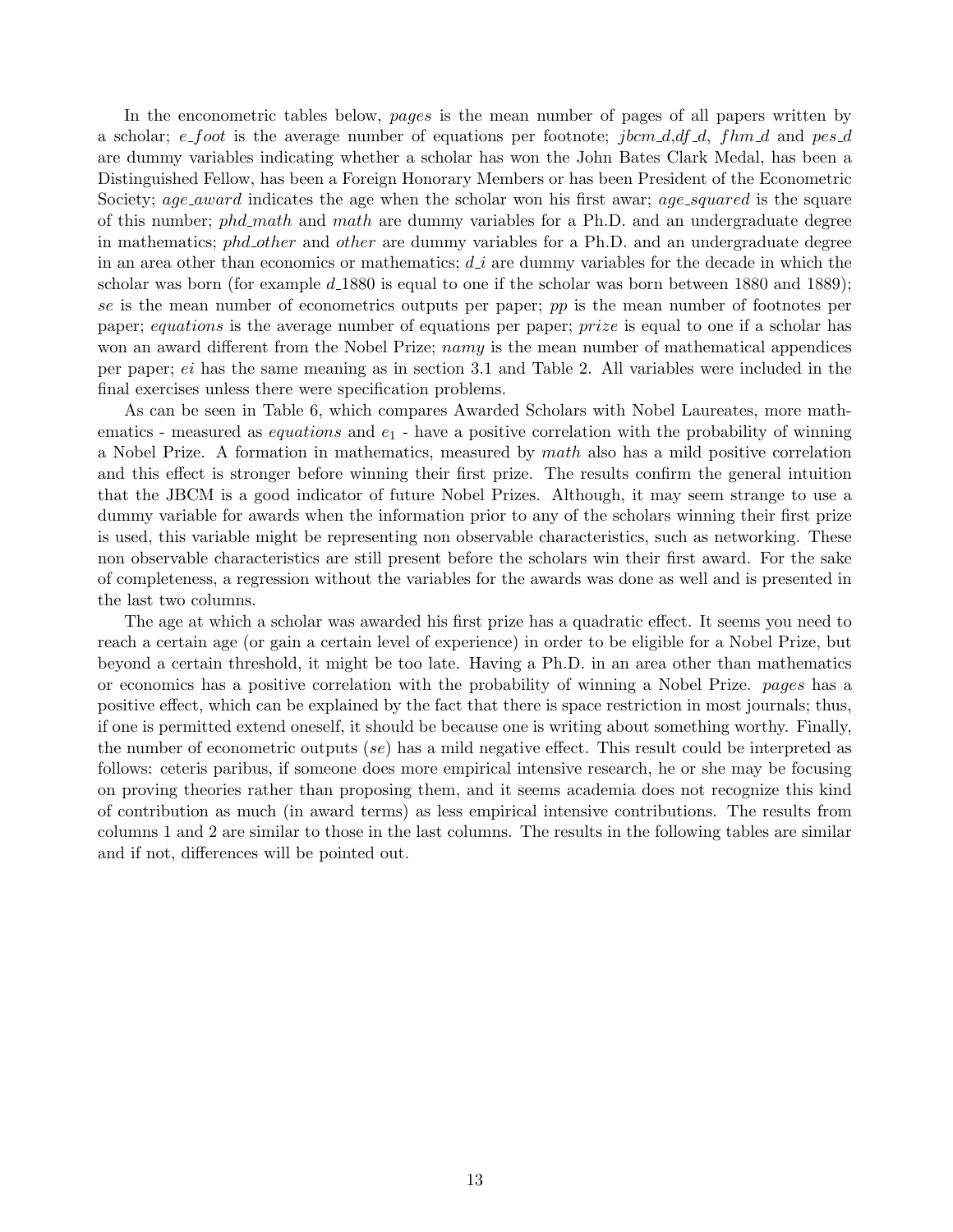|              |                                     | Nobel vs Awarded                                          |                                               |                                        |              |
|--------------|-------------------------------------|-----------------------------------------------------------|-----------------------------------------------|----------------------------------------|--------------|
| (1)          |                                     |                                                           | (4)                                           |                                        | (6)          |
| $0.006**$    |                                     | $0.007**$                                                 |                                               | $0.004*$                               |              |
| (0.003)      |                                     | (0.003)                                                   |                                               | (0.002)                                |              |
|              | $0.772**$                           |                                                           | $0.692**$                                     |                                        | $0.830***$   |
|              | (0.317)                             |                                                           | (0.332)                                       |                                        | (0.289)      |
| $-1.770***$  |                                     | $-1.810***$                                               | $-1.519***$                                   | $-0.858*$                              | $-0.536$     |
| (0.449)      | (0.462)                             | (0.455)                                                   | (0.453)                                       | (0.498)                                | (0.519)      |
| $0.817***$   | $0.745***$                          |                                                           | $0.855***$                                    | $0.470***$                             | $0.464***$   |
| (0.191)      | (0.183)                             | (0.218)                                                   | (0.207)                                       | (0.131)                                | (0.128)      |
| $-0.005***$  | $-0.005***$                         | $-0.006***$                                               | $-0.005***$                                   | $-0.003***$                            | $-0.003***$  |
| (0.001)      | (0.001)                             | (0.002)                                                   | (0.002)                                       | (0.001)                                | (0.001)      |
| $5.585***$   | $5.487***$                          | $5.621***$                                                | $5.603***$                                    | $3.843***$                             | $5.153***$   |
| (0.649)      | (0.667)                             | (0.691)                                                   | (0.707)                                       | (0.368)                                | (0.419)      |
|              | $5.757***$                          | $5.978***$                                                | $5.828***$                                    | $3.597***$                             | 4.799***     |
| (0.553)      | (0.582)                             | (0.582)                                                   | (0.589)                                       | (0.368)                                | (0.442)      |
| $6.591***$   | $6.514***$                          | $6.491***$                                                | $6.357***$                                    | $3.853***$                             | $4.953***$   |
| (0.609)      | (0.629)                             | (0.674)                                                   | (0.678)                                       | (0.274)                                | (0.321)      |
| $6.143***$   |                                     | $6.030***$                                                | $5.770***$                                    | $3.631***$                             | $4.517***$   |
|              |                                     | (0.617)                                                   | (0.651)                                       | (0.302)                                | (0.421)      |
| $6.775***$   | $6.475***$                          | $6.769***$                                                | $6.489***$                                    | $3.847***$                             | $4.777***$   |
| (0.634)      | (0.626)                             | (0.710)                                                   | (0.690)                                       | (0.355)                                | (0.432)      |
| $6.306***$   | $5.879***$                          | $6.380***$                                                | $6.001***$                                    | $3.868***$                             | $4.726***$   |
| (0.682)      | (0.735)                             | (0.830)                                                   | (0.871)                                       | (0.404)                                | (0.500)      |
| $6.559***$   | $6.216***$                          | $6.394***$                                                | $6.150***$                                    | $4.452***$                             | 5.298***     |
| (0.750)      | (0.794)                             | (0.801)                                                   | (0.849)                                       | (0.601)                                | (0.635)      |
| 0.501        | 0.574                               | $0.673*$                                                  | $0.743**$                                     | $0.655**$                              | $0.706**$    |
| (0.361)      | (0.351)                             | (0.389)                                                   | (0.376)                                       | (0.305)                                | (0.308)      |
| 0.419        | 0.437                               | 0.440                                                     | 0.466                                         | $0.535**$                              | $0.555**$    |
| (0.319)      | (0.318)                             | (0.345)                                                   | (0.341)                                       | (0.273)                                | (0.281)      |
| 0.099        | $-0.052$                            | 0.150                                                     | 0.060                                         | $-0.080$                               | $-0.174$     |
| (0.422)      | (0.427)                             | (0.444)                                                   | (0.458)                                       | (0.399)                                | (0.416)      |
| $1.196***$   | $1.222***$                          |                                                           |                                               | $0.831**$                              | $0.976**$    |
| (0.429)      | (0.419)                             | (0.462)                                                   | (0.451)                                       | (0.385)                                | (0.390)      |
| $-1.569*$    | $-1.239$                            | $-1.224**$                                                | $-0.853$                                      | $-0.169$                               | $-0.171$     |
| (0.841)      | (0.859)                             | (0.540)                                                   | (0.538)                                       | (0.560)                                | (0.538)      |
| $-0.250*$    | $-0.313**$                          | $-0.243$                                                  |                                               | $-0.150*$                              | $-0.191**$   |
| (0.130)      | (0.122)                             | (0.155)                                                   | (0.153)                                       | (0.090)                                | (0.097)      |
|              |                                     |                                                           |                                               | 0.042                                  | $0.048*$     |
| (0.033)      | (0.033)                             | (0.037)                                                   | (0.036)                                       | (0.028)                                | (0.029)      |
| $-0.020$     | $-0.028$                            | $-0.015$                                                  | $-0.020$                                      | $-0.006$                               | $-0.006$     |
| (0.019)      | (0.019)                             | (0.017)                                                   | (0.017)                                       | (0.013)                                | (0.014)      |
| 0.010        | 0.013                               | 0.008                                                     | 0.010                                         | $-0.001$                               | 0.000        |
| (0.014)      | (0.013)                             | (0.013)                                                   | (0.013)                                       | (0.013)                                | (0.013)      |
| $3.257***$   | 2.916***                            | $4.218***$                                                | $3.674***$                                    |                                        |              |
| (0.613)      | (0.541)                             | (0.863)                                                   | (0.811)                                       |                                        |              |
| $-1.739***$  | $-1.748***$                         | $-1.697***$                                               | $-1.691***$                                   |                                        |              |
| (0.412)      | (0.412)                             | (0.419)                                                   | (0.419)                                       |                                        |              |
| $-1.340***$  | $-1.373***$                         | $-1.430***$                                               | $-1.421***$                                   |                                        |              |
| (0.446)      | (0.424)                             | (0.488)                                                   | (0.458)                                       |                                        |              |
| $-0.770*$    | $-0.737*$                           | $-0.636$                                                  | $-0.611$                                      |                                        |              |
| (0.395)      | (0.408)                             | (0.405)                                                   | (0.409)                                       |                                        |              |
| $-0.156$     | $-0.090$                            | $-0.102$                                                  | $-0.044$                                      |                                        |              |
| (0.409)      | (0.413)                             | (0.419)                                                   | (0.418)                                       |                                        |              |
| 0.300        | 0.272                               | 0.366                                                     | 0.406                                         |                                        |              |
| (0.337)      | (0.340)                             | (0.365)                                                   | (0.378)                                       |                                        |              |
| $-38.035***$ | $-35.475***$                        | $-43.022***$                                              | $-39.973***$                                  | $-22.104***$                           | $-23.365***$ |
| (6.726)      | (6.367)                             | (7.869)                                                   | (7.415)                                       | (4.493)                                | (4.256)      |
|              |                                     |                                                           |                                               |                                        |              |
| 240          | 240                                 | 234                                                       | 234                                           | 234                                    | 234          |
|              | $5.882***$<br>(0.557)<br>$0.090***$ | (2)<br>$-1.452***$<br>$5.867***$<br>(0.568)<br>$0.099***$ | (3)<br>$0.939***$<br>$1.235***$<br>$0.113***$ | $1.226***$<br>$-0.314**$<br>$0.121***$ | (5)          |



Table 6: The first two columns compare Nobel Laureates and Awarded scholars using their papers from their academic careers up through 2010. The last four columns only feature papers produced the year the scholars won their first prize or prior to it. Source: JSTOR. Calculations: authors.

Table 7 shows that, when comparing Nobel Laureates with Non-Awarded Scholars, there is little evidence that using more mathematics is correlated with winning a Nobel Prize. Conversely, equations and  $e_2$  have a mild negative correlation. However, it seems that mathematical formation, measured by math, does have a positive correlation. This suggests that the use of mathematics increases the probability of winning a Nobel Prize only if you are an Awarded Scholar, but that a mathematical formation augments the probability in either case (see Tables 6 and 7). The negative effect of the mean number of econometric outputs per paper persists.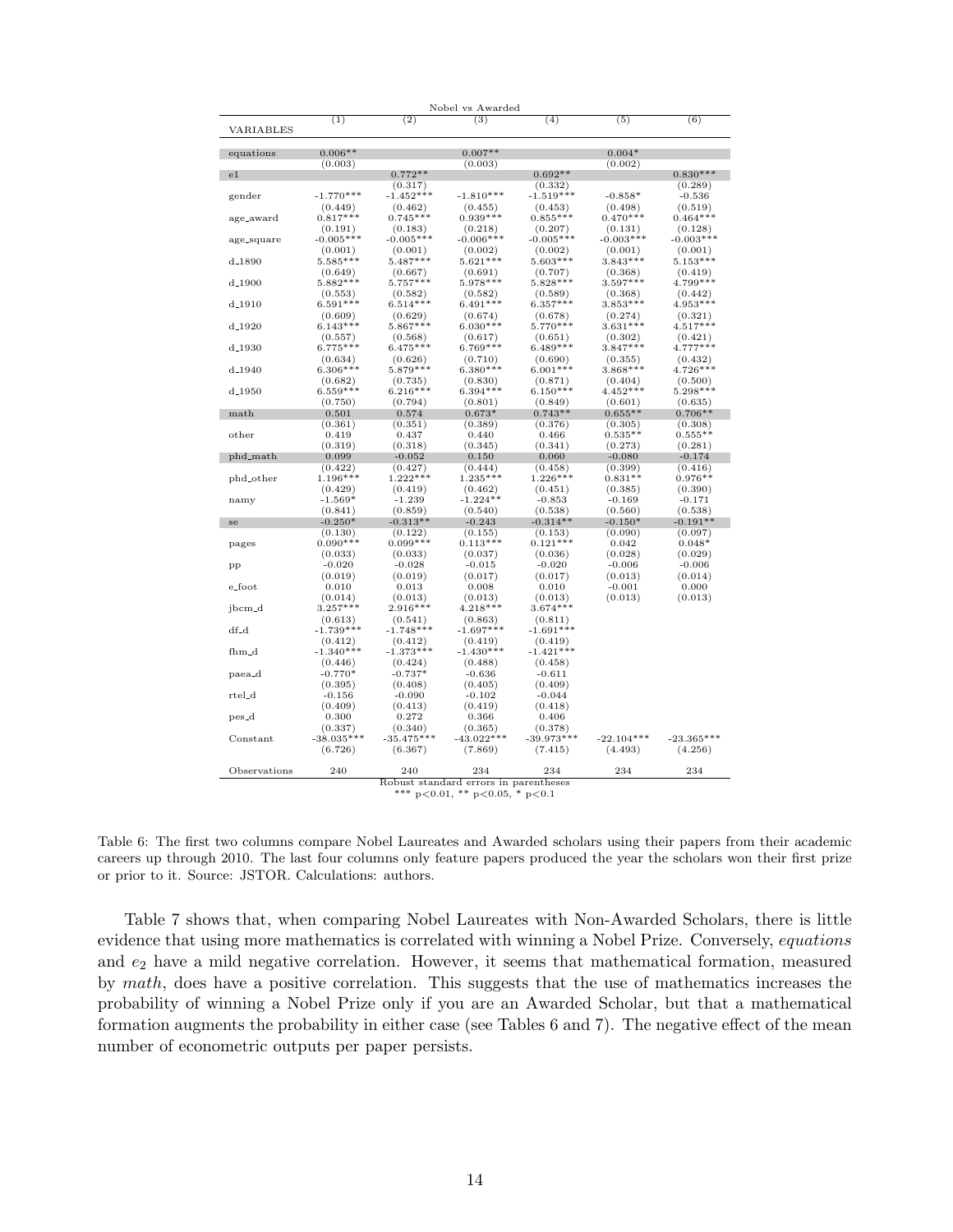|                    |             | Nobel Vs Non-Awarded                   |             |             |
|--------------------|-------------|----------------------------------------|-------------|-------------|
|                    | (1)         | (2)                                    | (3)         | (4)         |
| VARIABLES          |             |                                        |             |             |
|                    |             |                                        |             |             |
| equations          | $-0.006$    |                                        | $-0.010*$   |             |
|                    | (0.007)     |                                        | (0.005)     |             |
| e <sub>2</sub>     |             | $-0.919$                               |             | $-0.874$    |
|                    |             | (0.724)                                |             | (0.561)     |
| $d_{-}1920$        | $-0.346$    | $-0.152$                               | 0.463       | 0.469       |
|                    | (0.667)     | (0.648)                                | (0.730)     | (0.702)     |
| d <sub>-1930</sub> | $-0.976$    | $-0.772$                               | $-0.397$    | $-0.338$    |
|                    | (0.714)     | (0.779)                                | (0.623)     | (0.632)     |
| $d_{-}1940$        | $-1.445**$  | $-1.437**$                             | $-0.838*$   | $-0.900*$   |
|                    | (0.651)     | (0.649)                                | (0.478)     | (0.478)     |
| $d_{-1950}$        | $-3.053***$ | $-2.915***$                            | $-2.356***$ | $-2.363***$ |
|                    | (0.790)     | (0.770)                                | (0.704)     | (0.685)     |
| math               | $3.133***$  | $3.322***$                             | $2.415***$  | $2.415***$  |
|                    | (0.930)     | (1.004)                                | (0.713)     | (0.712)     |
| other              | 0.795       | 0.695                                  | $0.872*$    | 0.727       |
|                    | (0.581)     | (0.539)                                | (0.496)     | (0.464)     |
| phd_math           | 0.003       | $-0.138$                               | 0.192       | $-0.075$    |
|                    | (0.633)     | (0.569)                                | (0.523)     | (0.549)     |
| namy               | $-5.963***$ | $-5.748***$                            | $-2.854***$ | $-2.723***$ |
|                    | (1.218)     | (1.204)                                | (0.609)     | (0.693)     |
| se                 | $-0.603***$ | $-0.632***$                            | $-0.591***$ | $-0.565***$ |
|                    | (0.153)     | (0.163)                                | (0.174)     | (0.175)     |
| pages              | $-0.005$    | $-0.011$                               | 0.003       | $-0.002$    |
|                    | (0.055)     | (0.053)                                | (0.058)     | (0.058)     |
| pp                 | $-0.139***$ | $-0.145***$                            | $-0.082***$ | $-0.079***$ |
|                    | (0.040)     | (0.042)                                | (0.031)     | (0.030)     |
| e_foot             | $0.181**$   | $0.181***$                             | $0.144***$  | $0.124***$  |
|                    | (0.048)     | (0.049)                                | (0.043)     | (0.037)     |
| Constant           | $4.318***$  | $4.512***$                             | $2.785***$  | $2.695***$  |
|                    | (1.042)     | (1.081)                                | (0.798)     | (0.781)     |
|                    |             |                                        |             |             |
| Observations       | 117         | 117                                    | 113         | 113         |
|                    |             | Robust standard errors in parentheses  |             |             |
|                    |             | *** $p<0.01$ , ** $p<0.05$ , * $p<0.1$ |             |             |

Table 7: The first two columns compare Nobel Laureates and Non-Awarded scholars based on papers from their entire academic careers up through 2010. The last two columns reference only papers by Nobel Laureates produced the year they won their first prize or prior to it. Source: JSTOR. Calculations: authors.

Table 8 shows the results when comparing Nobel Laureates with everyone else (Awarded and Non-Awarded Scholars). The variable *prize* is a dummy variable equal to one if the scholar won any of the seven awards apart from the Nobel Prize. Let interaction be equal to prize ∗ equations and interaction  $2 = prize * e_3$ . Mathematics have a mild negative effect when measured using e3, but a positive effect for award winners. From these results, as well as those found in Tables 6 and 7, it seems that a greater use of mathematics leads to a higher probability of success in academia only if you are an award winner.

The effect of the variable  $Price$  is negative, which might be explained by the fact that most of the award winners do not go on to become Nobel Laureates. Note that the number of mathematical appendixes is not significant for columns 3 and 4.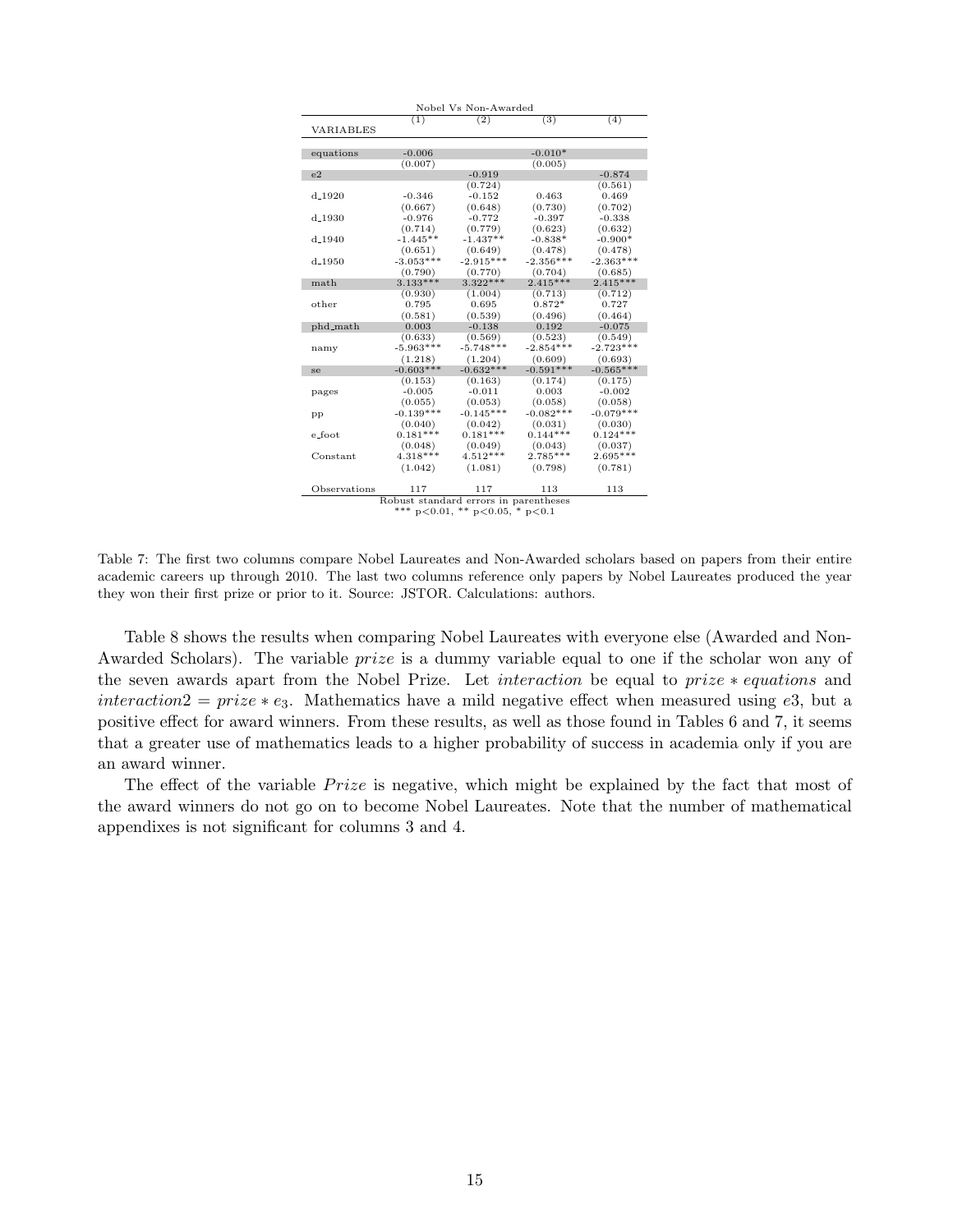| Nobel Vs Awarded+Non-Awarded |                                       |                                        |                       |                       |  |
|------------------------------|---------------------------------------|----------------------------------------|-----------------------|-----------------------|--|
|                              | (1)                                   | (2)                                    | (3)                   | (4)                   |  |
| VARIABLES                    |                                       |                                        |                       |                       |  |
|                              |                                       |                                        |                       |                       |  |
| equations                    | $-0.003$                              |                                        | $-0.003$              |                       |  |
|                              | (0.004)                               |                                        | (0.004)               |                       |  |
| e3                           |                                       | $-0.588$                               |                       | $-0.818*$             |  |
|                              |                                       | (0.401)                                |                       | (0.425)               |  |
| prize                        | $-1.257***$                           | $-1.624***$                            | $-1.132***$           | $-1.548***$           |  |
|                              | (0.348)                               | (0.366)                                | (0.358)               | (0.367)               |  |
| interaction                  | 0.005                                 |                                        | 0.004                 |                       |  |
|                              | (0.004)                               |                                        | (0.004)               |                       |  |
| interaction2                 |                                       | $1.152**$                              |                       | $1.216***$            |  |
|                              |                                       | (0.449)                                |                       | (0.466)               |  |
| gender                       | $-0.958**$                            | $-0.955**$                             | $-0.839**$            | $-0.871**$            |  |
|                              | (0.404)                               | (0.395)                                | (0.418)               | (0.403)               |  |
| d <sub>-1890</sub>           | $4.867***$                            | $4.827***$                             | $5.374***$            | $5.173***$            |  |
|                              | (0.368)                               | (0.404)                                | (0.515)               | (0.434)               |  |
| $d_{-}1900$                  | $4.941***$                            | $5.016***$                             | $5.356***$            | $5.267***$            |  |
|                              | (0.336)<br>$5.653***$                 | (0.370)<br>$5.673***$                  | (0.499)<br>$5.995***$ | (0.441)<br>$5.862***$ |  |
| $d_{-}1910$                  |                                       |                                        |                       |                       |  |
|                              | (0.250)<br>$4.967***$                 | (0.274)<br>$4.900***$                  | (0.441)<br>$5.428***$ | (0.338)<br>$5.248***$ |  |
| $d_{-}1920$                  |                                       |                                        |                       |                       |  |
|                              | (0.242)                               | (0.270)                                | (0.406)               | (0.302)               |  |
| $d_{-1930}$                  | $5.130***$                            | $5.024***$                             | $5.508***$            | $5.295***$            |  |
| $d_{-1940}$                  | (0.282)<br>$4.712***$                 | (0.284)<br>$4.568***$                  | (0.396)<br>$5.126***$ | (0.308)<br>$4.869***$ |  |
|                              |                                       |                                        | (0.382)               |                       |  |
| $d_{-}1950$                  | (0.326)<br>$4.391***$                 | (0.299)<br>$4.274***$                  | $4.692***$            | (0.287)<br>$4.494***$ |  |
|                              |                                       |                                        |                       |                       |  |
| math                         | (0.471)<br>$0.561**$                  | (0.461)<br>$0.475*$                    | (0.458)<br>$0.587**$  | (0.401)<br>$0.511**$  |  |
|                              |                                       |                                        |                       |                       |  |
| other                        | (0.254)<br>$0.542**$                  | (0.261)<br>$0.419*$                    | (0.248)<br>$0.540**$  | (0.255)<br>$0.465*$   |  |
|                              | (0.247)                               | (0.243)                                | (0.241)               | (0.241)               |  |
| phd_math                     | $-0.050$                              | $-0.042$                               | $-0.040$              | $-0.012$              |  |
|                              | (0.404)                               | (0.413)                                | (0.386)               | (0.390)               |  |
| phd_other                    | $0.783**$                             | $0.895**$                              | $0.768**$             | $0.808**$             |  |
|                              | (0.331)                               | (0.352)                                | (0.343)               | (0.354)               |  |
|                              | $-1.287***$                           | $-1.143**$                             | $-0.423$              | $-0.300$              |  |
| namy                         | (0.478)                               | (0.449)                                | (0.537)               | (0.486)               |  |
| se                           | $-0.233**$                            | $-0.236**$                             | $-0.216**$            | $-0.231**$            |  |
|                              | (0.106)                               | (0.105)                                | (0.104)               | (0.107)               |  |
| pages                        | 0.039                                 | 0.040                                  | 0.007                 | 0.008                 |  |
|                              | (0.026)                               | (0.025)                                | (0.027)               | (0.026)               |  |
| pp                           | $-0.035***$                           | $-0.037***$                            | $-0.019$              | $-0.020*$             |  |
|                              | (0.013)                               | (0.013)                                | (0.012)               | (0.012)               |  |
| e_foot                       | 0.017                                 | 0.017                                  | 0.012                 | 0.013                 |  |
|                              | (0.015)                               | (0.014)                                | (0.015)               | (0.014)               |  |
| $Constant$                   | $-4.975***$                           | $-4.673***$                            | $-5.247***$           | $-4.732***$           |  |
|                              | (0.567)                               | (0.556)                                | (0.519)               | (0.520)               |  |
|                              |                                       |                                        |                       |                       |  |
| Observations                 | 292                                   | 292                                    | 286                   | 286                   |  |
|                              | Robust standard errors in parentheses |                                        |                       |                       |  |
|                              |                                       | *** $p<0.01$ , ** $p<0.05$ , * $p<0.1$ |                       |                       |  |

Table 8: The first two columns compare Nobel Laureates, Awarded Scholars and Non-Awarded Scholars based on all the papers from their entire academic career up trough 2010. The last two columns only reference papers by Nobel Laureates and Awarded Scholars produced the year they won their first prize or prior to it. Source: JSTOR. Calculations: authors.

Table 9 shows that an increase in the use of mathematics, when measured using e4, is correlated with a lower probability of becoming an Awarded Scholar. Having a high average number of econometric outputs (se) still has a negative effect.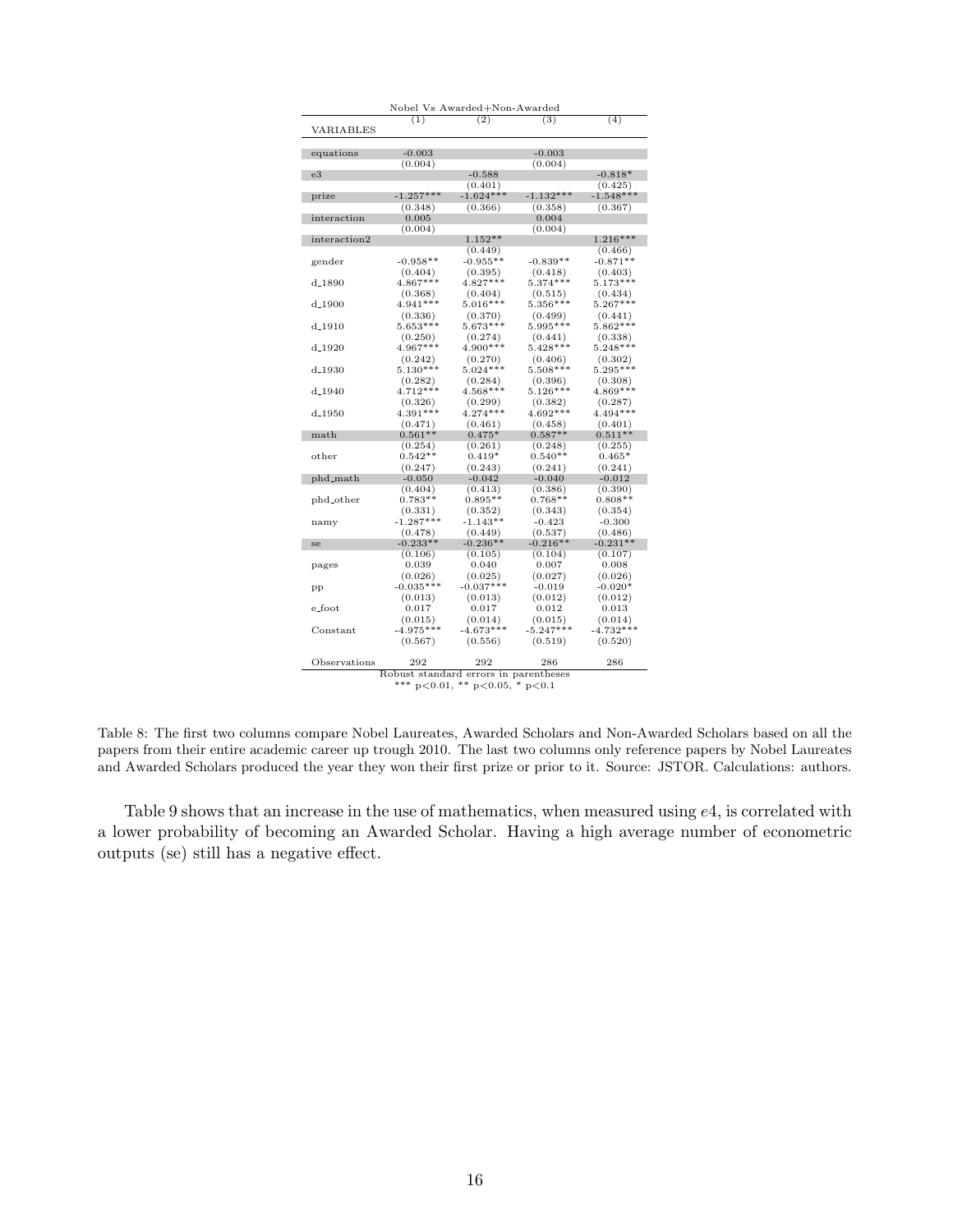|                    |                                        | Awarded Vs Non-Awarded                |             |             |  |  |
|--------------------|----------------------------------------|---------------------------------------|-------------|-------------|--|--|
|                    | (1)                                    | $\overline{(2)}$                      | (3)         | (4)         |  |  |
| VARIABLES          |                                        |                                       |             |             |  |  |
|                    |                                        |                                       |             |             |  |  |
| equations          | $-0.007***$                            |                                       | $-0.004$    |             |  |  |
|                    | (0.002)                                |                                       | (0.002)     |             |  |  |
| e4                 |                                        | $-1.297***$                           |             | $-0.944***$ |  |  |
|                    |                                        | (0.320)                               |             | (0.301)     |  |  |
| gender             | $-0.209$                               | $-0.282$                              | $-0.445$    | $-0.496$    |  |  |
|                    | (0.444)                                | (0.440)                               | (0.411)     | (0.413)     |  |  |
| $d_{-}1920$        | 0.663                                  | $0.991*$                              | 1.119       | 1.576       |  |  |
|                    | (0.522)                                | (0.542)                               | (0.833)     | (1.064)     |  |  |
| $d_{-}1930$        | 0.090                                  | 0.161                                 | 0.378       | 0.413       |  |  |
|                    | (0.433)                                | (0.439)                               | (0.435)     | (0.421)     |  |  |
| $d - 1940$         | $-0.412$                               | $-0.230$                              | $-0.408$    | $-0.249$    |  |  |
|                    | (0.304)                                | (0.325)                               | (0.290)     | (0.302)     |  |  |
| d <sub>-1950</sub> | $-1.279***$                            | $-1.006**$                            | $-1.310***$ | $-1.014***$ |  |  |
|                    | (0.380)                                | (0.392)                               | (0.344)     | (0.363)     |  |  |
| math               | $0.676*$                               | $0.760**$                             | $0.675*$    | $0.747**$   |  |  |
|                    | (0.364)                                | (0.348)                               | (0.352)     | (0.336)     |  |  |
| other              | $-0.555$                               | $-0.563$                              | $-0.541*$   | $-0.526*$   |  |  |
|                    | (0.349)                                | (0.365)                               | (0.308)     | (0.316)     |  |  |
| phd_math           | $-0.692$                               | $-0.703*$                             | $-0.747*$   | $-0.626$    |  |  |
|                    | (0.424)                                | (0.425)                               | (0.425)     | (0.423)     |  |  |
| namy               | $-0.117$                               | $-0.092$                              | $-0.298$    | $-0.256$    |  |  |
|                    | (0.158)                                | (0.176)                               | (0.191)     | (0.167)     |  |  |
| se                 | $-0.088*$                              | $-0.109**$                            | $-0.041$    | $-0.056$    |  |  |
|                    | (0.045)                                | (0.049)                               | (0.038)     | (0.039)     |  |  |
| pages              | $-0.072***$                            | $-0.078***$                           | $-0.045*$   | $-0.045**$  |  |  |
|                    | (0.028)                                | (0.027)                               | (0.024)     | (0.022)     |  |  |
| pp                 | $-0.053***$                            | $-0.060***$                           | $-0.036**$  | $-0.039**$  |  |  |
|                    | (0.017)                                | (0.017)                               | (0.015)     | (0.016)     |  |  |
| e_foot             | $0.045**$                              | $0.050***$                            | 0.018       | 0.025       |  |  |
|                    | (0.021)                                | (0.019)                               | (0.019)     | (0.018)     |  |  |
| Constant           | $3.560***$                             | $3.939***$                            | $2.688***$  | $2.879***$  |  |  |
|                    | (0.531)                                | (0.531)                               | (0.400)     | (0.426)     |  |  |
|                    |                                        |                                       |             |             |  |  |
| Observations       | 229                                    | 229                                   | 227         | 227         |  |  |
|                    |                                        | Robust standard errors in parentheses |             |             |  |  |
|                    | *** $p<0.01$ , ** $p<0.05$ , * $p<0.1$ |                                       |             |             |  |  |

Table 9: The first two columns compare Awarded Scholars with Non-Awarded Scholars based on all of their papers from their entire academic careers up through 2010. The last two columns are based on only the papers by Awarded Scholars produced up to and including the year when they won their first prize. Source: JSTOR. Calculations: authors.

Finally, Table 10 shows the result when Nobel Laureates and Awarded Scholars are compared with Non-Awarded Scholars. If success in an economics academic career is defined as winning awards, once again, more mathematics by itself is not enough to succeed, and can in fact have a negative effect. It also shows that mathematical formation, measured by  $math,$  has a positive effect. It seems that understanding mathematics is necessary but not sufficient for achieving academic success. Additionally, as before, the average number of econometric outputs (se) has a negative effect on the probability of success.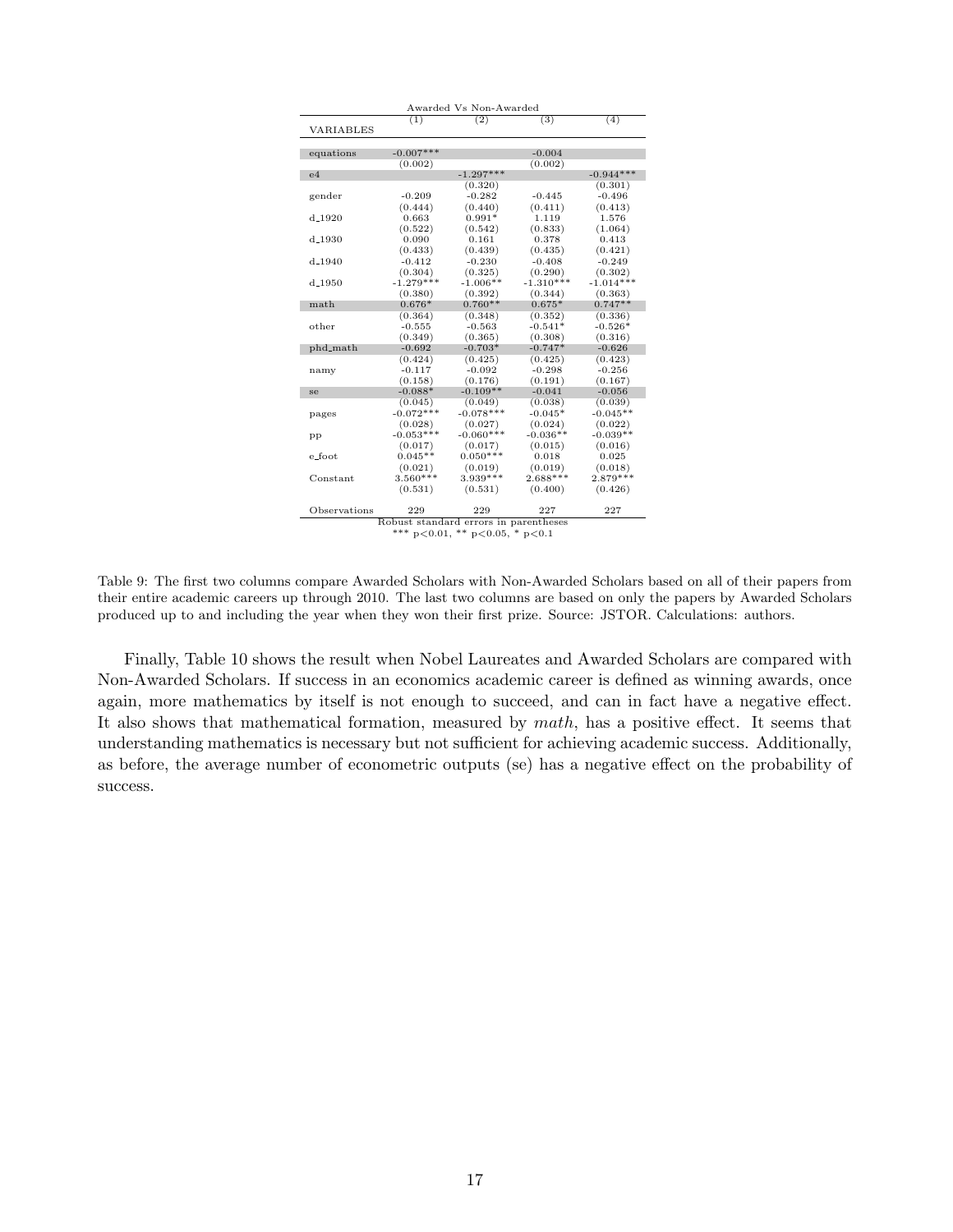| Nobel+Awarded Vs Non-Awarded |                                        |                  |             |             |  |  |
|------------------------------|----------------------------------------|------------------|-------------|-------------|--|--|
|                              | (1)                                    | $\overline{(2)}$ | (3)         | (4)         |  |  |
| VARIABLES                    |                                        |                  |             |             |  |  |
|                              |                                        |                  |             |             |  |  |
| equations                    | $-0.008***$                            |                  | $-0.004*$   |             |  |  |
|                              | (0.002)                                |                  | (0.002)     |             |  |  |
| e5                           |                                        | $-1.135***$      |             | $-0.826***$ |  |  |
|                              |                                        | (0.296)          |             | (0.277)     |  |  |
| gender                       | $-0.297$                               | $-0.436$         | $-0.506$    | $-0.582$    |  |  |
|                              | (0.414)                                | (0.405)          | (0.389)     | (0.386)     |  |  |
| $d_{-}1920$                  | 0.630                                  | $0.822*$         | 1.093       | 1.347       |  |  |
|                              | (0.500)                                | (0.495)          | (0.765)     | (0.896)     |  |  |
| $d_{-}1930$                  | 0.109                                  | 0.189            | 0.331       | 0.331       |  |  |
|                              | (0.401)                                | (0.409)          | (0.405)     | (0.396)     |  |  |
| $d - 1940$                   | $-0.485*$                              | $-0.356$         | $-0.470*$   | $-0.352$    |  |  |
|                              | (0.289)                                | (0.305)          | (0.276)     | (0.291)     |  |  |
| d <sub>-1950</sub>           | $-1.368***$                            | $-1.200***$      | $-1.336***$ | $-1.137***$ |  |  |
|                              | (0.355)                                | (0.359)          | (0.324)     | (0.340)     |  |  |
| math                         | $0.799**$                              | $0.799**$        | $0.774**$   | $0.826**$   |  |  |
|                              | (0.375)                                | (0.343)          | (0.355)     | (0.328)     |  |  |
| other                        | $-0.318$                               | $-0.221$         | $-0.320$    | $-0.227$    |  |  |
|                              | (0.293)                                | (0.310)          | (0.271)     | (0.288)     |  |  |
| phd_math                     | $-0.397$                               | $-0.475$         | $-0.475$    | $-0.451$    |  |  |
|                              | (0.415)                                | (0.411)          | (0.411)     | (0.397)     |  |  |
| namy                         | $-0.146$                               | $-0.142$         | $-0.343*$   | $-0.308*$   |  |  |
|                              | (0.149)                                | (0.150)          | (0.207)     | (0.186)     |  |  |
| se                           | $-0.119***$                            | $-0.129***$      | $-0.057$    | $-0.068*$   |  |  |
|                              | (0.043)                                | (0.046)          | (0.038)     | (0.039)     |  |  |
| pages                        | $-0.051**$                             | $-0.050**$       | $-0.042*$   | $-0.040*$   |  |  |
|                              | (0.021)                                | (0.021)          | (0.023)     | (0.021)     |  |  |
| pр                           | $-0.060***$                            | $-0.061***$      | $-0.036***$ | $-0.037***$ |  |  |
|                              | (0.015)                                | (0.015)          | (0.013)     | (0.014)     |  |  |
| e_foot                       | $0.058***$                             | $0.053***$       | 0.022       | 0.024       |  |  |
|                              | (0.018)                                | (0.017)          | (0.016)     | (0.015)     |  |  |
| Constant                     | $3.446***$                             | $3.570***$       | $2.761***$  | $2.882***$  |  |  |
|                              | (0.468)                                | (0.420)          | (0.375)     | (0.381)     |  |  |
|                              |                                        |                  |             |             |  |  |
| Observations                 | 292                                    | 292              | 286         | 286         |  |  |
|                              | Robust standard errors in parentheses  |                  |             |             |  |  |
|                              | *** $p<0.01$ , ** $p<0.05$ , * $p<0.1$ |                  |             |             |  |  |

Table 10: The first two columns compare Nobel Laureates, Awarded Scholars with Non-Awarded Scholars based on all the papers from their entire academic careers up through 2010. The last two columns are based on only the papers by Nobel Laureates and Awarded Scholars produced up to and including the year when they won their first prize. Source: JSTOR. Calculations: authors.

#### 4.1 Propensity score matching

There is another way to perform a similar analysis, by means of Propensity Score Matching (PSM), which allows an unbiased calculation of the treatment effect in observational experiments where there is no randomization of the group assignments for subjects. This reduces the noise generated by other variables and isolates the treatment effect. By using PSM, one can determine if the number of equations used by a group with characteristic X is substantially higher than the number used by individuals from a group without that characteristic. The idea is to pair people from the group with characteristic X with people that are almost identical to them, except for the fact that they do not have that specific characteristic  $(X)$ . In other words, let's assume that there are two scholars which have the same probability of winning a Nobel Prize, and that one actually won it and the other did not. It is desirable to know if the difference between these two scholars can be explained based on the number of equations used. Moreover, we would like to know the average difference in the number of equations of all such pairs of individuals. The mathematical expression summarizing this idea is:

$$
E(Equations1|X = 1) - E(Equations0|X = 1).
$$
\n(2)

The first term is the number of equations used by people in group X; the second, the number of equations used by people who are perfect candidates to be in group X, except for the number of equations he used. Nearest neighbor matching and kernel matching are used. The underlying probit model is:

$$
P(X = 1|C) = \Phi(\beta C) + \epsilon,\tag{3}
$$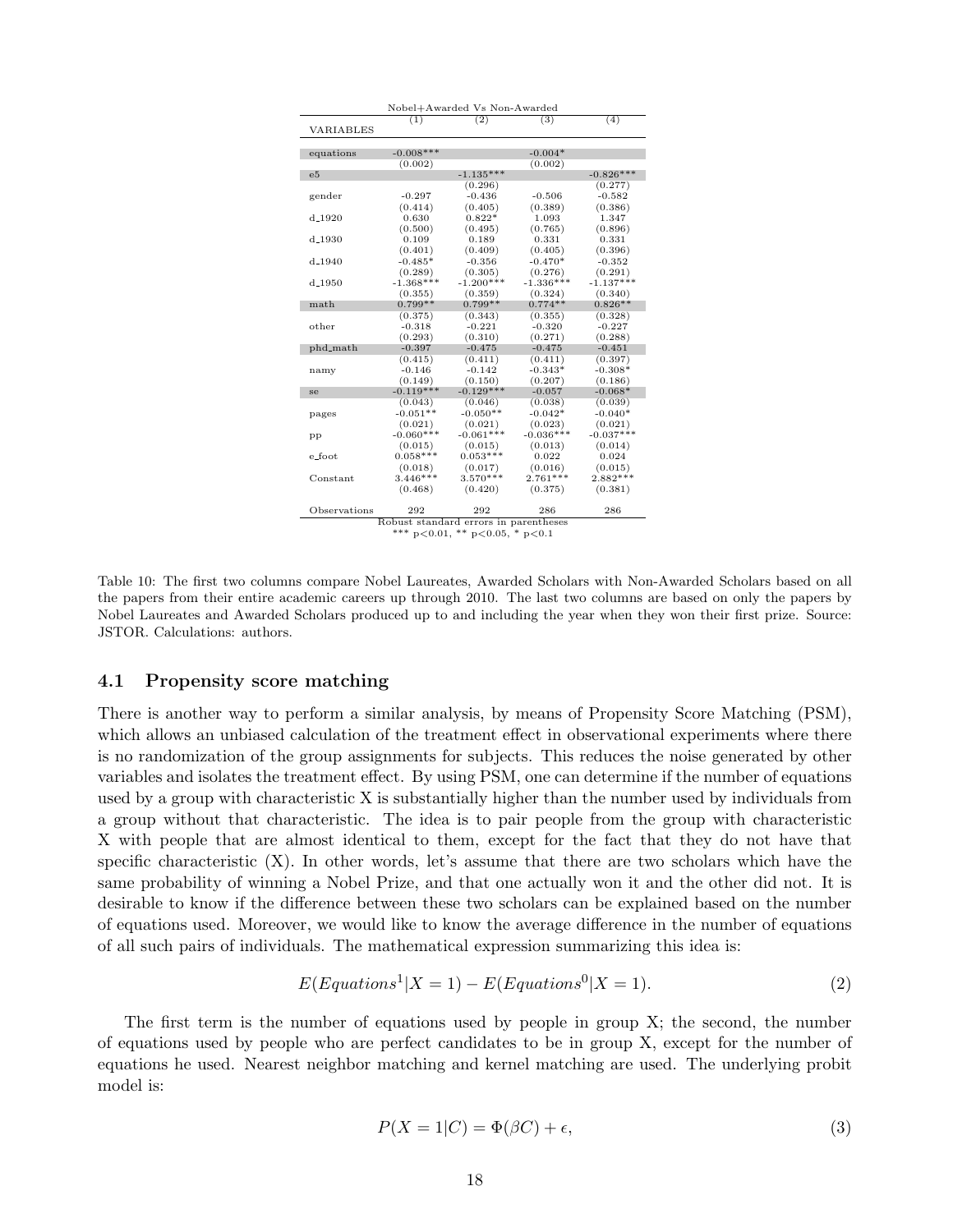where C includes a gender variable, the dummy variables for the born decade, the variables for education characteristics, and the variables of article characteristics (namy, se, pages, pp, e foot). The estimated difference for different groups is shown in Table 11. The analysis is performed with and without bootstrapping<sup>11</sup> in order to calculate the standard error. The results are very similar. We only present the standard errors with bootstrapping. The results with nearest neighbor matching are in the Appendix, in table 24.

| PSM Kernel Matching                                                      |                  |                       |                  |                        |                        |
|--------------------------------------------------------------------------|------------------|-----------------------|------------------|------------------------|------------------------|
| VARIABLES                                                                | (1)              | (2)                   | (3)              | (4)<br>٠               | (5)                    |
| ٠                                                                        |                  |                       |                  |                        |                        |
| Coeficient Ex. 1                                                         | 10.67<br>(9.624) | $-37.59**$<br>(17.65) | 4.654<br>(9.240) | $-32.49***$<br>(11.42) | $-32.49***$<br>(11.12) |
| Coeficient Ex. 2                                                         | 11.25<br>(11.82) | $-25.81$<br>(33.41)   | 8.851<br>(10.70) | $-23.10*$<br>(13.48)   | $-15.90$<br>(12.86)    |
| Observations                                                             | 234              | 111                   | 286              | 227                    | 286                    |
| Standard errors in parentheses<br>*** $p<0.01$ , ** $p<0.05$ , * $p<0.1$ |                  |                       |                  |                        |                        |

Table 11: Columns correspond to the groups shown in the rows of Table 2. Mean number of equations comparison using kernel matching. The first exercise (first row) uses only se and pp in the matching equation. The second exercise (second row) uses namy, se, pages, pp and e\_foot in the matching equation. Source: JSTOR. Calculations: authors.

## 5 Conclusions

The Nobel Prize is, by itself, the highest recognition granted by the scientific community to researchers whose contributions are considered worthy, and which have had a high impact in terms of the accumulation and innovation of research and knowledge. The extent to which the use of mathematics, by these and other prestigious scholars, is an important factor in determining whether they were worthy of receiving the award is difficult to answer. This article has aimed to provide some statistical evidence to tackle these and other related questions. We have analyzed how the use and training in mathematics is correlated with the probability of winning a Nobel Prize in Economics and any of the other six prominent awards.

There are several for and against arguments concerning the "extreme" formalization in economics. Apart from defending or attacking the mathematization of economics, it is important to stress its power in the formalization and universalization of knowledge. Optimistically, our database and quantitative analysis present results that go beyond political or ideological positions. Ahead of this debate, the popular belief is that the use of mathematics in economics has consistently increased over time. However, we are not aware of a comprehensive study in authors and time period that engage in this question. We have given econometric and statistical evidence on this mathematization. This holds true with respect to the average number of equations per article and the average number of econometric outputs per article. For instance, for each variable there have been four structural breaks and three of them were increasing ones.

If we go a little further and try to build a probabilistic model to predict which are the most important variables in order to explain getting one of the seven particular awards, then we can tell a deeper story. Interestingly, we bring into the discussion that variables measuring a scholar's empirical and theoretical bias are correlated with the probability of being awarded. A preliminary look at the data shows that the non-awarded scholars have less research production but do more mathematical

 $11$ The standard error is calculated without taking into account that the propensity score is estimated, on account on which we introduce a bootstrap estimator, with 10,000 simulations. Nevertheless, it is not clear if bootstrapping is appropriate in this context, especially when using nearest neighbor matching. The results are similar, regardless of the matching algorithm used (kernel matching or nearest neighbor matching).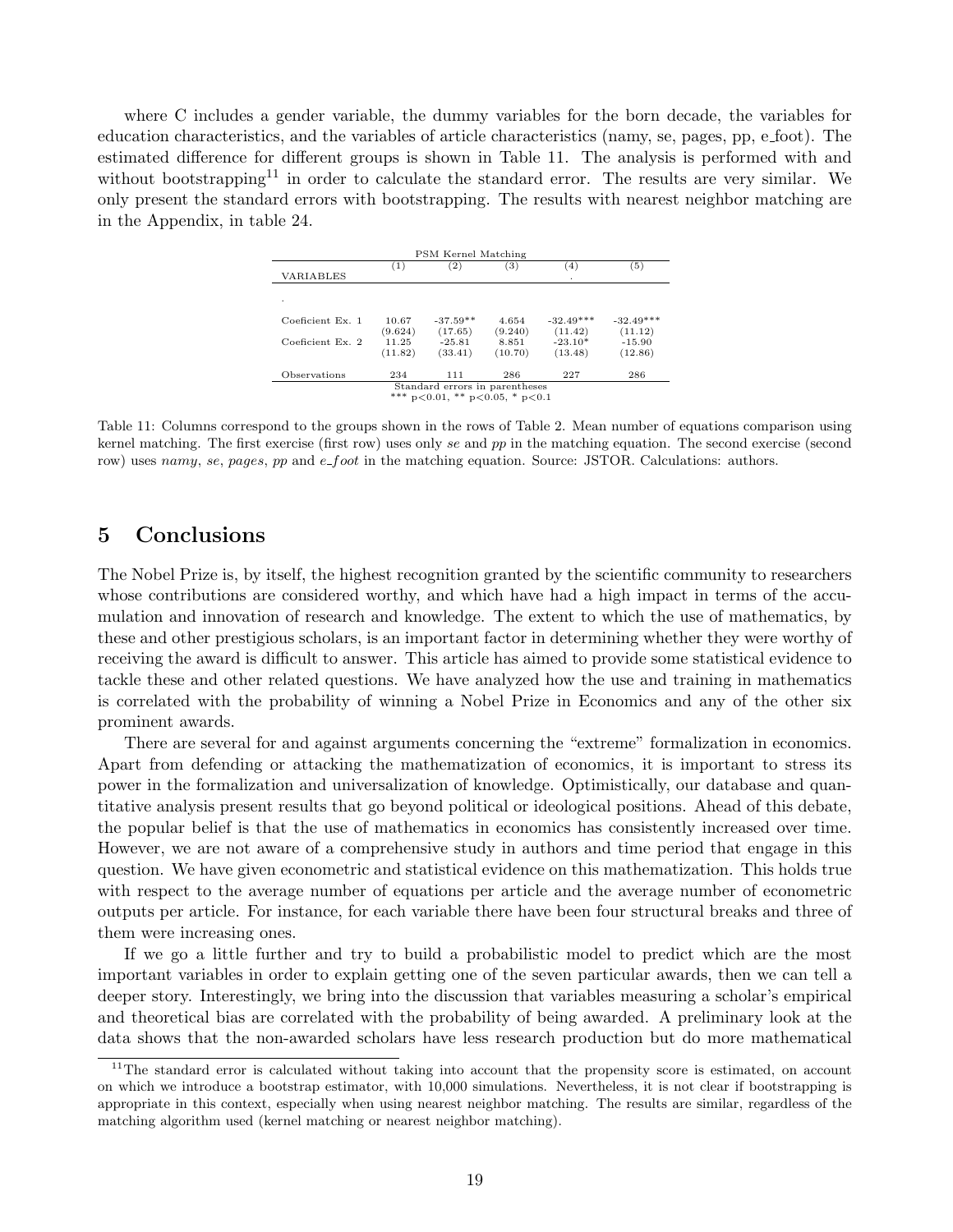and empirical intensive research than the other two groups. On the other hand, Awarded Scholars do less empirical intensive research after their first award (Nobel Laureates do the opposite), while both Awarded Scholars and Nobel Laureates use less equations after being awarded. On average, Nobel Laureates use more equations than other awarded scholars.

When we look at the econometric exercises performed above, we found that the use of mathematics has a positive correlation with the probability of winning a Nobel Prize if the scholar has been awarded another prize before. Otherwise, it seems to have a negative correlation with the probability of winning any of the awards considered. It also seems that mathematical training is a significant positive explanatory variable. As a final remark, it appears that being an empirical researcher as measured by the average number of econometrics outputs has a negative correlation with someone's academic career success.

Some future research with this database might include, among other topics: A characterization of the path of a Nobel Prize and the other six awards in terms of their empirical and theoretical bias; time series analysis of relevant variables discriminating by area of research and award received; econometric exercises on the effect of having training in other highly mathematical sciences on the probability of being awarded on one of our seven chosen awards; an analysis of papers published by the area of the journals where they have been published; an extension of the analysis presented in this article to universities and scholars beyond the orthodox sphere of Economics considered here; and, finally, an analysis of the academic production (in terms of frequency, length, equations and econometric outputs) of scholars before and after receiving each of the awards.

## References

- Anderson, G., Goff, B. & Tollison, R. (1986), 'The rise and (recent) decline of mathematical economics', *History of Economics Society Bulletin* 8, 44–48.
- Association, A. E. (1948), *Papers and Proceedings of the Sixtieth Annual Meeting of the American Economic Association*.
- Backus, D. K. & Kehoe, P. J. (1992), 'International evidence of the historical properties of business cycles', *American Economic Review* 82(4), 864–88.
- Bai, J. (1997), 'Estimating multiple breaks one at a time', *Econometric Theory* 13(01), 315–352.
- Bai, J. & Perron, P. (1998), 'Estimating and testing linear models with multiple structural changes', *Econometrica* 66(1), 47–78.
- Bai, J. & Perron, P. (2003), 'Computation and analysis of multiple structural change models', *Journal of Applied Econometrics* 18(1), 1–22.
- Bell, J. W. (1953), *Handbook of the American Economic Association.*, The American Economic Review.
- Blaug, M. & Vane, H. R., eds (2003), *Who's Who in Economics*, Edward Elgar Publishing; 4 edition.
- Colander, D. (2005), The making of an economist redux, Middlebury College Working Paper Series 0531, Middlebury College, Department of Economics.
- Colander, D., ed. (2000), *Complexity and the History of Economic Thought (Perspectives on the History of Economic Thought)*, Routledge.
- Colander, D. & Klamer, A. (1987), 'The making of an economist', *The Journal of Economic Perspectives* pp. 95–111.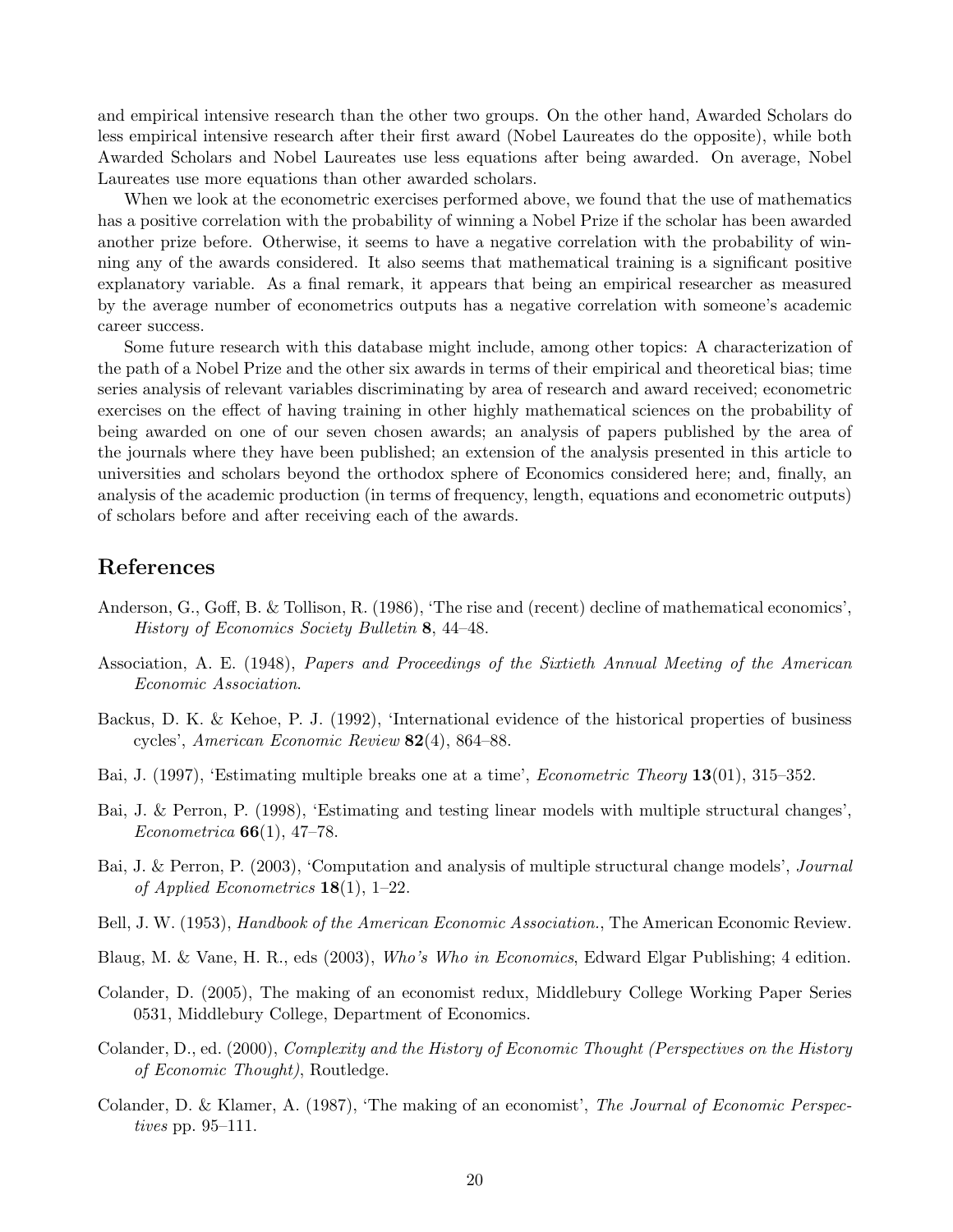- Debreu, G. (1984), 'Economic theory in mathematical mode', *The American Economic Review* 74(3), 267–278.
- Debreu, G. (1986), 'Theoretic models: Mathematical form and economic content', *Econometrica*  $54(6)$ , 1259–1270.
- Debreu, G. (1991), 'The mathematization of economic theory', *The American Economic Review*  $81(1), 1-7.$
- Ekwurzel, D. & McMillan, J. (2001), 'Economics online', *Journal of Economic Literature* (1), 39.
- Goffe, W. L. & Parks, R. P. (1997), 'The future information infrastructure in economics', *The Journal of Economic Perspectives* 11(3), 75–94.
- Gordon, R. (1997), 'What is the econometric society? history, organization, and basic procedures', *Econometrica* 65(5), 1443–1451.
- Group, P. I. I. A. E. (n.d.), 'Nasar, sylvia', The New York Times, January 4, 1992, pg. 135.
- Grubel, H. G. & Boland, L. A. (1986), 'On the efficient use of mathematics in economics: Some theory, facts and results of an opinion survey', *Kyklos* 39(3), 419–42.
- Hamermesh, D. S. & Schmidt, P. (2003), 'The determinants of the econometric society fellows elections', *Econometrica* 71(1), 399–407.
- Hodgson, G. (2004), 'On the problem of formalism in economics', *Post-Autistic Economics Review*  $25(1).$
- Hodrick, R. Prescott, E. (2007), 'Journal of money, credit and banking', *Post U.S. Business Cycles: An Empirical Investigation* 29(1), 1 – 16.
- Katzner, D. (2003), '. why mathematics in economics?', *Journal of Post Keynisian Economics* 25(4).
- Krugman, P. (1998), 'Two cheers for formalism', *The Economic Journal* 108(451), 1829–1836.
- Kuttner, R. (1985), 'The poverty of economics', The Atlantic Monthly. 74-84.
- Lawson, T. (2001), 'Two responses to the failings of modern economics: the instrumentalist and the realist', *Review of Population and Social Policy* 10, 155–181.
- Lindbeck, A. (2001), *The Sverigs Riksbank Prize in Economic Sciences in Memory of Alfred Nobel 1969-2007 in The Nobel Prize: The First 100 Years*, Imperial College Press and World Scientific Publishing Co. Pte. Ltd.
- McCloskey, D., Katzner, D., Leamer, E. & Solow, R. (1991), 'Has formalization in economics gone too far?', *Methodus* 3(1), 6–31.
- Mirkowski, P. (1991), 'The when, the how and the why of mathematical expression in the history of economics analysis', *The Journal of Economic Perspectives* 5(1), 145–157.
- Rader, T. (1972), *Theory of Microeconomics*, New York Academic Press, Inc.
- Rampell, C. (2009), 'Prize deflation', The New York Times, Economix. accessed on December 18, 2009 http://economix.blogs.nytimes.com/2009/01/04/prize-deflation/.
- Samuelson, P. (1954), 'Introduction: Mathematics in economics—no, no or yes, yes, yes?', *The Review of Economics and Statistics* 36(4), 359.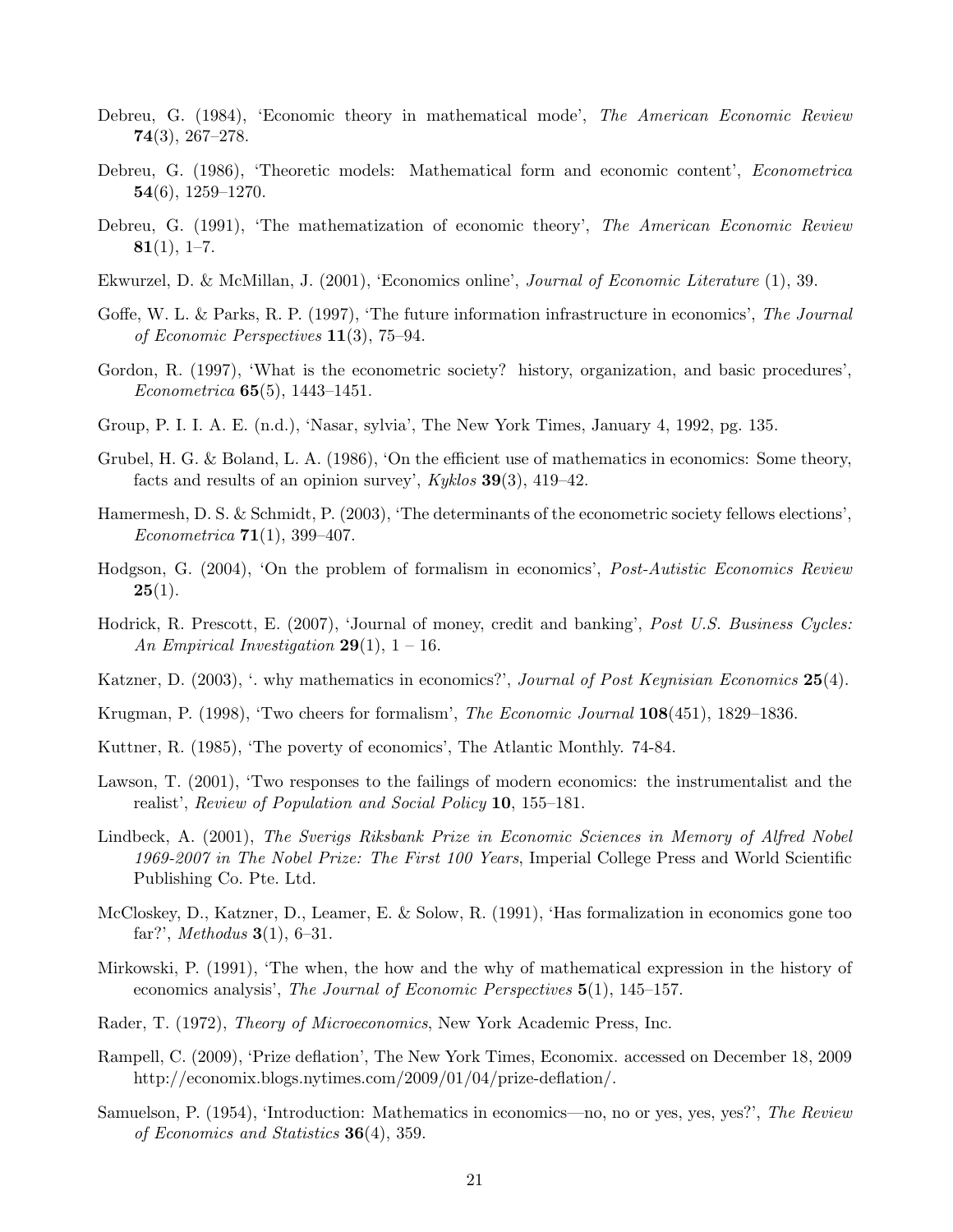- Taylor, J. (2001), 'Jstor: An electronic archive from 1665', *Notes and Records of the Royal Society of London* 55(1), 179– 181.
- Varian, H. (1997), 'The aea's electronic publishing plans: A progress report', *The Journal of Economic Perspectives* 11(3), 95–104.

## A Awards

The goal of this section is to explain and justify the choice of seven particular awards in economics as proxies of academic success. The authors are aware that there are hundreds of academic prizes that are awarded in recognition of great contributions to theory and research in economics. However, the seven awards chosen here are the most important and distinguished, and convey quite well academic success. Also, many other prizes have been established only recently, such that their inclusion could induce noise in our econometric results.

Among those prizes not included are: the Yrjo Jahnsson Award, which is comparable to the JBCM, but is based in Europe. It is not included because it has only been awarded since 1993; The Grossen Prize Bianual and the Nakahara Prize, both of which are given to the most prominent economist under 45 in Germany and Japan respectively. These are not included because they have only been awarded since 1997 and 1995 respectively; The Frisch Medal, awarded during the previous five years by the Econometric Society for research published in Econometrica is not included because it has only been awarded since 1978. Moreover, it is awarded for a single paper rather than a series of academic contributions; Finally, the Royal Economic Society Prize, which has been awarded since 1990.

Next, a brief description of each one of the prizes is presented and their relevance to the election of a Nobel Prize winner. The best known award in economics is undoubtedly the Sveriges Riksbank Prize in Economic Sciences in Memory of Alfred Nobel, commonly known as the Nobel Prize in economics. We also include the Presidency of the American Economic Association, as well as several different awards and honors given by this association: the John Bates Clark Medal, the Distinguished Fellow and Foreign Honorary Member distinctions, and appointment as the Richard T. Ely Lecturer. Finally, Presidency of the Econometric Society is included. This selection allows for the inclusion of scholars from different countries.

#### A.1 The Sveriges Riksbank Prize in Economic Sciences in Memory of Alfred Nobel. 1969-2009. The Nobel Prize in Economics.

In 1968, the Central Bank of Sweden created a special award to commemorate its tercentenary anniversary. The award recognizes scholars who make the most relevant and significant contributions to the economics field, and is awarded by the Royal Swedish Academy of Sciences under the same principles as a Nobel Prize. Each year, a committee is specially set up to analyze and filter the nominations (usually numbering between 200-300). The committee then presents its selection to the Social Science Class of the Academy, which suggests a Laureate to the entire Academy. The entire Academy then meets to make the final decision. (Lindbeck, 2001).

Up through 2009, the Nobel Prize in Economic Sciences was awarded forty-one times to sixty-four scholars. The laureates correspond to a wide socio-demographic group, and however with common academic characteristics. The most remarkable characteristic is that until 2008, all the laureates were men. In 2009, Elinor Ostrom became the first woman to receive the Nobel Prize in Economic Sciences. As can be seen from a review of the database, most of the laureates were born in the United States or became naturalized U.S. citizens. The exclusive list doesn't include Latin American or African scholars, nor scholars under the age of fifty.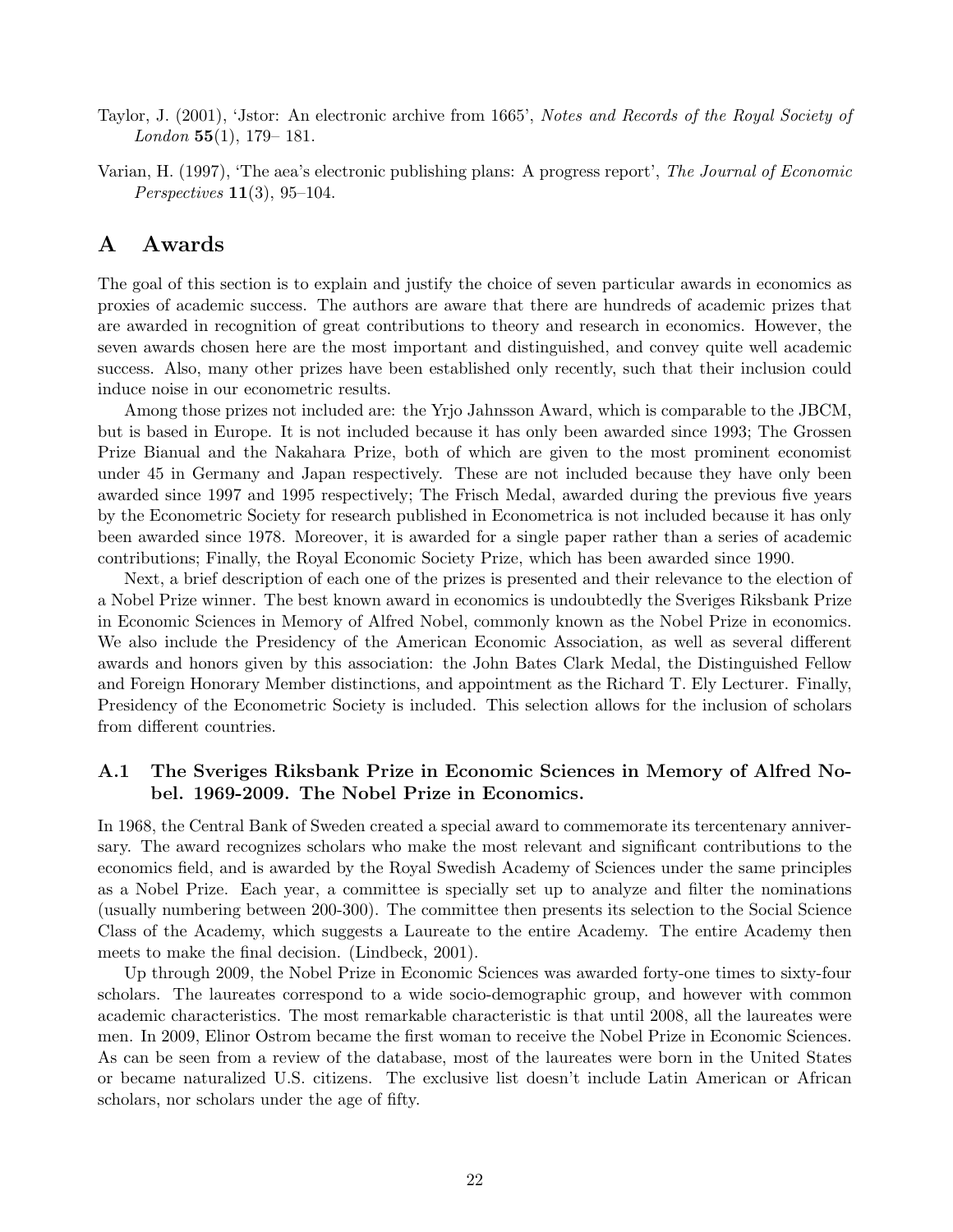The sixty-four prizes were awarded for specific contributions as well as life-time contributions. According to Lindebeck (2001), the Academy has sought to award "particularly important contributions" early and chronologically that is, following the order of the contributions. Furthermore, it has included different views of the world and different methods of analysis, taking a pluralistic approach to economics when selecting winners. To regard a contribution as "worthy" the academy takes into account the impact it has had on economics as a whole, its originality and its practical importance. The selected contributions, in many cases, just happen to be the initial steps that have led to the development of knowledge in many areas in economics. These contributions are also considered as having had an impact on society and public policy.

#### A.2 Presidency of the American Economic Association. 1930-2010.

The American Economic Association (AEA) was established in 1885, with the objective of promoting and consolidating the study of political economy and the economic phases of political and social questions (Bell, 1953). Since then, the fellowship has founded three of the most recognized journals, and its member list includes names like Milton Friedman, Paul Samuelson and Robert Solow, among others. Over time, the tradition and the academic reputation of its members have made the AEA one of the two most important academic societies in economics, the other one being the Econometric Society. Within the AEA, the most important honor is Presidency of the association; the candidates are always American members of the economic elite, and have included many Nobel Prize winners. Some statements of famous economists reflects the importance of being president of the AEA for example, William Vickrey (President in 1992) said that "Becoming the group's president is the greatest tribute, short of the Nobel Prize, that an economist could receive" inf reference to the presidency of the AEA. (*New York Times*, Jan 4, 1992).

Although the Association was established in 1885, we only consider presidents from 1930 onwards, in order to make our data comparable with that for other awards. Moreover, this period of time is very appropriate, since the election process of Nobel winners is designated to choose scholars who have had made lifetime achievements, and does not consider individuals who have passed on. Almost four decades (1930-1968) seems an adequate period of time for consolidating the academic work of a scholar as a contribution to economic thought worthy of winning the Nobel Prize.

Since 1930, eighty members have been elected Presidents, twenty-two of which have also been Nobel Award winners. Among those who also won the Nobel award, only eight were elected as Presidents of the AEA after winning the Nobel Prize. On average, it takes five years for a President of the AEA to win the Nobel Prize after having been elected President of the association. Since 1930, only two women have been elected as Presidents, less than three percent of the total of elected Presidents.

#### A.3 John Bates Clark Medal (1947 - 2009)

The John Bates Clark Medal (JBCM) was created in 1947, by the Executive Committee of the American Economic Association to honor "that American economist under the age of forty who is adjudged to have made a significant contribution to economic thought and knowledge" (American Economic Association, 1948). The selection and evaluation of candidates is conducted by a special committee exclusively created for this purpose. The Committee is composed of representatives selected from different parts of the country and different schools of thought. The Committee is intended to select and review the profiles and curricula of a sizable number of scholars worthy of the award. The whole list is then reduced to three to five names. These candidates are then submitted to another committee, the Electoral Committee. This one is composed of eighteen members, all of which are members of the Committee of Honors and Awards and the Executive Committee.

Thirty scholars from our sample have won the medal; among them, twelve are also Nobel Prize recipients. On average, it takes twenty two years to be a Nobel award winner after having been elected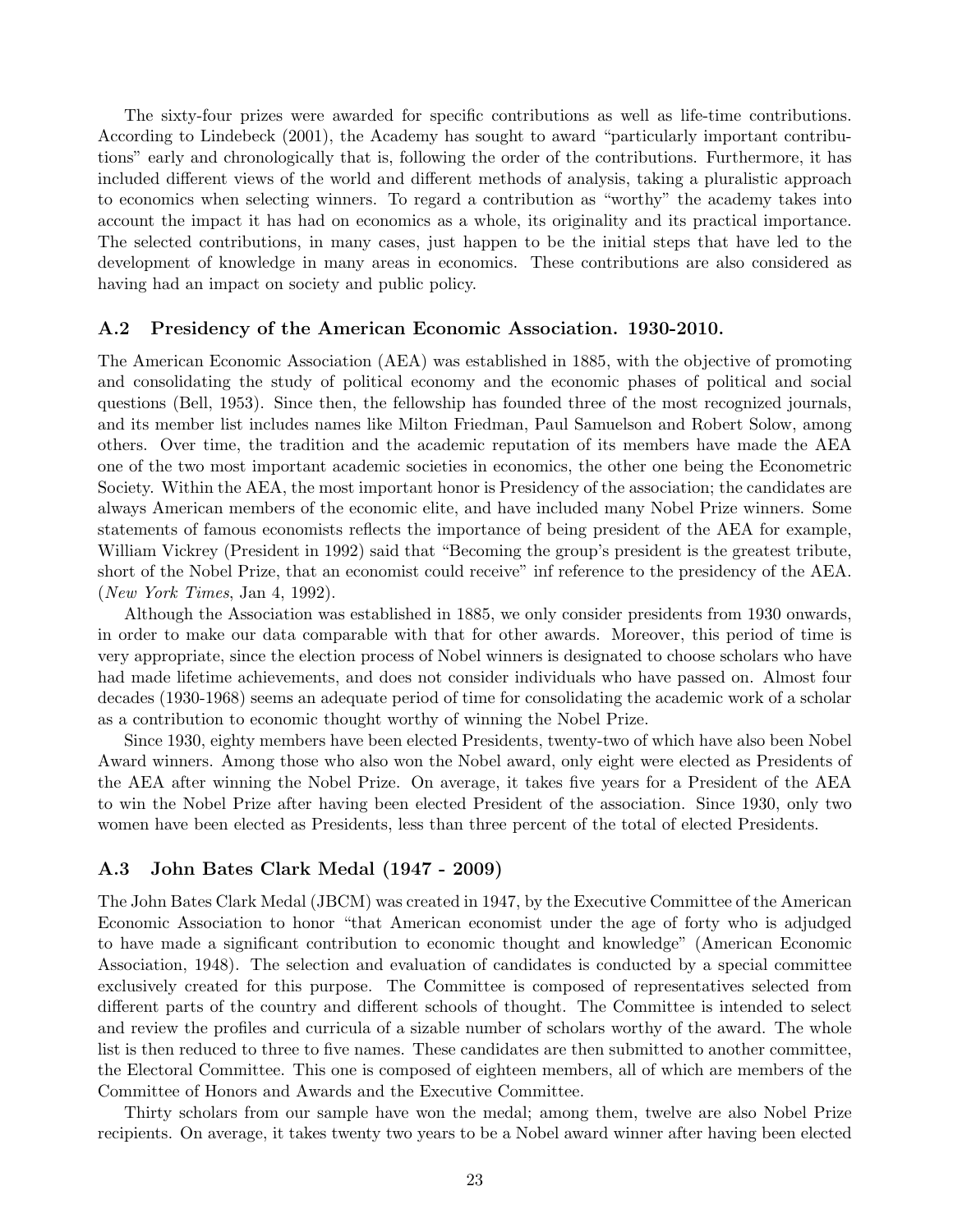JBCM winner. As of 2009, the medal will be awarded annually (it was awarded bi-annually prior to 2009). This decision was likely taken "to recognize the fact that the field, and its personnel, have grown significantly since the 1940s" (*New York Times*, January 2, 2009); many, in fact, went un-awarded. As stated before, almost 40% of the total winners of the medal have also won the Nobel Prize. This statistic has made the JBCM a commonly used predictor of future Nobel laureates. Statements like "[a]nother indicator of a possible future Nobel laureate is being recipient of the John Bates Clark Medal" (Zahka, 1992), or "The Clark is often a harbinger of things to come", made by the founder of the world famous Marginal Revolution blog, Tyler Cowen, in 2009, are evidence of this. In our sample, only one woman,Susan Athey, has been chosen as a recipient of the medal.

#### A.4 Richard T. Ely Lecturer. 1962-2009.

The AEA holds an annual meeting to present papers on general economic subjects. In 1962, it instituted the Richard T. Ely Lecture as the main address of the meeting, in honor of one of the founders of the AEA. The list of former lecturers includes Kenneth Arrow, Stanley Fischer and Simon Kuznets, among others. A proof of the high distinction of this appointment is that more than a quarter of the lecturers have also been Nobel Prize laureates. Since 1962, forty-seven scholars have been appointed as Richard T. Ely Lecturers, ten of whom would later win the Nobel Prize; two of those were elected as lecturers, already won the Nobel Prize. For these scholars, it took an average of eight years to win the Nobel after being elected a lecturer. Less than five percent of the lecturers have been women. Scholars from all over the world are considered for this prize, making it important for our sample as it includes data on non-American scholars. Given that seven prizes considered in this paper are granted by the AEA, most of the candidates are Americans.

#### A.5 Foreign Honorary Members. 1975-2007.

As tated, most of the awards and appointments given by the AEA are for American economists only. However, each year the AEA recognizes the contributions of foreign scholars, electing them as Foreign Honorary Members (FHM). Along with the RTEL and the Presidency of the Econometric Society, the FHM is an important source of information about successful foreigners (defined as non-American scholars).

Since 1975, thirty-nine scholars have been elected as Foreign Honorary Members. The list includes such names as Jean Tirole, Robert Aumann and Amartya Sen. Of those thirty-nine, five are also Nobel Prize winners; none are women. On average, it takes ten years to win the Nobel Prize after being awarded a FHM distinction. There has been only one exception, Reinhard Selten, who won the Nobel Prize in 1994, and was elected an FHM in 1995.

#### A.6 Distinguished Fellow. 1965-2009.

The award of Distinguished Fellow (DF) is given by the American Economic Association to high profile and recognized economists in the United States and Canada. In contrast to the JBCM, it is not subject to age restrictions. The award was instituted in 1965, and since then, eighty-seven economists have been recipients. Twelve of these were also awarded the Nobel Prize in economics, all of them after having been granted the DF honor. On average, Nobel Prize winners received this prize eight years following their DF appointment. Compared with the other awards considered in this paper, the DF includes the greatest women number of among its winners, out of a total of eighty-one fellows, three have been women, or  $3.7\%$ .

Some references to the DF distinction in the literature are as follows: "There are two other AEA awards of significance. One is to be selected a Distinguished Fellow, the other is to be selected as the Richard T. Ely lecturer at the annual meeting of the Association" (Zahka, 1992). Herbert Simon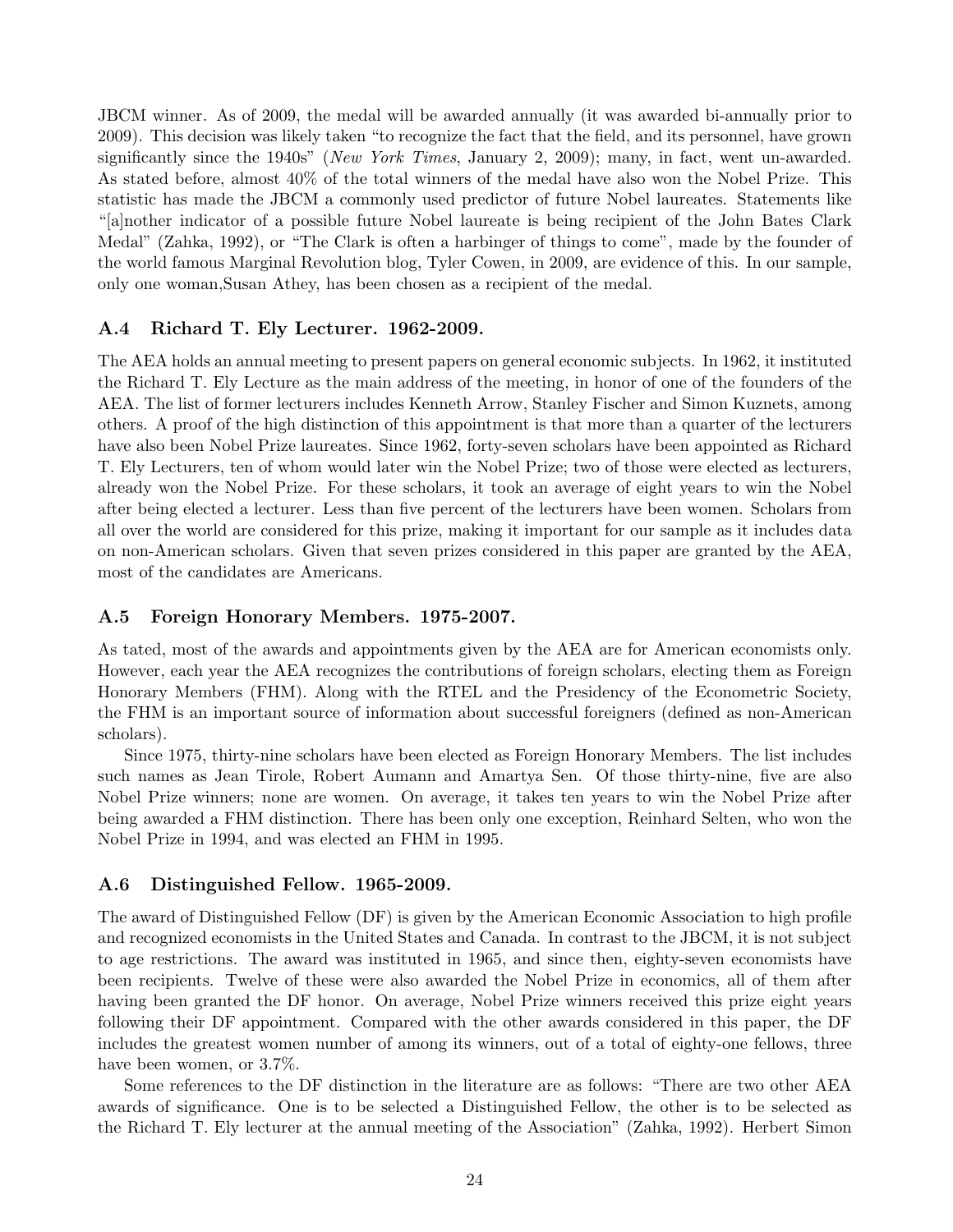(1991) also wrote "The year 1976 brought a more surprising event: my election as a Distinguished Fellow of the American Economic Association. In view of my inactivity in the association (in fact, I had never been even a member), I had to suspect that my selection was another step on the way to a Nobel nomination. At the AEA national meeting, where I accepted the award, Albert Ando hinted as much. Kenneth Arrow, evidently the moving spirit behind my nomination for the AEA's election, had to educate the younger economist on the selection committee on who I was and on my standing as a Fellow of the Econometric Society."

#### A.7 Presidency of the Econometric Society. 1930-2010.

In 1930, at the initiative of Irving Fisher and Ragnar Frisch, the Econometric Society was founded as "an international society for the advancement of economic theory in its relation to statistics and mathematics" (Aide Memoire, 2008). According to the society's Constitution, its main object is "to promote studies that aim at a unification of the theoretical-quantitative and empirical-quantitative approach to economic problems and that are penetrated by constructive and rigorous thinking similar to that which has come to dominate in the natural sciences" (Gordon, 1997).

Today, the Society has more than five hundred fellows, and recognized globally as one of the two most prestigious academic societies in economics. Its reputation was built over the years on the quality of its publications, meetings and fellows. The society most important publication is *Econometrica*, which was founded in 1933, and is well known for its scientific rigor and the high academic level of its content. The Society has two other journals, *Quantitative Economics* and *Theoretical Economics*; the last one has been under the Society's management since 2009.

Being elected as president or fellow of the Society is considered a great honor by most members of the economics profession. This election recognizes the contributions and achievements of the elected scholars (Hamermesh & Schmidt, 2003). Before 1960, the fellows and officers of the Society were elected by the Council of the Society; now, they are elected by mail ballot by active fellows. The Society's constitution does not allow for the election of two consecutive presidents from the same region. Thus, the society's presidents for consecutive years rotate between the following six regions: North America, Europe, Latin America, Australasia, Far East and India-Southeast Asia, although, in fact, only scholars from the U.S., Israel, Japan and some European countries have been elected as presidents (Gordon, 1997). Many of the former Presidents of the Society have been elected as Nobel winners. This exclusive list includes names such as Kenneth Arrow, Robert Lucas, and Robert Solow, among others. Although there are many Nobel winners who have been PES, it is important to clarify that the criteria for electing a scholar as PES or Nobel as well as the councils that elects them, are very different, so there is no endogeneity problem regarding these two prizes.

## B Scholars

The following table shows all the scholars in our data base. The authors are organized in alphabetical order by group. The first column contains Awarded Scholars, the second column Non-Awarded Scholars, and the third column Nobel Laureates.

| <b>Awarded Scholars</b> | Non-Awarded (Yet) | <b>Nobel Laureates</b> |
|-------------------------|-------------------|------------------------|
| Abba P. Lerner          | Alan J. Auerbach  | A. Michael Spence      |
| Abram Bergson           | Alan Manning      | Amartya Sen            |
| Alan S. Blinder         | Albert Marcet     | Bertil Ohlin           |
| Alan W. Heston          | Alberto Alesina   | Clive W.J. Granger     |
|                         |                   | Continued on next page |

Table 12: Scholars in the data base.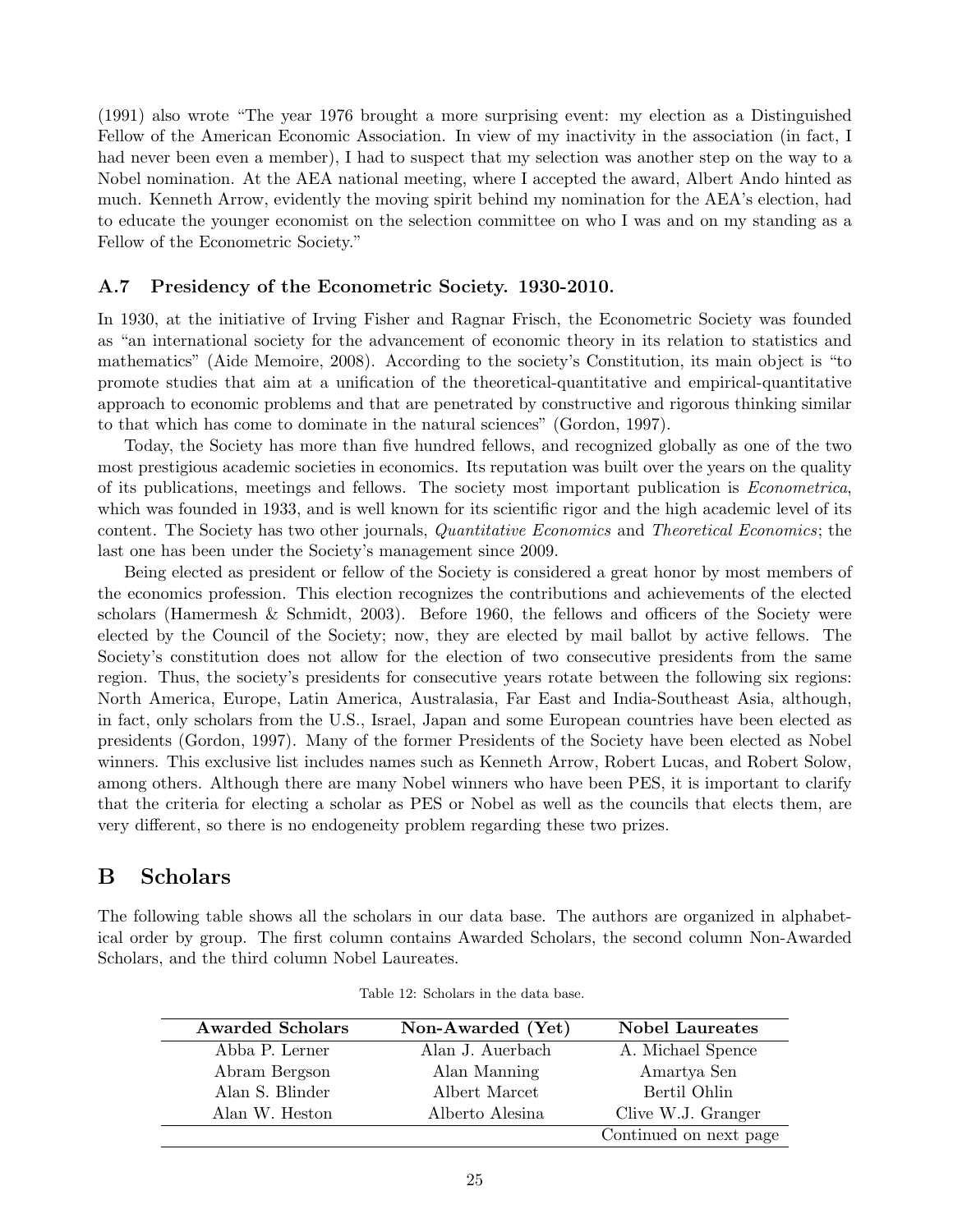Table 12 – continued from previous page

| <b>Awarded Scholars</b> | Non-Awarded (Yet)          | <b>Nobel Laureates</b> |
|-------------------------|----------------------------|------------------------|
| Albert B. Wolfe         | Alberto Bisin              | Daniel Kahneman        |
| Albert O. Hirschman     | Alessandro Lizzeri         | Daniel McFadden        |
| Alexander Gerschenkron  | Alvaro Sandroni            | Douglass C. North      |
| Alexander K. Cairncross | Alvin E. Roth              | Edmund S. Phelps       |
| Alfred E. Kahn          | Andrew Caplin              | Edward C. Prescott     |
| Alice M. Rivlin         | Andrew F. Newman           | Elinor Ostrom          |
| Allan H. Meltzer        | <b>Andrew Postlewaite</b>  | Eric S. Maskin         |
| Alvin H. Hansen         | Anthony J. Venables        | Finn E. Kydland        |
| Alvin S. Johnson        | Antoine Bommier            | Franco Modigliani      |
| Andrei Shleifer         | Antoine Faure-Grimaud      | Friedrich A. von Hayek |
| Andreu Mas-Colell       | <b>B.</b> Douglas Bernheim | Gary S. Becker         |
| Andrew F. Brimmer       | <b>Balazs Szentes</b>      | George A. Akerlof      |
| Angus Maddison          | Barton L. Lipman           | George J. Stigler      |
| Angus S. Deaton         | Benjamin Friedman          | Gerard Debreu          |
| Anna J. Schwartz        | <b>Bent Nielsen</b>        | Gunnar Myrdal          |
| Anne O. Krueger         | Botond K szegi             | Harry M. Markowitz     |
| Anthony B. Atkinson     | Brian A. Jacob             | Herbert A. Simon       |
| Ariel Rubinstein        | Bronwyn H.Hall             | James A. Mirrlees      |
| Armen A. Alchian        | <b>Bruce Greenwald</b>     | James E. Meade         |
| Arnold C. Harberger     | <b>Bruce Preston</b>       | James J. Heckman       |
| Arnold Zellner          | Bruno Biais                | James M. Buchanan, Jr. |
| Arthur F. Burns         | C. Fritz Foley             | James Tobin            |
| Arthur L. Bowley        | Calestous Juma             | Jan Tinbergen          |
| Arthur S. Goldberger    | Canice Prendergast         | John C. Harsanyi       |
| Assar Lindbeck          | Casey Mulligan             | John F. Nash Jr.       |
| Avinash K. Dixit        | Cecilia Rouse              | John R. Hicks          |
| Calvin B. Hoover        | Charles W. Calomiris       | Joseph E. Stiglitz     |
| Carl S. Shoup           | Ching-to Albert Ma         | Kenneth J. Arrow       |
| Charles F. Roos         | Christopher J. Flinn       | Lawrence R. Klein      |
| Charles L. Schultze     | Christopher Jencks         | Leonid Hurwicz         |
| Charles P. Kindleberger | David A. Wise              | Leonid V. Kantorovich  |
| Charles R. Plott        | David M. Cutler            | Maurice F. C. Allais   |
| Christopher A. Sims     | David S. Lee               | Merton H. Miller       |
| Claudia Goldin          | Derek A. Neal              | Milton Friedman        |
| D. Gale Johnson         | Dilip Mookherjee           | Myron S. Scholes       |
| Dale T. Mortensen       | Dirk Krueger               | Oliver E. Williamson   |
| Dale W. Jorgenson       | Dmitriy Stolyarov          | Paul A. Samuelson      |
| Daron Acemoglu          | Drew Fudenberg             | Paul R. Krugman        |
| David Cass              | Edward A. Snyder           | Ragnar Frisch          |
| David E. Card           | Efe A. Ok                  | Reinhard Selten        |
| David F. Hendry         | Efraim Benmelech           | Richard Stone          |
| David Landes            | Esther Duflo               | Robert A. Mundell      |
| David M. Kreps          | Faruk R. Gul               | Robert C. Merton       |
| Don Patinkin            | Fernando Alvarez           | Robert E. Lucas Jr.    |
| Donald J. Brown         | Frank A. Wolak             | Robert F. Engle        |
| E.A. Goldenweiser       | Frank P. Stafford          | Robert J. Aumann       |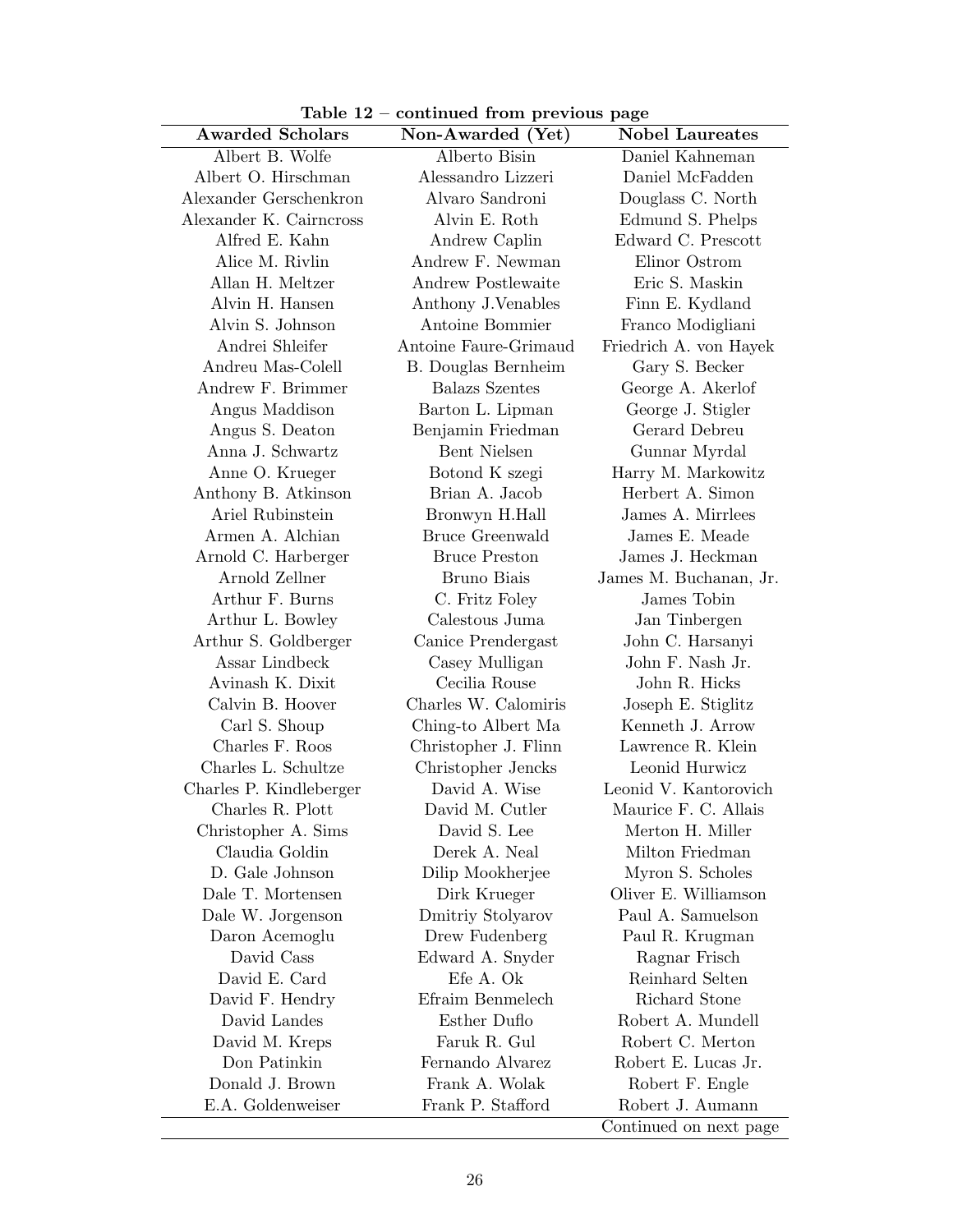Table 12 – continued from previous page

| ravic 12                          | commuca from previous page         |                        |
|-----------------------------------|------------------------------------|------------------------|
| <b>Awarded Scholars</b>           | Non-Awarded (Yet)                  | <b>Nobel Laureates</b> |
| Edmond C. Malinvaud               | Frank Schorfheide                  | Robert M. Solow        |
| Edward F. Denison                 | Gavin Wright                       | Robert W. Fogel        |
| Edward H. Chamberlin              | George J. Borjas                   | Roger B. Myerson       |
| Edward S. Mason                   | George J. Mailath                  | Ronald H. Coase        |
| Edwin E. Witte                    | George-Marios Angeletos            | Simon Kuznets          |
| Edwin G. Nourse                   | Glenn Ellison                      | Theodore W. Schultz    |
| Elhanan Helpman                   | Godfrey Keller                     | Thomas C. Schelling    |
| Emmanuel Saez                     | Graham T. Allison                  | Tjalling C. Koopmans   |
| Ernest L. Bogart                  | Hanming Fang                       | Trygve Haavelmo        |
| Evsey D. Domar                    | Harold L. Cole                     | Vernon L. Smith        |
| Finis Welch                       | Howard Pack                        | Wassily Leontieff      |
| Francois Divisia                  | Igal Hendel                        | William Arthur Lewis   |
| Frank H. Hahn                     | Ingo Vogelsang                     | William F. Sharpe      |
| Frank H. Knight                   | J. Bradford DeLong                 | William S. Vickrey     |
| Franklin M. Fisher                | J. Wesley Hutchinson               |                        |
| Frederick C. Mills                | James B. Ramsey                    |                        |
| Fritz Machlup                     | James M. Malcomson                 |                        |
| Gardner Ackley                    | Janet Currie                       |                        |
| Geoffrey H. Moore                 | Javier Hidalgo                     |                        |
| George E. Barnett                 | Jean-Paul Dï $\frac{1}{2}$ camps   |                        |
| George P. Shultz                  | Jeffrey H. Silber                  |                        |
| George W. Stocking                | Jeffrey R. Russell                 |                        |
| Gordon Tullock                    | Jeremy Stein                       |                        |
| Gottfried Bombach                 | Jerry Wind                         |                        |
| Gottfried Haberler                | Jianjun Miao                       |                        |
| Guy H. Orcutt                     | Joel Horowitz                      |                        |
| Guy Laroque                       | Joel Slemrod                       |                        |
| H. Gregg Lewis                    | John A. List                       |                        |
| Harold A. Innis                   | John C. Hershey                    |                        |
| Harold Hotelling                  | John Dinardo                       |                        |
| Harry A. Millis                   | John M. Quigley                    |                        |
| Harry G. Johnson                  | John Vickers                       |                        |
| Hendrik S. Houtthaker             | Jonathan Gruber                    |                        |
| Henri Theil                       | Joseph Gyourko<br>Kai-Uwe Kuhn     |                        |
| Henry J Aaron<br>Herbert E. Scarf |                                    |                        |
| Herbert H. Giersch                | Kenneth I. Wolpin<br>Kevin Roberts |                        |
| Herbert Stein                     |                                    |                        |
| Herman O. A. Wold                 | Kiminori Matsuyama                 |                        |
| Hirofumi Uzawa                    | Larry G. Epstein<br>Larry Sjaastad |                        |
| Howard S. Ellis                   | Lawrence J. Christiano             |                        |
| Hugo F. Sonnenschein              | Lester G. Telser                   |                        |
| I.L. Sharfman                     | Liran Einav                        |                        |
| Irma Adelman                      | Lucy White                         |                        |
| Irving B. Kravis                  | Luigi Pistaferri                   |                        |
| Irving Fisher                     | Marcelo J. Moreira                 |                        |
|                                   |                                    |                        |

Continued on next page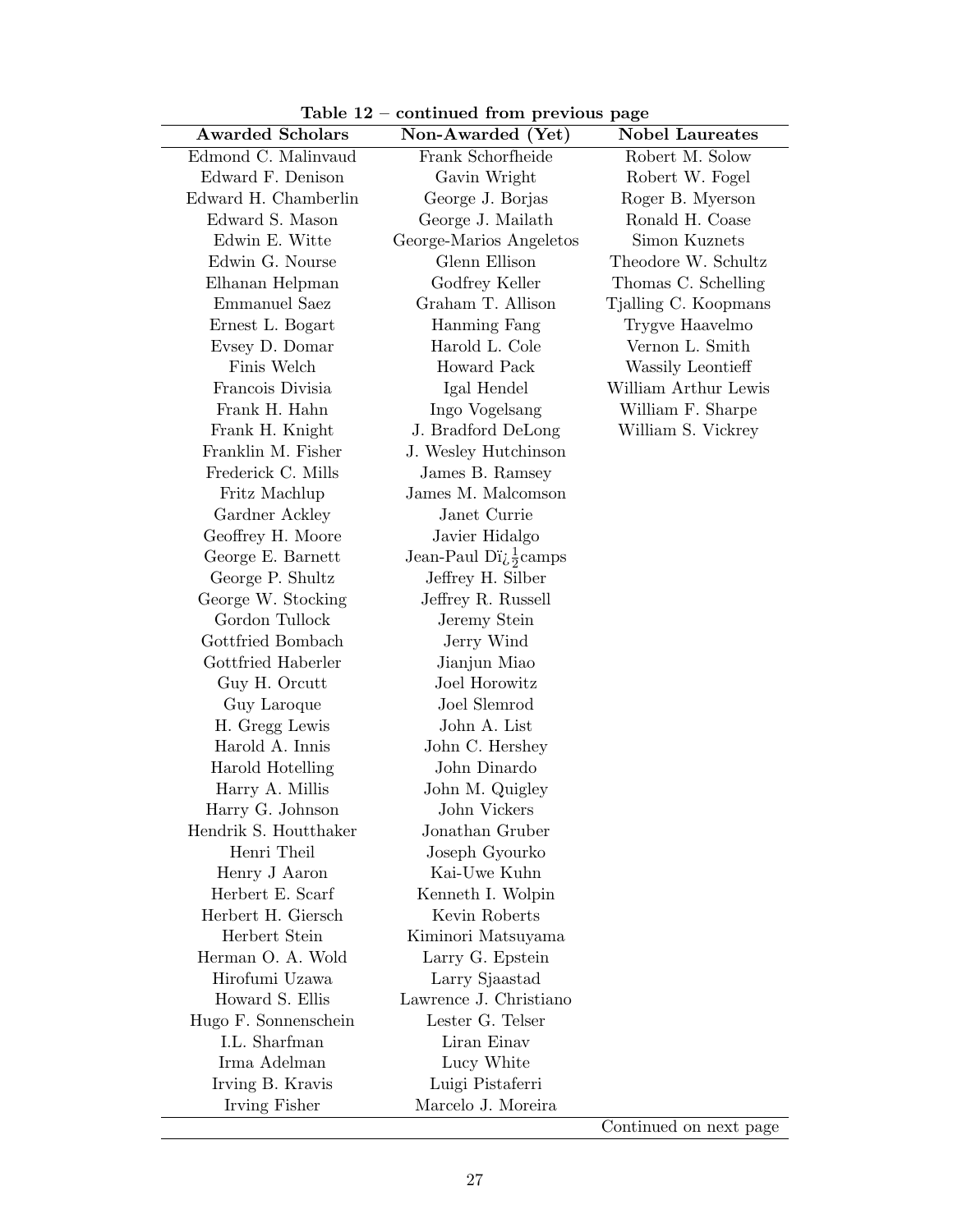Table 12 – continued from previous page

| <b>Awarded Scholars</b>                       | Non-Awarded (Yet)      | <b>Nobel Laureates</b> |
|-----------------------------------------------|------------------------|------------------------|
| Jack Hirshleifer                              | Marcia M. A. Schafgans |                        |
| Jacob Marschak                                | Margaret Bray          |                        |
| Jacob Mincer                                  | Mark Schankerman       |                        |
| Jacob Viner                                   | Mark V. Pauly          |                        |
| Jacques Dreze                                 | Martin Browning        |                        |
| Jagdish Bhagwati                              | Martin Pesendorfer     |                        |
| $J\ddot{i}\dot{\zeta} \frac{1}{2}$ nos Kornai | Massimo Morelli        |                        |
| Jean Tirole                                   | Matthew S. Bothner     |                        |
| Jean-Jacques Laffont                          | Melvin Stephens Jr     |                        |
| Jean-Michel Grandmont                         | Michael J Piore        |                        |
| Jerry Hausman                                 | Michael Jansson        |                        |
| Joan V. Robinson                              | Michael Woodford       |                        |
| Joe Bain                                      | Michel Cavagnac        |                        |
| John Chipman                                  | Michel Simioni         |                        |
| John D. Black                                 | Mihir A. Desai         |                        |
| John D. Sargan                                | Morton Owen Schapiro   |                        |
| John H. Williams                              | Muhamet Yildiz         |                        |
| John Kenneth Galbraith                        | Nancy L. Rose          |                        |
| John M. Clark                                 | Nancy Stokey           |                        |
| John M. Keynes                                | Noel Capon             |                        |
| John Moore                                    | Oliver Linton          |                        |
| John Pencavel                                 | Olivier J. Blanchard   |                        |
| John Sutton                                   | Padma Desai            |                        |
| Joseph A. Pechman                             | Pankaj Tandon          |                        |
| Joseph A. Schumpeter                          | Panle Jia              |                        |
| Joseph J. Spengler                            | Patrick J. Kehoe       |                        |
| Joseph S. Davis                               | Peter J. Hammond       |                        |
| K. N. Raj                                     | Peter J. Klenow        |                        |
| Kelvin J. Lancaster                           | Peter M. Robinson      |                        |
| Kenneth E. Boulding                           | Petra E. Todd          |                        |
| Kevin M. Murphy                               | Philippe Aghion        |                        |
| Lars Hansen                                   | Phoebus J. Dhrymes     |                        |
| Lawrence H. Summers                           | Pierre Collin-Dufresne |                        |
| Lionel C. Robbins                             | Pierre-Andre Chiappori |                        |
| Lionel W. McKenzie                            | R. Glenn Hubbard       |                        |
| Lloyd A. Metzler                              | Ricardo Lagos          |                        |
| Lloyd S. Shapley                              | Richard Cooper         |                        |
| Ludwig E. von Mises                           | Richard E. Walton      |                        |
| Marc Leon Nerlove                             | Richard J. Gilbert     |                        |
| Marcel Boiteux                                | Robert D. Willig       |                        |
| Margaret G. Reid                              | Robert E. B. Lucas Jr. |                        |
| Martin Bronfenbrenner                         | Robert Gibbons         |                        |
| Martin Hellwig                                | Robert H. Topel        |                        |
| Martin S. Feldstein                           | Robert J. Willis       |                        |
| Matthew B. Hammond                            | Robert M. Anderson     |                        |
| Matthew Rabin                                 | Robert Shimer          |                        |

Continued on next page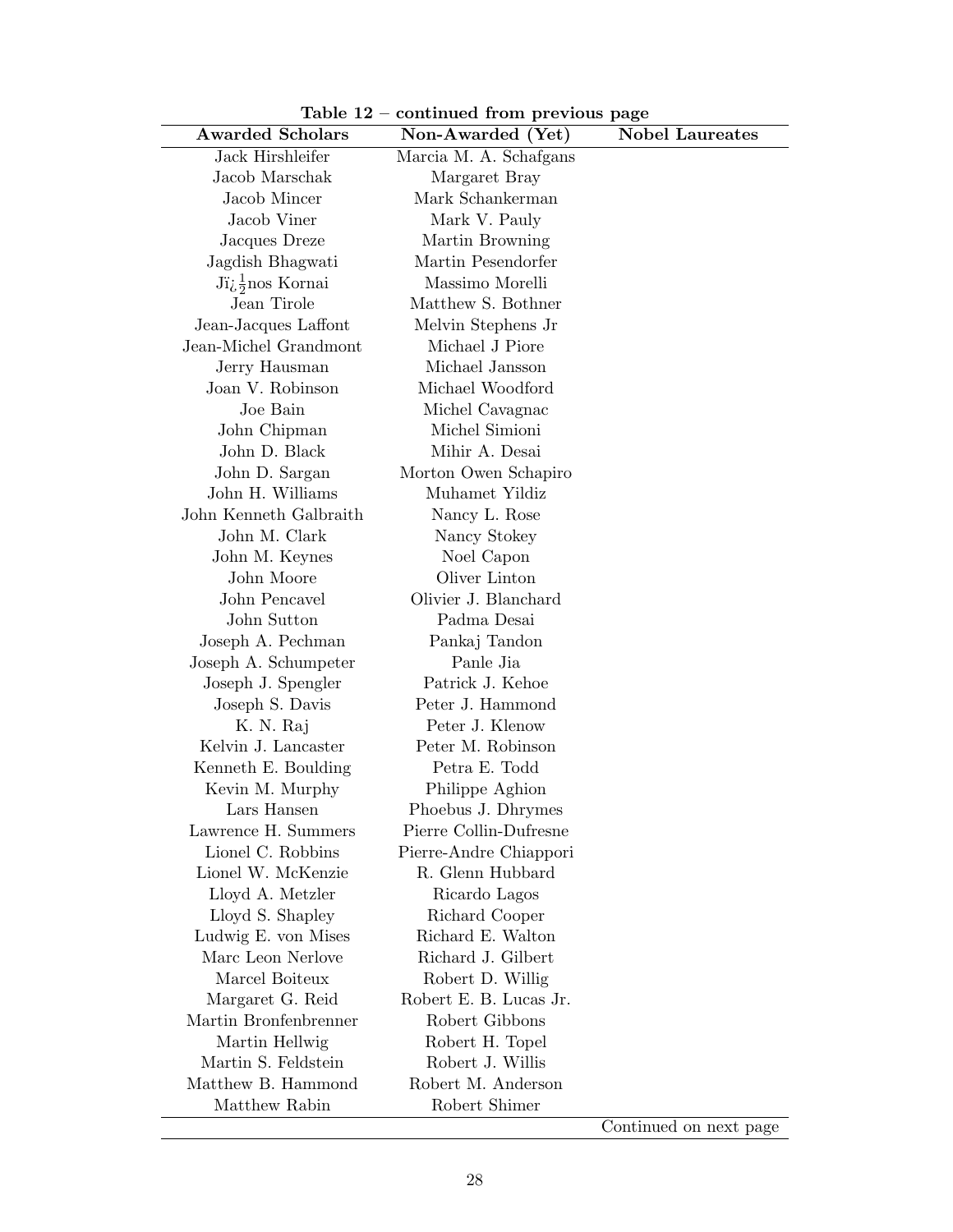Table 12 – continued from previous page

| <b>Awarded Scholars</b>   | Non-Awarded (Yet)                          | <b>Nobel Laureates</b> |
|---------------------------|--------------------------------------------|------------------------|
| Menahem E. Yaari          | Robert W. Staiger                          |                        |
| Mervyn A. King            | Roger B. Porter                            |                        |
| Michael Bruno             | Roger G. Noll                              |                        |
| Michael Rothschild        | Roland Binabou                             |                        |
| Michio Morishima          | Ronald D. Lee                              |                        |
| Morris A. Copeland        | Ronald F. Ferguson                         |                        |
| Moses Abramovitz          | <b>Stanley Reiter</b>                      |                        |
| Nicholas Georgescu-Roegen | Stefan Ambec                               |                        |
| Nicholas Stern            | Steffen Habermalz                          |                        |
| Oliver M. W. Sprague      | Stephen M. Walt                            |                        |
| Orley Ashenfelter         | Stephen Morris                             |                        |
| Oskar Morgenstern         | Sudhir Anand                               |                        |
| Partha Dasgupta           | Suzanne Scotchmer                          |                        |
| Paul H. Douglas           | Tilman Bi <sub>i</sub> $\frac{1}{2}$ rgers |                        |
| Paul Rosenstein-Rodan     | Timothy F. Bresnahan                       |                        |
| Peter A. Diamond          | Timothy G. Conley                          |                        |
| R.C.O. Matthews           | Ulrich Dortszelski                         |                        |
| R.G.D. Allen              | Urban J. Jermann                           |                        |
| Rene Roy                  | V. Kasturi Rangan                          |                        |
| Richard A. Easterlin      | Victor Chernozhukov                        |                        |
| Richard A. Musgrave       | Wei Jiang                                  |                        |
| Richard A. Posner         | Wilfred J. Ethier                          |                        |
| Richard Blundell          | William Julius Wilson                      |                        |
| Robert B. Wilson          | William P. Rogerson                        |                        |
| Robert Dorfman            | Wolfgang Pesendorfer                       |                        |
| Robert E. Hall            | Yacine Ait-Sahalia                         |                        |
| Robert Eisner             | Yeon-Koo Che                               |                        |
| Robert J. Gordon          |                                            |                        |
| Robert Summers            |                                            |                        |
| Roger Guesnerie           |                                            |                        |
| Ronald W. Jones           |                                            |                        |
| Roy Radner                |                                            |                        |
| Rudiger Dornbusch         |                                            |                        |
| Ryutaro Komiya            |                                            |                        |
| Sanford J. Grossman       |                                            |                        |
| Sherwin Rosen             |                                            |                        |
| Solomon Fabricant         |                                            |                        |
| <b>Stanley Fischer</b>    |                                            |                        |
| Stanley L. Engerman       |                                            |                        |
| Stephen J. Nickell        |                                            |                        |
| Steven D. Levitt          |                                            |                        |
| Sumner H. Slichter        |                                            |                        |
| Susan C. Athey            |                                            |                        |
| T. N. Srinivasan          |                                            |                        |
| Takashi Negishi           |                                            |                        |
| Thomas J. Sargent         |                                            |                        |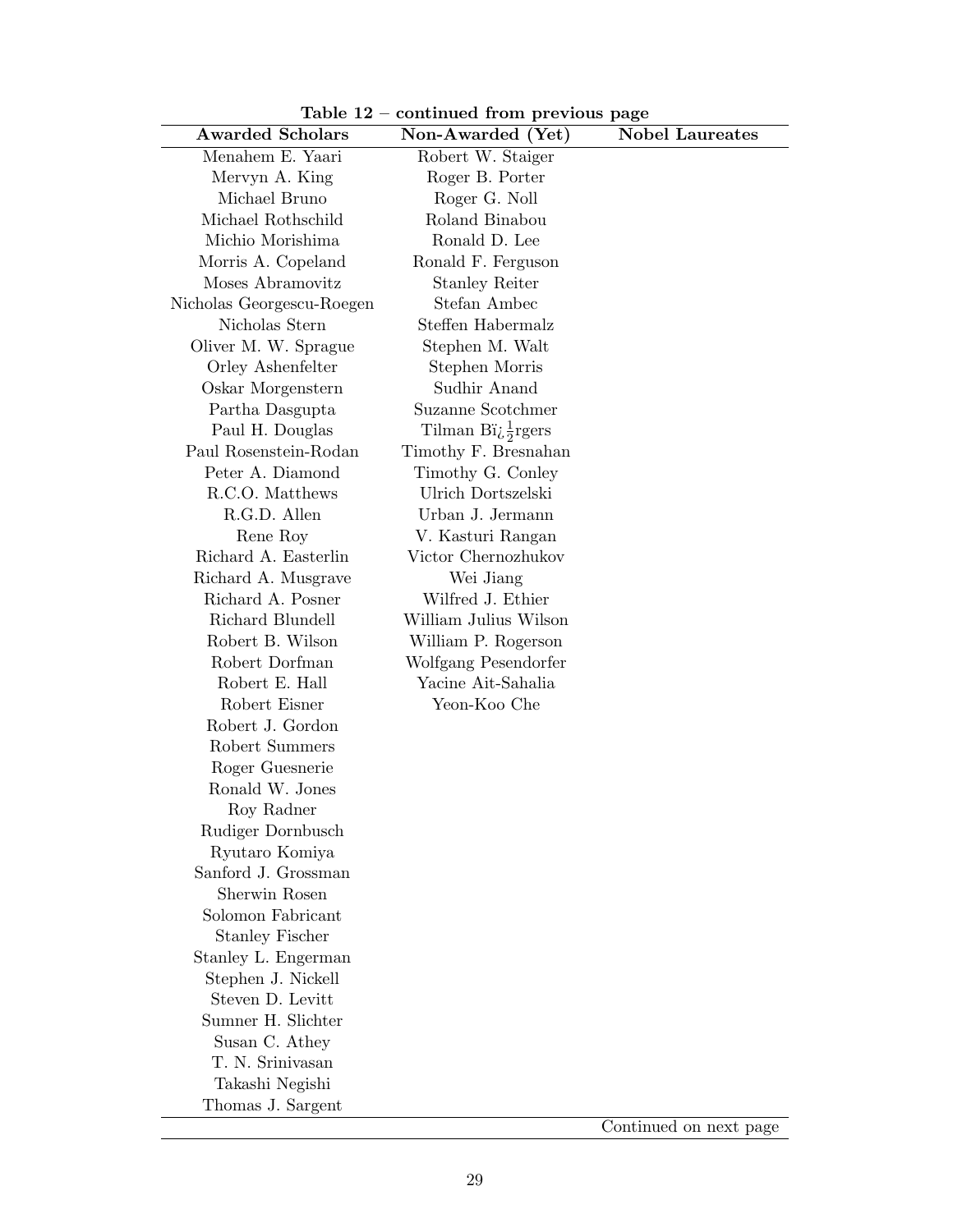|                         | $\frac{1}{2}$     |                        |
|-------------------------|-------------------|------------------------|
| <b>Awarded Scholars</b> | Non-Awarded (Yet) | <b>Nobel Laureates</b> |
| Tibor Scitovsky         |                   |                        |
| Timothy Besley          |                   |                        |
| Torsten Persson         |                   |                        |
| Victor R. Fuchs         |                   |                        |
| W. M. Gorman            |                   |                        |
| W. Max Corden           |                   |                        |
| Walter Erwin Diewert    |                   |                        |
| Walter W. Heller        |                   |                        |
| Walter Y. Oi            |                   |                        |
| Werner Hildenbrand      |                   |                        |
| Wesley C. Mitchell      |                   |                        |
| William A. Brock        |                   |                        |
| William D. Nordhaus     |                   |                        |
| William J. Baumol       |                   |                        |
| William J. Fellner      |                   |                        |
| William Z. Ripley       |                   |                        |
| Zvi Griliches           |                   |                        |
|                         |                   |                        |

Table 12 – continued from previous page

## C Universities

The universities used to select the Non-Awarded scholars were choosen on the basis of them being in the top 20 according to the RePEc ranking of august 2010. It is important to note that, although there has been some variation, the raking has not changed much among the top 20 in recent years. Table 13 shows the universities used.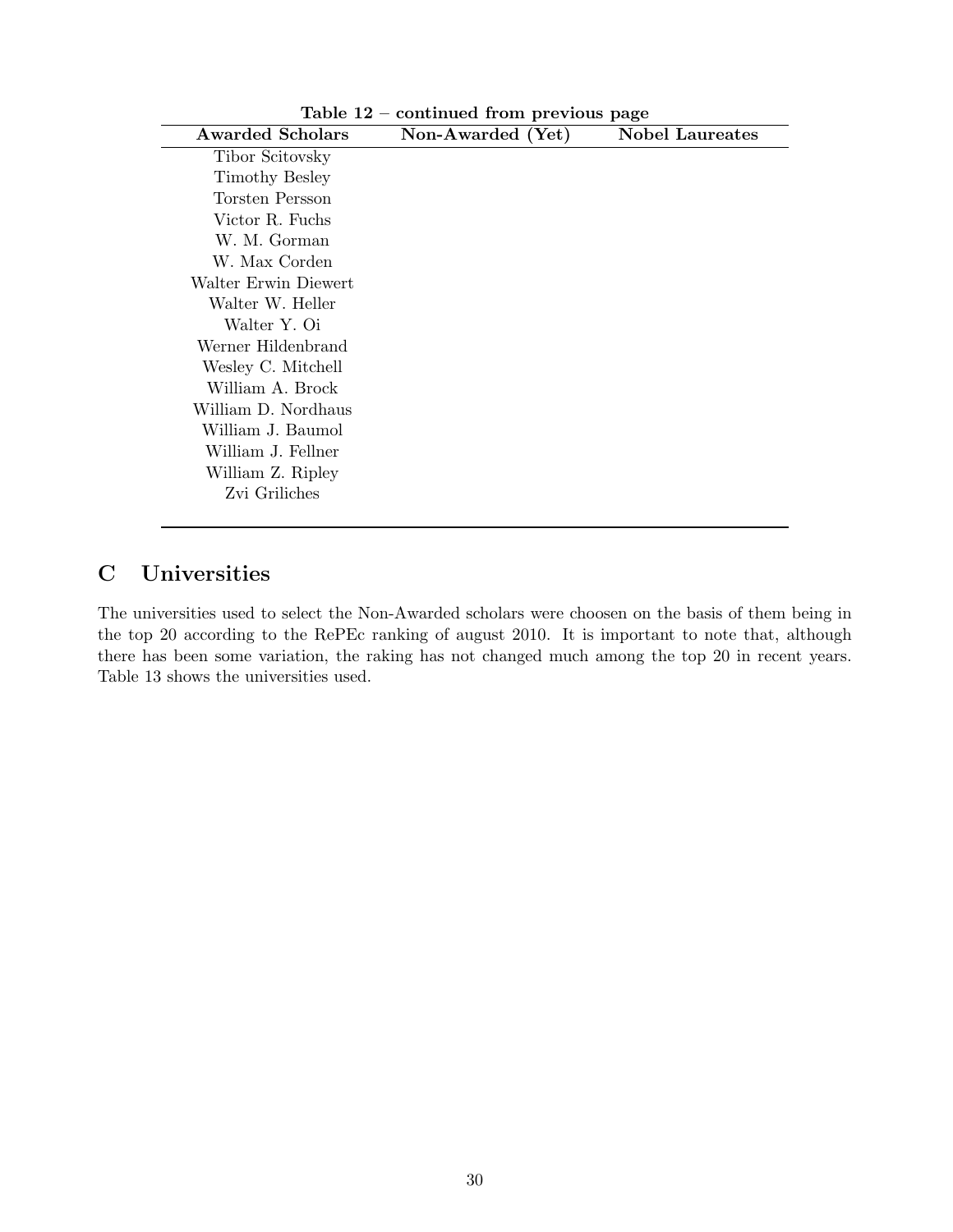| Ranking        | University                                                                  |
|----------------|-----------------------------------------------------------------------------|
| 1              | Harvard University, Cambridge, Massachusetts (USA)                          |
| $\overline{2}$ | University of Chicago, Chicago, Illinois (USA)                              |
| 3              | Massachusetts Institute of Technology (MIT), Cambridge, Massachusetts (USA) |
| $\overline{4}$ | Princeton University, Princeton, New Jersey (USA)                           |
| 5              | London School of Economics (LSE), London, United Kingdom                    |
| 6              | University of California-Berkeley, Berkeley, California (USA)               |
| 7              | Oxford University, Oxford, United Kingdom                                   |
| 8              | New York University, New York City, New York (USA)                          |
| 9              | Yale University, New Haven, Connecticut (USA)                               |
| 10             | Stanford University, Palo Alto, California (USA)                            |
| 11             | Toulouse School of Economics (TSE), Toulouse, France                        |
| 12             | Boston University, Boston, Massachusetts (USA)                              |
| 13             | University of Pennsylvania, Philadelphia, Pennsylvania (USA)                |
| 14             | Northwestern University, Evanston, Illinois (USA)                           |
| 15             | University of Michigan, Ann Arbor, Michigan (USA)                           |
| 16             | University of California-San Diego (UCSD), La Jolla, California (USA)       |
| 17             | Columbia University, New York City, New York (USA)                          |
| 18             | University College London (UCL), London, United Kingdom                     |
| 19             | University of California-Los Angeles (UCLA), Los Angeles, California (USA)  |
| 20             | Brown University, Providence, Rhode Island (USA)                            |

Table 13: Top 20 universities according to the RePEc ranking of August 2010

# D Robustness test

The following tables show the results of perfoming the five excercies presented in tables 6-10 doing a logistic regression instead of a probit one.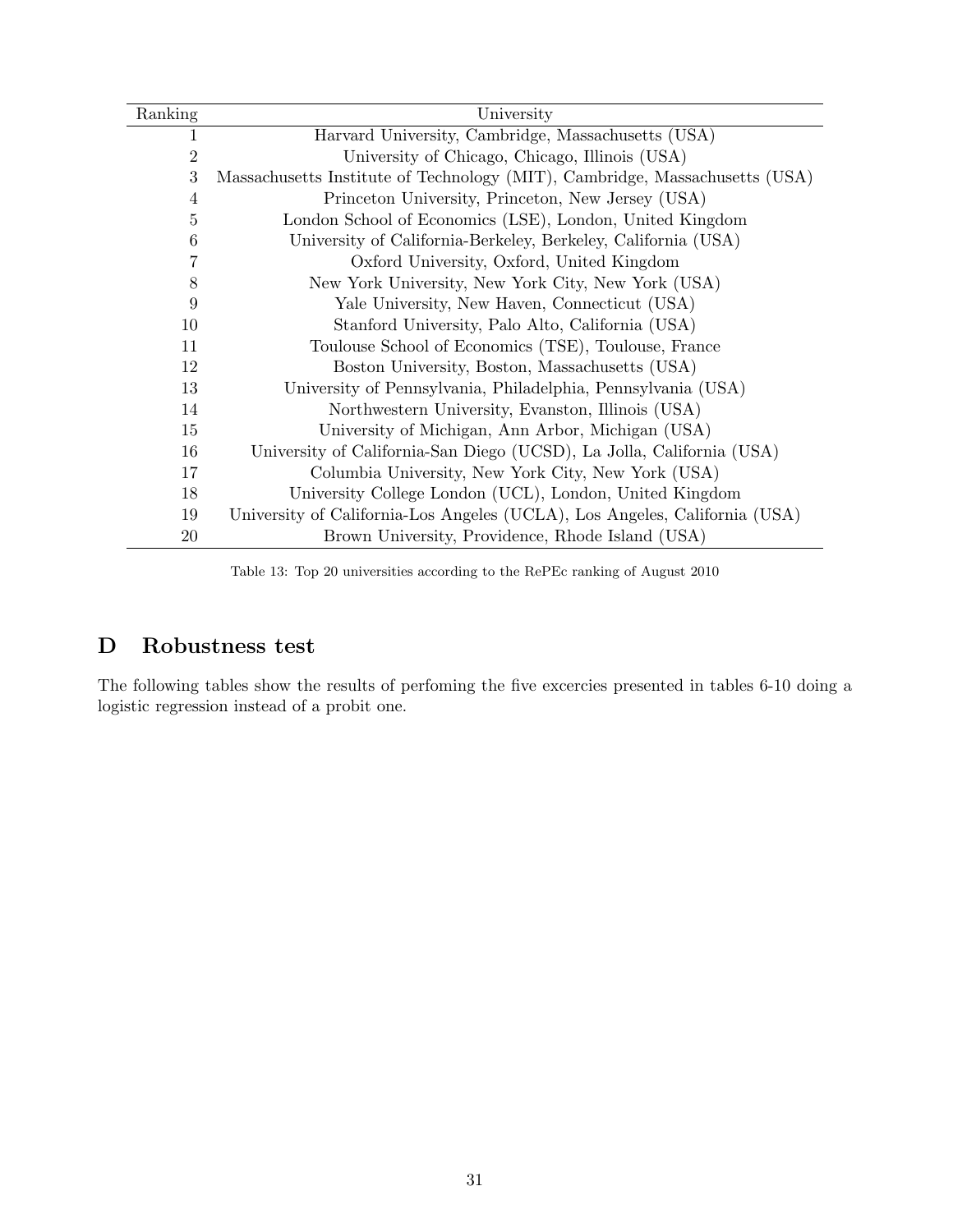|                    |                      |                       | Nobel vs Awarded                             |                       |                  |                  |
|--------------------|----------------------|-----------------------|----------------------------------------------|-----------------------|------------------|------------------|
| VARIABLES          | (1)                  | (2)                   | (3)                                          | (4)                   | (5)              | (6)              |
| equations          | $0.011**$            |                       | $0.012**$                                    |                       | $0.007*$         |                  |
|                    | (0.005)              |                       | (0.005)                                      |                       | (0.004)          |                  |
| $_{\rm e1}$        |                      | $1.388**$             |                                              | $1.263**$             |                  | $1.358***$       |
|                    |                      | (0.579)               |                                              | (0.603)               |                  | (0.506)          |
| gender             | $-3.290***$          | $-2.763***$           | $-3.362***$                                  | $-2.900***$           | $-1.406*$        | $-0.886$         |
|                    | (0.924)              | (0.918)               | (0.982)                                      | (0.949)               | (0.827)          | (0.871)          |
| age_award          | $1.461***$           | $1.346***$            | $1.684***$                                   | $1.535***$            | $0.832***$       | $0.807***$       |
|                    | (0.368)              | (0.350)               | (0.441)                                      | (0.412)               | (0.242)          | (0.231)          |
| age_square         | $-0.009***$          | $-0.009***$           | $-0.011***$                                  | $-0.010***$           | $-0.006***$      | $-0.005***$      |
|                    | (0.003)              | (0.003)               | (0.003)                                      | (0.003)               | (0.002)          | (0.002)          |
| $d_{-1890}$        | 17.764***            | 17.635***             | 16.261***                                    | 16.929***             | 16.626***        | 17.082 ***       |
|                    | (1.248)              | (1.794)               | (1.231)                                      | (1.303)               | (0.671)          | (0.641)          |
| $d_{-1900}$        | 18.257***            | 18.049***             | 16.781***                                    | 17.175***             | 16.230***        | 16.509***        |
|                    | (1.232)              | (1.481)               | (0.928)                                      | (0.990)               | (0.703)          | (0.640)          |
| $d_{-}1910$        | 19.502***            | 19.414***             | 17.738***                                    | 18.199***             | 16.583***        | 16.739***        |
|                    | (1.339)              | (1.817)               | (1.308)                                      | (1.314)               | (0.546)          | (0.576)          |
| $d_{-1920}$        | 18.500***            | 18.053***             | 16.743***                                    | 16.966***             | 16.194***        | 15.982***        |
|                    | (1.159)              | (1.787)               | (1.073)                                      | (1.173)               | (0.601)          | (0.708)          |
| $d_{-}1930$        | 19.802***            | 19.331***             | 18.206***                                    | $18.410***$           | 16.582***        | 16.458***        |
|                    | (1.200)              | (1.607)               | (1.387)                                      | (1.324)               | (0.692)          | (0.709)          |
| $d_{-}1940$        | 19.001 ***           | 18.287***             | $17.714***$                                  | 17.725***             | 16.672***        | 16.401***        |
|                    | (1.572)              | (1.752)               | (1.827)                                      | (1.874)               | (0.760)          | (0.779)          |
| $d_{-}1950$        | 19.428***            | 18.922***             | 17.611***                                    | 17.882***             | 17.684 ***       | 17.398***        |
|                    | (1.505)              | (1.821)               | (1.421)                                      | (1.541)               | (1.120)          | (1.052)          |
| math               | 0.919                | 1.040                 | 1.320                                        | $1.399*$              | $1.113**$        | $1.195**$        |
|                    | (0.707)              | (0.703)               | (0.826)                                      | (0.806)               | (0.533)          | (0.545)          |
| other              | 0.854                | 0.920                 | 0.962                                        | 1.038                 | $0.914*$         | $0.951*$         |
|                    | (0.615)              | (0.630)               | (0.743)                                      | (0.735)               | (0.467)          | (0.490)          |
| phd_math           | 0.047                | $-0.263$              | 0.132                                        | $-0.042$              | $-0.124$         | $-0.311$         |
|                    | (0.744)              | (0.771)               | (0.807)                                      | (0.846)               | (0.678)          | (0.725)          |
| phd_other          | $2.090***$           | $2.152***$            | $2.158**$                                    | $2.166***$            | $1.384**$        | $1.591**$        |
|                    | (0.760)              | (0.751)               | (0.839)                                      | (0.833)               | (0.663)          | (0.684)          |
| namy               | $-2.516*$            | $-2.044$              | $-2.153**$                                   | $-1.544$              | $-0.391$         | $-0.362$         |
|                    | (1.423)              | (1.459)               | (0.961)                                      | (0.954)               | (1.233)          | (1.143)          |
| se                 | $-0.438*$            | $-0.556**$            | $-0.469$                                     | $-0.594*$             | $-0.251$         | $-0.324*$        |
|                    | (0.253)<br>$0.150**$ | (0.241)<br>$0.169***$ | (0.341)<br>$0.193***$                        | (0.340)<br>$0.209***$ | (0.162)          | (0.177)<br>0.083 |
| pages              | (0.059)              | (0.060)               | (0.069)                                      | (0.064)               | 0.075<br>(0.048) | (0.051)          |
|                    | $-0.032$             | $-0.049$              | $-0.027$                                     | $-0.037$              | $-0.009$         | $-0.010$         |
| pр                 | (0.037)              | (0.035)               | (0.033)                                      | (0.033)               | (0.023)          | (0.025)          |
| e_foot             | 0.020                | 0.026                 | 0.017                                        | 0.023                 | $-0.003$         | $-0.001$         |
|                    | (0.023)              | (0.023)               | (0.023)                                      | (0.023)               | (0.020)          | (0.020)          |
| jbcm <sub>-d</sub> | 5.708***             | $5.086***$            | $7.311***$                                   | $6.308***$            |                  |                  |
|                    | (1.207)              | (1.058)               | (1.618)                                      | (1.509)               |                  |                  |
| $df_d$             | $-3.135***$          | $-3.189***$           | $-3.030***$                                  | $-3.092***$           |                  |                  |
|                    | (0.845)              | (0.839)               | (0.903)                                      | (0.904)               |                  |                  |
| fhm <sub>-</sub> d | $-2.375***$          | $-2.469***$           | $-2.544***$                                  | $-2.608***$           |                  |                  |
|                    | (0.850)              | (0.789)               | (0.973)                                      | (0.923)               |                  |                  |
| paea_d             | $-1.417*$            | $-1.393$              | $-1.077$                                     | $-1.047$              |                  |                  |
|                    | (0.844)              | (0.875)               | (0.832)                                      | (0.853)               |                  |                  |
| rtel_d             | $-0.372$             | $-0.297$              | $-0.272$                                     | $-0.216$              |                  |                  |
|                    | (0.806)              | (0.832)               | (0.846)                                      | (0.865)               |                  |                  |
| pes_d              | 0.521                | 0.455                 | 0.729                                        | 0.760                 |                  |                  |
|                    | (0.629)              | (0.640)               | (0.682)                                      | (0.734)               |                  |                  |
| $Constant$         | $-75.334***$         | $-71.272***$          | $-83.000***$                                 | $-78.233***$          | $-48.879***$     | $-48.607***$     |
|                    | (12.996)             | (12.250)              | (16.067)                                     | (14.881)              | (8.410)          | (7.890)          |
|                    |                      |                       |                                              |                       |                  |                  |
|                    |                      |                       |                                              |                       |                  |                  |
| Observations       | 240                  | 240                   | 234<br>Robust standard errors in parentheses | 234                   | 234              | 234              |

Table 14: The first two columns compare Nobel Laureates and Awarded scholars using their papers from their academic careers up through 2010. The last four columns only feature papers produced the year the scholars won their first prize or prior to it. Source: JSTOR. Calculations: authors.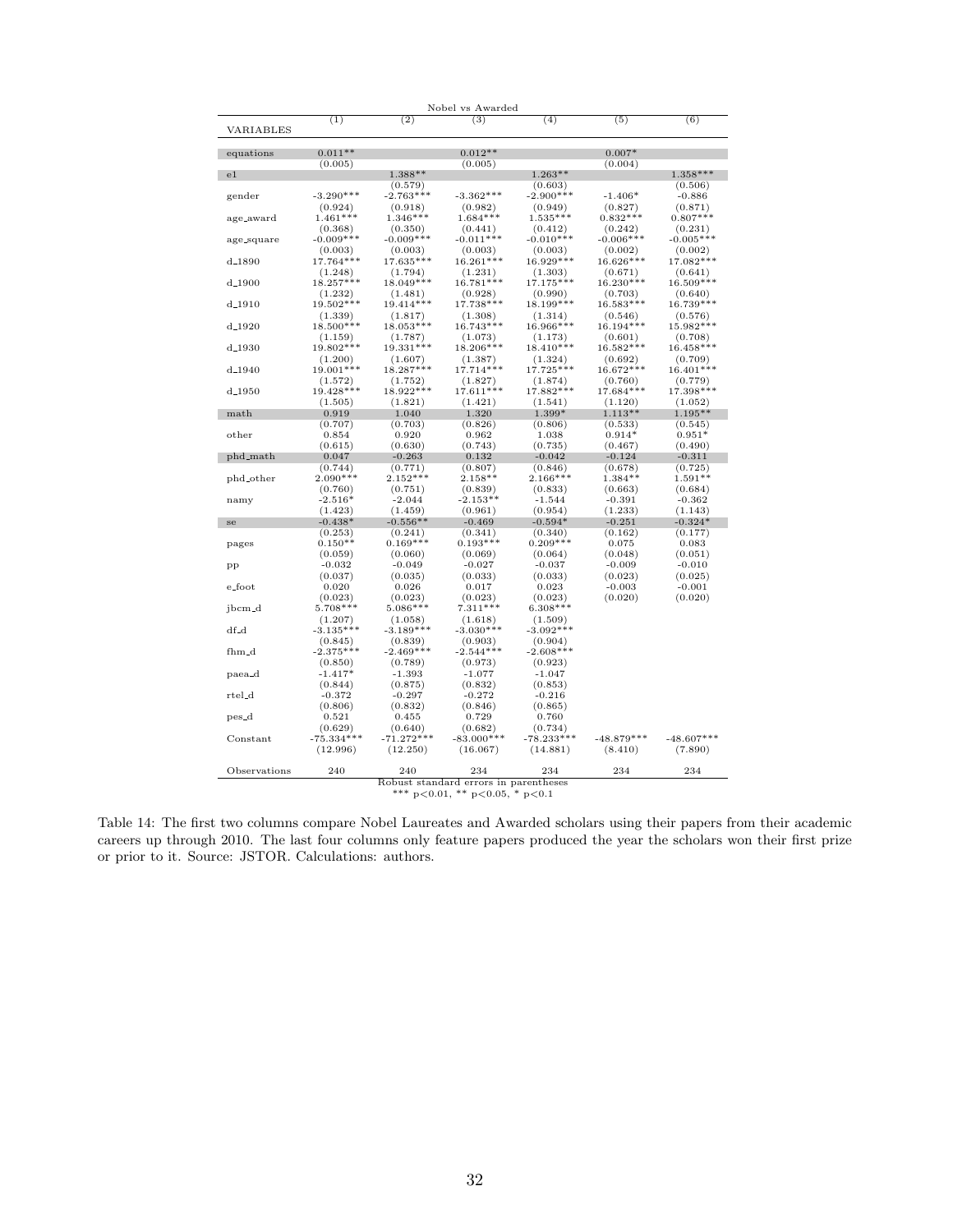| Nobel Vs Non-Awarded |              |                                        |             |             |  |
|----------------------|--------------|----------------------------------------|-------------|-------------|--|
|                      | (1)          | (2)                                    | (3)         | (4)         |  |
| VARIABLES            |              |                                        |             |             |  |
|                      |              |                                        |             |             |  |
| equations            | $-0.013$     |                                        | $-0.019$    |             |  |
|                      | (0.016)      |                                        | (0.012)     |             |  |
| e2                   |              | $-2.067$                               |             | $-1.543$    |  |
|                      |              | (1.766)                                |             | (1.203)     |  |
| $d_{-}1920$          | $-0.670$     | $-0.293$                               | 0.703       | 0.599       |  |
|                      | (1.118)      | (1.078)                                | (1.395)     | (1.395)     |  |
| $d_{-}1930$          | $-1.508$     | $-0.957$                               | $-0.611$    | $-0.533$    |  |
|                      | (1.288)      | (1.543)                                | (1.157)     | (1.180)     |  |
| $d_{-1940}$          | $-2.552**$   | $-2.553**$                             | $-1.491$    | $-1.711*$   |  |
|                      | (1.219)      | (1.261)                                | (0.930)     | (1.004)     |  |
| $d_{-1950}$          | $-5.511***$  | $-5.233***$                            | $-4.158***$ | $-4.090***$ |  |
|                      | (1.683)      | (1.573)                                | (1.362)     | (1.291)     |  |
| math                 | $5.778***$   | $6.161***$                             | $4.211***$  | $4.163***$  |  |
|                      | (2.189)      | (2.214)                                | (1.372)     | (1.326)     |  |
| other                | 1.587        | 1.423                                  | 1.547       | 1.301       |  |
|                      | (1.243)      | (1.110)                                | (0.995)     | (0.898)     |  |
| phd_math             | 0.301        | $-0.058$                               | 0.398       | $-0.063$    |  |
|                      | (1.276)      | (0.964)                                | (0.939)     | (0.933)     |  |
| namy                 | $-10.879***$ | $-10.522***$                           | $-4.956***$ | $-4.919***$ |  |
|                      | (2.978)      | (3.039)                                | (1.274)     | (1.884)     |  |
| se                   | $-1.001***$  | $-1.098***$                            | $-1.022***$ | $-1.000***$ |  |
|                      | (0.264)      | (0.335)                                | (0.358)     | (0.383)     |  |
| pages                | $-0.005$     | $-0.014$                               | 0.012       | 0.007       |  |
|                      | (0.102)      | (0.100)                                | (0.126)     | (0.127)     |  |
| pp                   | $-0.260***$  | $-0.277**$                             | $-0.144**$  | $-0.134**$  |  |
|                      | (0.099)      | (0.112)                                | (0.069)     | (0.064)     |  |
| e foot               | $0.329***$   | $0.332**$                              | $0.254**$   | $0.215***$  |  |
|                      | (0.116)      | (0.138)                                | (0.099)     | (0.081)     |  |
| Constant             | $7.779***$   | $8.253***$                             | $4.814***$  | $4.590***$  |  |
|                      | (2.449)      | (2.670)                                | (1.637)     | (1.573)     |  |
|                      |              |                                        |             |             |  |
| Observations         | 117          | 117                                    | 113         | 113         |  |
|                      |              | Robust standard errors in parentheses  |             |             |  |
|                      |              | *** $p<0.01$ , ** $p<0.05$ , * $p<0.1$ |             |             |  |

Table 15: The first two columns compare Nobel Laureates and Non-Awarded scholars based on papers from their entier academic careers up through 2010. The last two columns reference only papers by Nobel Laureates produced the year they won their first prize or prior to it. Source: JSTOR. Calculations: authors.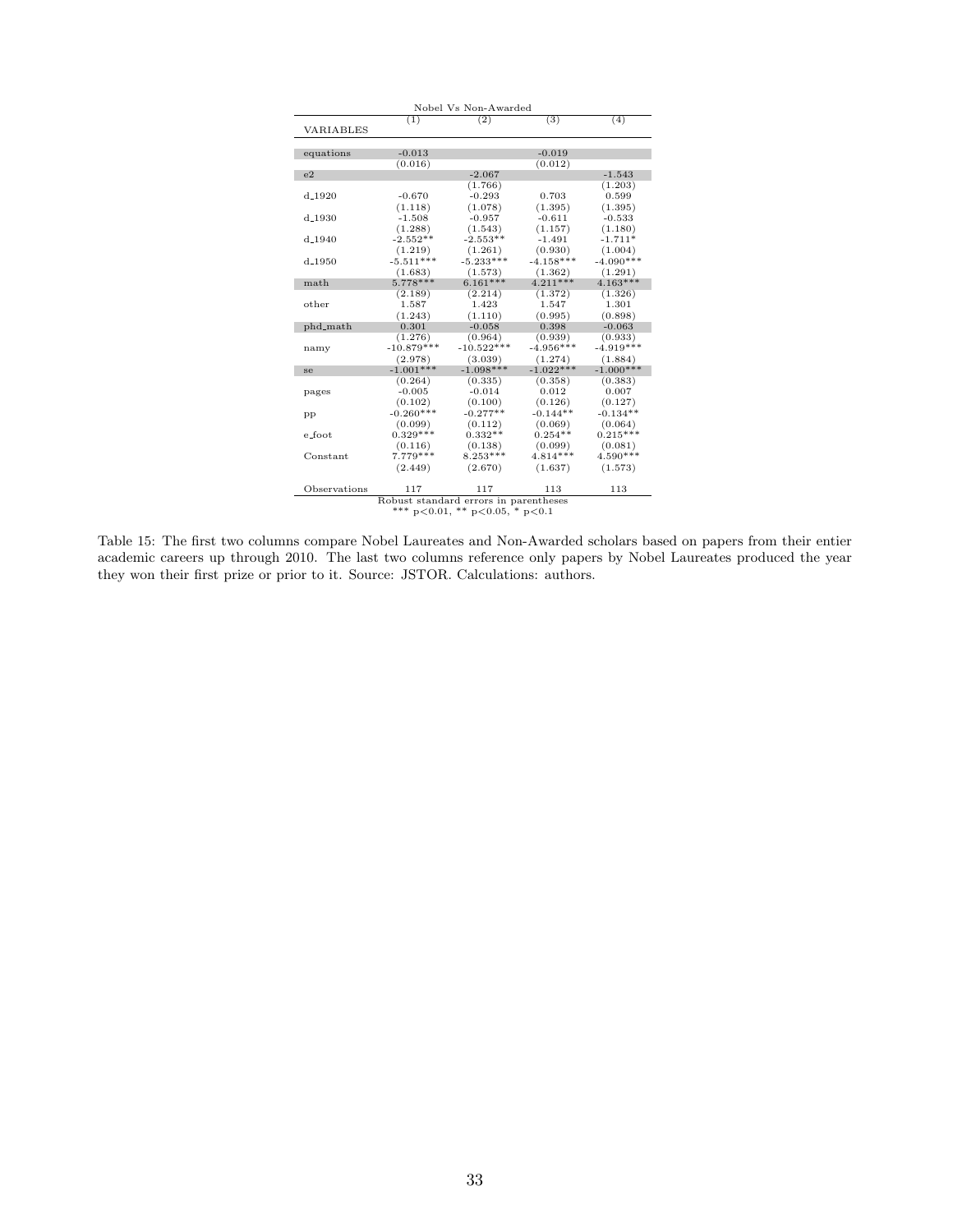| Nobel Vs Awarded+Non-Awarded |                                        |                                       |                      |              |  |  |  |
|------------------------------|----------------------------------------|---------------------------------------|----------------------|--------------|--|--|--|
| VARIABLES                    | (1)                                    | (2)                                   | (3)                  | (4)          |  |  |  |
| equations                    | $-0.004$                               |                                       | $-0.003$             |              |  |  |  |
|                              | (0.007)                                |                                       | (0.008)              |              |  |  |  |
| e3                           |                                        | $-0.912$                              |                      | $-1.204$     |  |  |  |
|                              |                                        | (0.680)                               |                      | (0.756)      |  |  |  |
|                              | $-2.196***$                            | $-2.857***$                           | $-2.000***$          | $-2.684***$  |  |  |  |
| prize                        |                                        |                                       |                      |              |  |  |  |
|                              | (0.600)                                | (0.650)                               | (0.608)              | (0.638)      |  |  |  |
| interaction                  | 0.008                                  |                                       | 0.006                |              |  |  |  |
|                              | (0.007)                                | $1.925**$                             | (0.007)              | $1.921**$    |  |  |  |
| interaction2                 |                                        |                                       |                      |              |  |  |  |
|                              |                                        | (0.773)                               |                      | (0.835)      |  |  |  |
| gender                       | $-1.666**$                             | $-1.713**$                            | $-1.481**$           | $-1.571**$   |  |  |  |
|                              | (0.723)                                | (0.725)                               | (0.739)              | (0.735)      |  |  |  |
| $d_{-1890}$                  | 15.806***                              | 15.783***                             | 16.917***            | 16.739***    |  |  |  |
|                              | (0.694)                                | (0.752)                               | (0.602)              | (0.683)      |  |  |  |
| $d_{-}1900$                  | 16.004***                              | 16.222***                             | 16.922***            | 16.940***    |  |  |  |
|                              | (0.624)                                | (0.649)                               | (0.556)              | (0.639)      |  |  |  |
| d 1910                       | 17.204***                              | $17.341***$                           | 18.004***            | 17.962***    |  |  |  |
|                              | (0.505)                                | (0.501)                               | (0.329)              | (0.429)      |  |  |  |
| $d_{-1920}$                  | 16.009***                              | $15.940***$                           | 17.008***            | 16.856***    |  |  |  |
|                              | (0.466)                                | (0.477)                               | (0.235)              | (0.433)      |  |  |  |
| d <sub>-1930</sub>           | 16.297***                              | 16.199***                             | 17.234 ***           | 17.033***    |  |  |  |
|                              | (0.545)                                | (0.557)                               | (0.086)              | (0.524)      |  |  |  |
| $d_{-1940}$                  | $15.515***$                            | 15.365***                             | 16.465***            | 16.219***    |  |  |  |
|                              | (0.597)                                | (0.541)                               | (0.391)              | (0.592)      |  |  |  |
| d <sub>-1950</sub>           | 14.896***                              | $14.751***$                           | $15.646***$          | $15.475***$  |  |  |  |
|                              | (0.940)                                | (0.893)                               | (0.769)              | (0.903)      |  |  |  |
| math                         | $1.018**$                              | $0.876*$                              | $1.055**$            | $0.940**$    |  |  |  |
|                              | (0.449)                                | (0.473)                               | (0.435)              | (0.453)      |  |  |  |
| other                        | $0.955**$                              | $0.763*$                              | $0.926**$            | $0.815**$    |  |  |  |
|                              | (0.431)                                | (0.417)                               | (0.417)              | (0.413)      |  |  |  |
| phd_math                     | $-0.211$                               | $-0.217$                              | $-0.192$             | $-0.151$     |  |  |  |
|                              |                                        |                                       |                      | (0.712)      |  |  |  |
|                              | (0.745)<br>$1.311**$                   | (0.758)<br>$1.536**$                  | (0.691)<br>$1.275**$ | $1.364**$    |  |  |  |
| phd_other                    |                                        |                                       |                      |              |  |  |  |
|                              | (0.539)                                | (0.597)                               | (0.541)              | (0.573)      |  |  |  |
| namy                         | $-2.156**$                             | $-1.879**$                            | $-0.992$             | $-0.668$     |  |  |  |
|                              | (0.847)                                | (0.792)                               | (1.219)              | (1.078)      |  |  |  |
| se                           | $-0.411*$                              | $-0.419**$                            | $-0.413*$            | $-0.430*$    |  |  |  |
|                              | (0.213)                                | (0.206)                               | (0.220)              | (0.225)      |  |  |  |
| pages                        | 0.068                                  | 0.071                                 | 0.017                | 0.019        |  |  |  |
|                              | (0.048)                                | (0.046)                               | (0.047)              | (0.047)      |  |  |  |
| pp                           | $-0.059***$                            | $-0.062***$                           | $-0.031$             | $-0.035*$    |  |  |  |
|                              | (0.023)                                | (0.022)                               | (0.022)              | (0.021)      |  |  |  |
| e_foot                       | 0.026                                  | 0.028                                 | 0.016                | 0.019        |  |  |  |
|                              | (0.024)                                | (0.023)                               | (0.023)              | (0.023)      |  |  |  |
| $Constant$                   | $-16.013***$                           | $-15.589***$                          | $-16.721***$         | $-16.050***$ |  |  |  |
|                              | (1.031)                                | (0.978)                               | (0.866)              | (0.860)      |  |  |  |
| Observations                 | 292                                    | 292                                   | 286                  | 286          |  |  |  |
|                              |                                        | Robust standard errors in parentheses |                      |              |  |  |  |
|                              | *** $p<0.01$ , ** $p<0.05$ , * $p<0.1$ |                                       |                      |              |  |  |  |

Table 16: The first two columns compare Nobel Laureates, Awarded Scholars and Non-Awarded Scholars based on all the papers from their entier academic career up trough 2010. The last two columns only reference papers by Nobel Laureates and Awarded Scholars produced the year they won their first prize or prior to it. Source: JSTOR. Calculations: authors.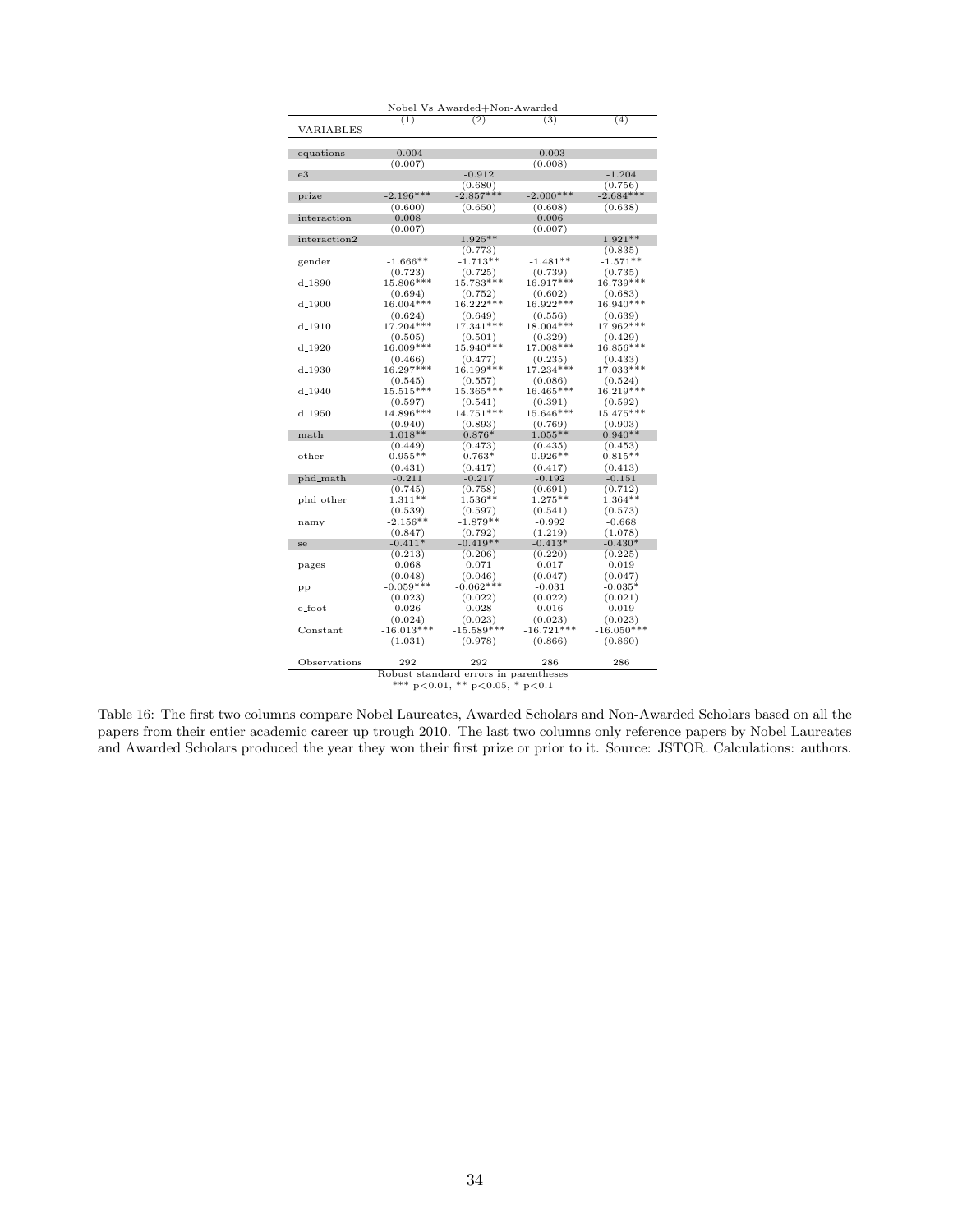| Awarded Vs Non-Awarded |             |                                        |             |             |  |
|------------------------|-------------|----------------------------------------|-------------|-------------|--|
|                        | (1)         | (2)                                    | (3)         | (4)         |  |
| VARIABLES              |             |                                        |             |             |  |
|                        |             |                                        |             |             |  |
| equations              | $-0.012***$ |                                        | $-0.006$    |             |  |
|                        | (0.004)     |                                        | (0.004)     |             |  |
| e4                     |             | $-2.248***$                            |             | $-1.655***$ |  |
|                        |             | (0.599)                                |             | (0.534)     |  |
| gender                 | $-0.399$    | $-0.504$                               | $-0.783$    | $-0.851$    |  |
|                        | (0.787)     | (0.775)                                | (0.717)     | (0.735)     |  |
| $d_{-1920}$            | 1.240       | 1.789                                  | 2.842       | 3.777       |  |
|                        | (1.125)     | (1.096)                                | (3.127)     | (5.088)     |  |
| $d_{-1930}$            | 0.172       | 0.370                                  | 0.804       | 0.862       |  |
|                        | (0.818)     | (0.850)                                | (0.908)     | (0.873)     |  |
| $d_{-1940}$            | $-0.750$    | $-0.359$                               | $-0.703$    | $-0.392$    |  |
|                        | (0.540)     | (0.596)                                | (0.505)     | (0.535)     |  |
| d <sub>-1950</sub>     | $-2.288***$ | $-1.797**$                             | $-2.235***$ | $-1.717***$ |  |
|                        | (0.700)     | (0.718)                                | (0.606)     | (0.636)     |  |
| math                   | $1.210*$    | $1.319**$                              | 1.147*      | $1.228**$   |  |
|                        | (0.695)     | (0.656)                                | (0.655)     | (0.617)     |  |
| other                  | $-0.979$    | $-1.018$                               | $-0.966*$   | $-0.941$    |  |
|                        | (0.662)     | (0.702)                                | (0.569)     | (0.597)     |  |
| phd_math               | $-1.351*$   | $-1.367*$                              | $-1.417*$   | $-1.244*$   |  |
|                        | (0.744)     | (0.740)                                | (0.741)     | (0.727)     |  |
| namy                   | $-0.199$    | $-0.139$                               | $-0.491$    | $-0.433$    |  |
|                        | (0.390)     | (0.444)                                | (0.357)     | (0.273)     |  |
| se                     | $-0.147**$  | $-0.178**$                             | $-0.066$    | $-0.090$    |  |
|                        | (0.072)     | (0.079)                                | (0.060)     | (0.061)     |  |
| pages                  | $-0.128***$ | $-0.136***$                            | $-0.077*$   | $-0.076*$   |  |
|                        | (0.049)     | (0.050)                                | (0.044)     | (0.039)     |  |
| pp                     | $-0.097***$ | $-0.105***$                            | $-0.067**$  | $-0.076**$  |  |
|                        | (0.032)     | (0.033)                                | (0.028)     | (0.032)     |  |
| e_foot                 | $0.081**$   | $0.087**$                              | 0.037       | 0.050       |  |
|                        | (0.039)     | (0.036)                                | (0.034)     | (0.034)     |  |
| Constant               | $6.298***$  | $6.824***$                             | $4.668***$  | $5.025***$  |  |
|                        | (1.029)     | (1.020)                                | (0.785)     | (0.829)     |  |
|                        |             |                                        |             |             |  |
| Observations           | 229         | 229                                    | 227         | 227         |  |
|                        |             | Robust standard errors in parentheses  |             |             |  |
|                        |             | *** $p<0.01$ , ** $p<0.05$ , * $p<0.1$ |             |             |  |

Table 17: The first two columns compare Awarded Scholars with Non-Awarded Scholars based on all of their papers from their entier academic careers up through 2010. The last two columns are based on only the papers by Awarded Scholars produced up to and including the year when they won their first prize. Source: JSTOR. Calculations: authors.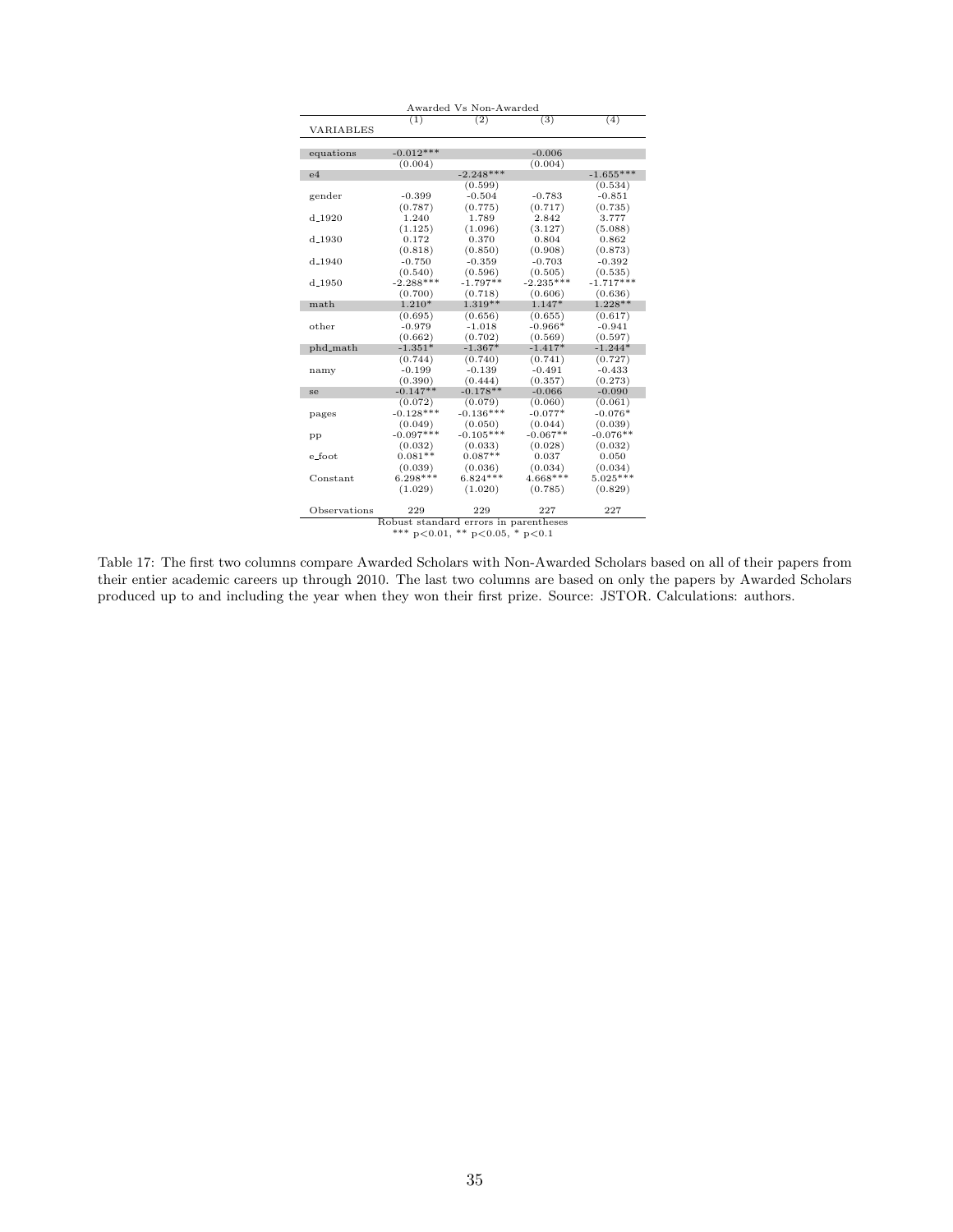| Nobel+Awarded Vs Non-Awarded |                                       |                                        |                 |             |  |
|------------------------------|---------------------------------------|----------------------------------------|-----------------|-------------|--|
|                              | (1)                                   | (2)                                    | $\overline{3})$ | (4)         |  |
| VARIABLES                    |                                       |                                        |                 |             |  |
|                              |                                       |                                        |                 |             |  |
| equations                    | $-0.014***$                           |                                        | $-0.007*$       |             |  |
|                              | (0.004)                               |                                        | (0.004)         |             |  |
| e5                           |                                       | $-1.969***$                            |                 | $-1.451***$ |  |
|                              |                                       | (0.561)                                |                 | (0.517)     |  |
| gender                       | $-0.553$                              | $-0.772$                               | $-0.929$        | $-1.036$    |  |
|                              | (0.741)                               | (0.708)                                | (0.685)         | (0.683)     |  |
| $d_{-1920}$                  | 1.184                                 | 1.510                                  | 2.778           | 3.291       |  |
|                              | (1.113)                               | (1.063)                                | (2.619)         | (3.645)     |  |
| $d_{-}1930$                  | 0.175                                 | 0.417                                  | 0.733           | 0.740       |  |
|                              | (0.769)                               | (0.815)                                | (0.869)         | (0.829)     |  |
| $d_{-1940}$                  | $-0.919*$                             | $-0.621$                               | $-0.860*$       | $-0.612$    |  |
|                              | (0.522)                               | (0.570)                                | (0.493)         | (0.537)     |  |
| d <sub>-1950</sub>           | $-2.461***$                           | $-2.091***$                            | $-2.306***$     | $-1.925***$ |  |
|                              | (0.654)                               | (0.659)                                | (0.575)         | (0.608)     |  |
| math                         | $1.502**$                             | $1.441**$                              | $1.377**$       | $1.413**$   |  |
|                              | (0.727)                               | (0.661)                                | (0.669)         | (0.610)     |  |
| other                        | $-0.534$                              | $-0.328$                               | $-0.562$        | $-0.357$    |  |
|                              | (0.553)                               | (0.619)                                | (0.504)         | (0.566)     |  |
| phd_math                     | $-0.840$                              | $-0.954$                               | $-0.916$        | $-0.902$    |  |
|                              | (0.752)                               | (0.755)                                | (0.714)         | (0.695)     |  |
| namy                         | $-0.257$                              | $-0.249$                               | $-0.584$        | $-0.516$    |  |
|                              | (0.331)                               | (0.348)                                | (0.519)         | (0.368)     |  |
| se                           | $-0.199***$                           | $-0.213***$                            | $-0.092$        | $-0.108*$   |  |
|                              | (0.070)                               | (0.075)                                | (0.062)         | (0.062)     |  |
| pages                        | $-0.096**$                            | $-0.090**$                             | $-0.071$        | $-0.069*$   |  |
|                              | (0.039)                               | (0.037)                                | (0.044)         | (0.038)     |  |
| pp                           | $-0.109***$                           | $-0.107***$                            | $-0.067***$     | $-0.070***$ |  |
|                              | (0.030)                               | (0.029)                                | (0.024)         | (0.026)     |  |
| e_foot                       | $0.103***$                            | $0.093***$                             | 0.042           | $0.047*$    |  |
|                              | (0.036)                               | (0.032)                                | (0.030)         | (0.028)     |  |
| Constant                     | $6.225***$                            | $6.226***$                             | $4.831***$      | $5.014***$  |  |
|                              | (0.934)                               | (0.817)                                | (0.746)         | (0.731)     |  |
|                              |                                       |                                        |                 |             |  |
| Observations                 | 292                                   | 292                                    | 286             | 286         |  |
|                              | Robust standard errors in parentheses |                                        |                 |             |  |
|                              |                                       | *** $p<0.01$ , ** $p<0.05$ , * $p<0.1$ |                 |             |  |
|                              |                                       |                                        |                 |             |  |

Table 18: The first two columns compare Nobel Laureates and Awarded scholars using papers from all their academic carrer up to 2010. The last two columns only use papers from the year when scholars won their first prize or before. Source: JSTOR. Calculations: authors.

The following tables (6-10) show the results of perfoming a linear regression instead of a probit one.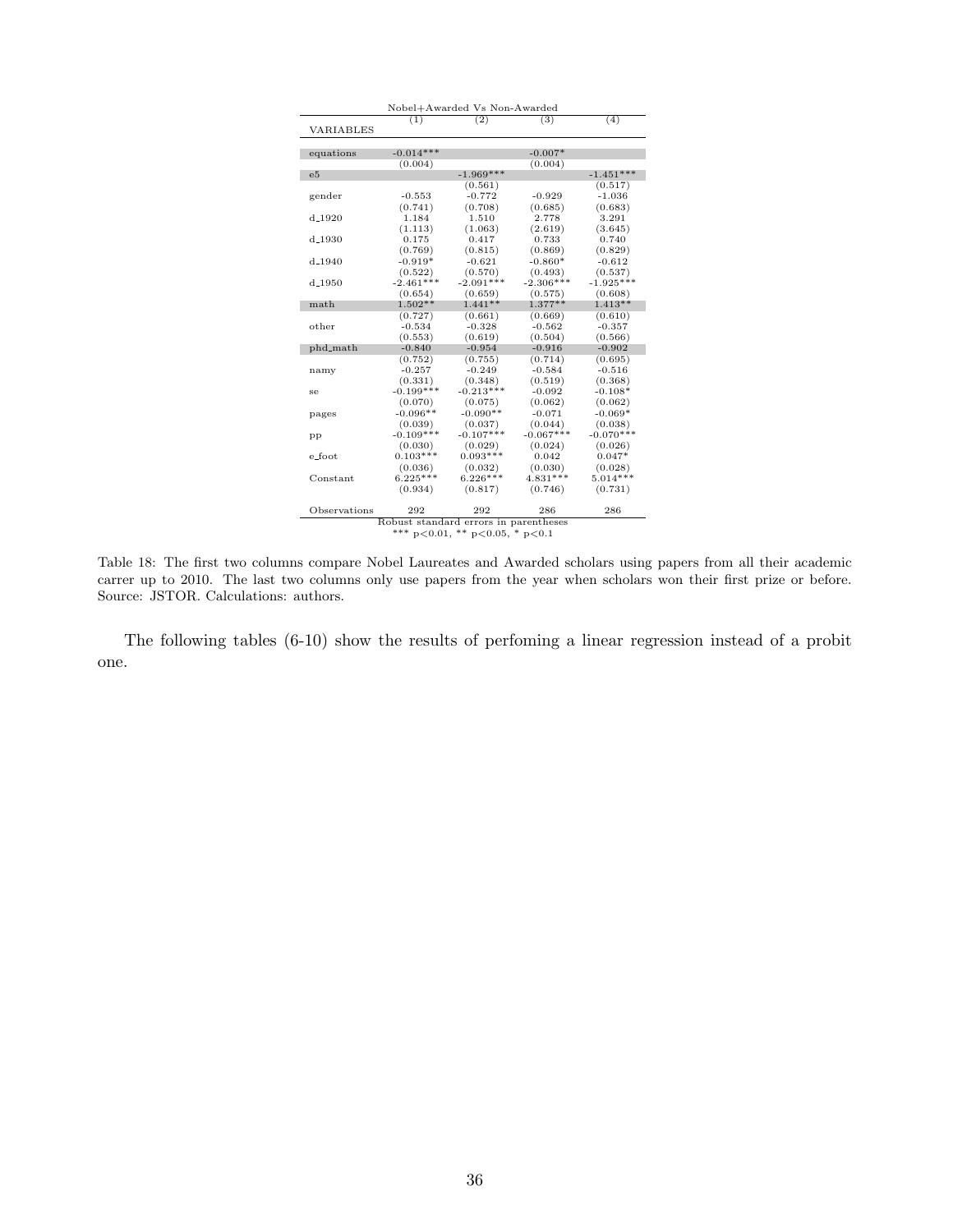|                     |                       |                                       | Nobel vs Awarded                       |                       |                       |                  |
|---------------------|-----------------------|---------------------------------------|----------------------------------------|-----------------------|-----------------------|------------------|
|                     | (1)                   | (2)                                   | (3)                                    | (4)                   | (5)                   | (6)              |
| VARIABLES           |                       |                                       |                                        |                       |                       |                  |
|                     | $0.001*$              |                                       | $0.001**$                              |                       | 0.001                 |                  |
| equations           | (0.001)               |                                       | (0.000)                                |                       | (0.001)               |                  |
| e1                  |                       | $0.155**$                             |                                        | $0.152**$             |                       | $0.200***$       |
|                     |                       | (0.064)                               |                                        | (0.064)               |                       | (0.073)          |
| gender              | $-0.113$              | $-0.053$                              | $-0.123$                               | $-0.072$              | $-0.127$              | $-0.055$         |
|                     | (0.094)               | (0.094)                               | (0.093)                                | (0.093)               | (0.093)               | (0.094)          |
| age_award           | $0.064***$            | $0.065***$                            | $0.074***$                             | $0.070***$            | $0.038**$             | $0.039**$        |
|                     | (0.018)               | (0.018)                               | (0.019)                                | (0.019)               | (0.017)               | (0.017)          |
| age_square          | $-0.000**$            | $-0.000**$                            | $-0.000***$                            | $-0.000**$            | $-0.000$              | $-0.000$         |
|                     | (0.000)               | (0.000)                               | (0.000)                                | (0.000)               | (0.000)               | (0.000)          |
| $d_{-1890}$         | $0.340***$            | $0.333***$                            | $0.347***$                             | $0.354***$            | $0.255***$            | $0.271***$       |
|                     | (0.078)               | (0.076)                               | (0.084)                                | (0.082)               | (0.087)               | (0.088)          |
| d <sub>-</sub> 1900 | $0.305***$            | $0.295***$                            | $0.295***$                             | $0.287***$            | $0.197*$              | $0.193*$         |
|                     | (0.098)               | (0.097)                               | (0.105)                                | (0.105)               | (0.113)               | (0.111)          |
| $d_{-}1910$         | $0.420***$            | $0.402***$                            | $0.365***$                             | $0.354***$            | $0.260***$            | $0.236***$       |
|                     | (0.088)               | (0.088)                               | (0.092)                                | (0.090)<br>$0.264***$ | (0.090)               | (0.086)          |
| d <sub>-1920</sub>  | $0.335***$            | $0.292***$                            | $0.303***$                             | (0.080)               | $0.190**$             | 0.125<br>(0.078) |
| $d_{-}1930$         | (0.073)<br>$0.381***$ | (0.076)<br>$0.327***$                 | (0.076)<br>$0.357***$                  | $0.323***$            | (0.074)<br>$0.274***$ | $0.212**$        |
|                     | (0.082)               | (0.080)                               | (0.087)                                | (0.084)               | (0.081)               | (0.082)          |
| $d_{-}1940$         | $0.306***$            | $0.247***$                            | $0.299***$                             | $0.255***$            | $0.219**$             | 0.147            |
|                     | (0.087)               | (0.093)                               | (0.093)                                | (0.096)               | (0.091)               | (0.093)          |
| d <sub>-</sub> 1950 | $0.232**$             | 0.176                                 | $0.246**$                              | 0.200                 | $0.301**$             | 0.216            |
|                     | (0.117)               | (0.124)                               | (0.118)                                | (0.127)               | (0.135)               | (0.138)          |
| $\mathop{\rm math}$ | 0.108                 | 0.113                                 | 0.124                                  | $0.135*$              | $0.162**$             | $0.157**$        |
|                     | (0.073)               | (0.071)                               | (0.075)                                | (0.074)               | (0.078)               | (0.077)          |
| other               | $0.144**$             | $0.138**$                             | $0.149**$                              | $0.154**$             | $0.168**$             | $0.165**$        |
|                     | (0.062)               | (0.061)                               | (0.064)                                | (0.063)               | (0.077)               | (0.077)          |
| phd_math            | 0.061                 | 0.034                                 | 0.063                                  | 0.039                 | $-0.004$              | $-0.034$         |
|                     | (0.110)               | (0.113)                               | (0.112)                                | (0.121)               | (0.129)               | (0.136)          |
| phd_other           | $0.243**$             | $0.258**$                             | $0.236*$                               | $0.246**$             | $0.214*$              | $0.239**$        |
|                     | (0.114)               | (0.108)                               | (0.124)                                | (0.118)               | (0.121)               | (0.115)          |
| namy                | $-0.012$              | $-0.007$                              | 0.012                                  | 0.014                 | $-0.008$              | $-0.009$         |
|                     | (0.027)               | (0.026)                               | (0.025)                                | (0.027)               | (0.028)               | (0.028)          |
| se                  | $-0.009$              | $-0.011$                              | $-0.005$                               | $-0.007$              | $-0.012*$             | $-0.012*$        |
|                     | (0.007)               | (0.008)                               | (0.005)                                | (0.006)               | (0.006)               | (0.006)          |
| pages               | 0.008<br>(0.005)      | 0.008<br>(0.005)                      | 0.006<br>(0.005)                       | 0.006<br>(0.005)      | 0.006<br>(0.005)      | 0.006<br>(0.005) |
| pp                  | $-0.005$              | $-0.006*$                             | $-0.001$                               | $-0.002$              | $-0.001$              | $-0.001$         |
|                     | (0.003)               | (0.003)                               | (0.003)                                | (0.003)               | (0.003)               | (0.003)          |
| $e\_{foot}$         | 0.001                 | 0.001                                 | $-0.001$                               | $-0.000$              | $-0.001$              | $-0.001$         |
|                     | (0.003)               | (0.003)                               | (0.003)                                | (0.003)               | (0.004)               | (0.004)          |
| jbcm <sub>-d</sub>  | $0.449***$            | $0.421***$                            | $0.492***$                             | $0.462***$            |                       |                  |
|                     | (0.072)               | (0.073)                               | (0.074)                                | (0.073)               |                       |                  |
| df_d                | $-0.328***$           | $-0.331***$                           | $-0.279***$                            | $-0.284***$           |                       |                  |
|                     | (0.076)               | (0.074)                               | (0.079)                                | (0.077)               |                       |                  |
| fhm <sub>-</sub> d  | $-0.208**$            | $-0.186**$                            | $-0.196**$                             | $-0.170**$            |                       |                  |
|                     | (0.081)               | (0.080)                               | (0.082)                                | (0.082)               |                       |                  |
| paea_d              | $-0.131*$             | $-0.122$                              | $-0.091$                               | $-0.084$              |                       |                  |
|                     | (0.076)               | (0.076)                               | (0.078)                                | (0.078)               |                       |                  |
| $_{\rm ret}$ d      | $-0.023$              | $-0.017$                              | $-0.005$                               | 0.002                 |                       |                  |
|                     | (0.072)               | (0.071)                               | (0.072)                                | (0.071)               |                       |                  |
| pes_d               | 0.040                 | 0.029                                 | 0.050                                  | 0.046                 |                       |                  |
|                     | (0.058)               | (0.058)                               | (0.060)                                | (0.060)               |                       |                  |
| Constant            | $-2.586***$           | $-2.627***$                           | $-2.980***$                            | $-2.872***$           | $-1.621***$           | $-1.686***$      |
|                     | (0.514)               | (0.514)                               | (0.552)                                | (0.531)               | (0.482)               | (0.492)          |
| Observations        | 240                   | 240                                   | 234                                    | 234                   | 234                   | 234              |
| R-squared           | 0.427                 | 0.435                                 | 0.410                                  | 0.414                 | 0.219                 | 0.239            |
|                     |                       | Robust standard errors in parentheses |                                        |                       |                       |                  |
|                     |                       |                                       | *** $p<0.01$ , ** $p<0.05$ , * $p<0.1$ |                       |                       |                  |

Table 19: The first two columns compare Nobel Laureates and Awarded scholars using their papers from their academic careers up through 2010. The last four columns only feature papers produced the year the scholars won their first prize or prior to it. Source: JSTOR. Calculations: authors.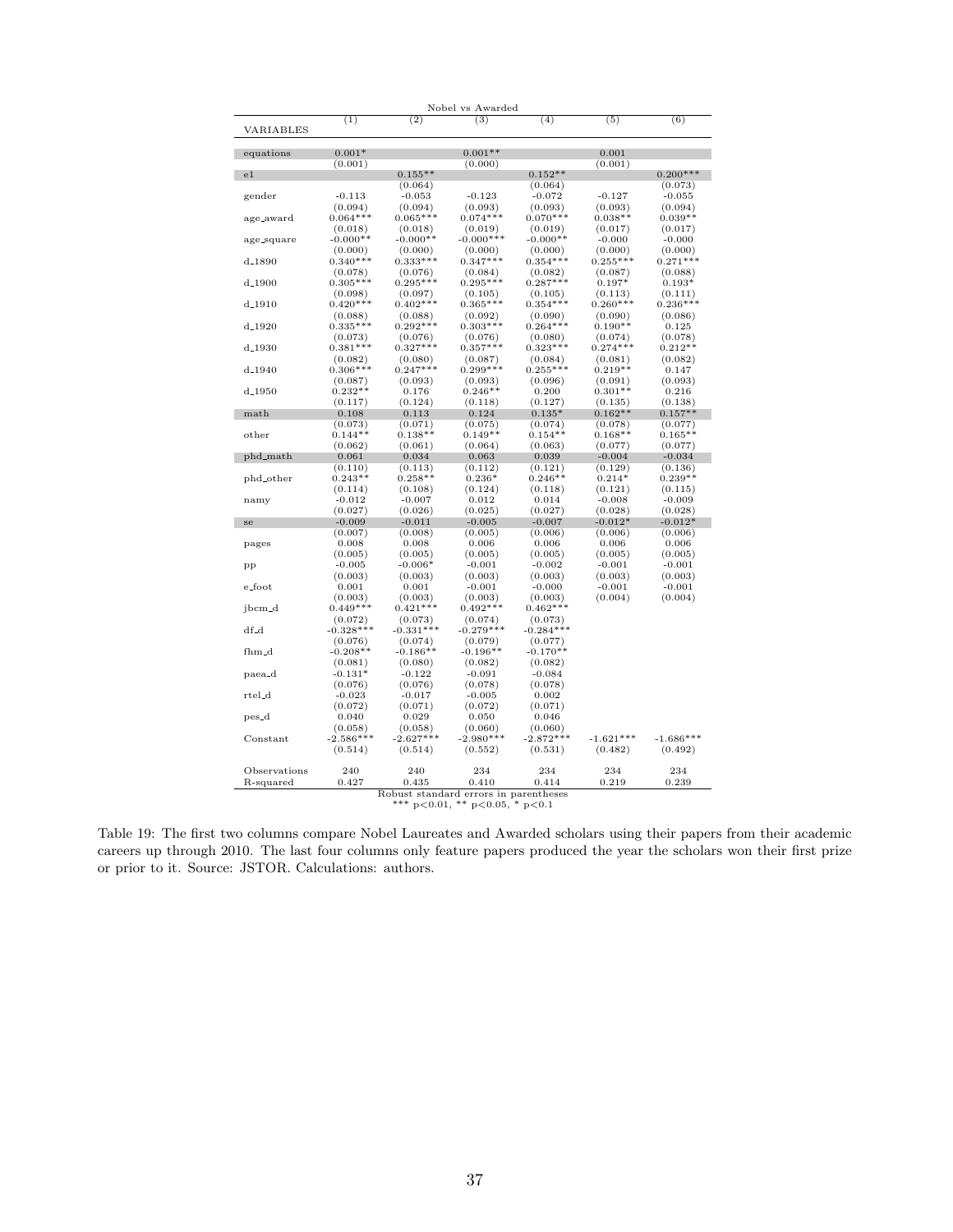| (2)<br>(3)<br>$\overline{(4)}$<br>(1)<br>VARIABLES<br>$-0.001$<br>$-0.001$<br>equations<br>(0.001)<br>(0.001)<br>$-0.133$<br>e <sub>2</sub><br>$-0.110$<br>(0.081)<br>(0.094)<br>0.068<br>0.107<br>$d_{-}1920$<br>0.043<br>0.110<br>(0.093)<br>(0.089)<br>(0.108)<br>(0.105)<br>$d_{-}1930$<br>0.028<br>0.033<br>0.033<br>0.024<br>(0.114)<br>(0.106)<br>(0.103)<br>(0.110)<br>$-0.171*$<br>$-0.169*$<br>$-0.156$<br>$-0.166$<br>$d_{-}1940$<br>(0.095)<br>(0.108)<br>(0.108)<br>(0.095)<br>$-0.261***$<br>$-0.250***$<br>$-0.289***$<br>$-0.290***$<br>$d_{-1950}$<br>(0.090)<br>(0.089)<br>(0.084)<br>(0.091)<br>$0.207***$<br>$0.244***$<br>$0.238***$<br>$0.199**$<br>math<br>(0.078)<br>(0.077)<br>(0.088)<br>(0.085)<br>0.085<br>0.086<br>0.083<br>0.082<br>other<br>(0.086)<br>(0.086)<br>(0.092)<br>(0.094)<br>$-0.031$<br>$-0.014$<br>$-0.033$<br>phd_math<br>$-0.028$<br>(0.093)<br>(0.094)<br>(0.111)<br>(0.111)<br>$-0.561***$<br>$-0.538***$<br>$-0.446***$<br>$-0.441***$<br>namy<br>(0.124)<br>(0.125)<br>(0.124)<br>(0.130)<br>$-0.090***$<br>$-0.092***$<br>$-0.090***$<br>$-0.089***$<br>se<br>(0.023)<br>(0.022)<br>(0.022)<br>(0.022)<br>0.001<br>0.001<br>$-0.002$<br>$-0.004$<br>pages<br>(0.005)<br>(0.010)<br>(0.005)<br>(0.010)<br>$-0.014***$<br>$-0.015***$<br>$-0.011***$<br>$-0.011**$<br>pp<br>(0.003)<br>(0.004)<br>(0.004)<br>(0.003)<br>$0.022***$<br>$0.021***$<br>$0.019***$<br>$0.017***$<br>e foot<br>(0.006)<br>(0.004)<br>(0.004)<br>(0.005)<br>$0.984***$<br>$0.985***$<br>$0.985***$<br>$0.996***$<br>Constant<br>(0.086)<br>(0.085)<br>(0.135)<br>(0.137)<br>Observations<br>117<br>117<br>113<br>113<br>0.671<br>0.676<br>0.611<br>0.608<br>R-squared | Nobel Vs Non-Awarded |  |  |  |  |  |  |
|--------------------------------------------------------------------------------------------------------------------------------------------------------------------------------------------------------------------------------------------------------------------------------------------------------------------------------------------------------------------------------------------------------------------------------------------------------------------------------------------------------------------------------------------------------------------------------------------------------------------------------------------------------------------------------------------------------------------------------------------------------------------------------------------------------------------------------------------------------------------------------------------------------------------------------------------------------------------------------------------------------------------------------------------------------------------------------------------------------------------------------------------------------------------------------------------------------------------------------------------------------------------------------------------------------------------------------------------------------------------------------------------------------------------------------------------------------------------------------------------------------------------------------------------------------------------------------------------------------------------------------------------------------------------------------------------------|----------------------|--|--|--|--|--|--|
|                                                                                                                                                                                                                                                                                                                                                                                                                                                                                                                                                                                                                                                                                                                                                                                                                                                                                                                                                                                                                                                                                                                                                                                                                                                                                                                                                                                                                                                                                                                                                                                                                                                                                                  |                      |  |  |  |  |  |  |
|                                                                                                                                                                                                                                                                                                                                                                                                                                                                                                                                                                                                                                                                                                                                                                                                                                                                                                                                                                                                                                                                                                                                                                                                                                                                                                                                                                                                                                                                                                                                                                                                                                                                                                  |                      |  |  |  |  |  |  |
|                                                                                                                                                                                                                                                                                                                                                                                                                                                                                                                                                                                                                                                                                                                                                                                                                                                                                                                                                                                                                                                                                                                                                                                                                                                                                                                                                                                                                                                                                                                                                                                                                                                                                                  |                      |  |  |  |  |  |  |
|                                                                                                                                                                                                                                                                                                                                                                                                                                                                                                                                                                                                                                                                                                                                                                                                                                                                                                                                                                                                                                                                                                                                                                                                                                                                                                                                                                                                                                                                                                                                                                                                                                                                                                  |                      |  |  |  |  |  |  |
|                                                                                                                                                                                                                                                                                                                                                                                                                                                                                                                                                                                                                                                                                                                                                                                                                                                                                                                                                                                                                                                                                                                                                                                                                                                                                                                                                                                                                                                                                                                                                                                                                                                                                                  |                      |  |  |  |  |  |  |
|                                                                                                                                                                                                                                                                                                                                                                                                                                                                                                                                                                                                                                                                                                                                                                                                                                                                                                                                                                                                                                                                                                                                                                                                                                                                                                                                                                                                                                                                                                                                                                                                                                                                                                  |                      |  |  |  |  |  |  |
|                                                                                                                                                                                                                                                                                                                                                                                                                                                                                                                                                                                                                                                                                                                                                                                                                                                                                                                                                                                                                                                                                                                                                                                                                                                                                                                                                                                                                                                                                                                                                                                                                                                                                                  |                      |  |  |  |  |  |  |
|                                                                                                                                                                                                                                                                                                                                                                                                                                                                                                                                                                                                                                                                                                                                                                                                                                                                                                                                                                                                                                                                                                                                                                                                                                                                                                                                                                                                                                                                                                                                                                                                                                                                                                  |                      |  |  |  |  |  |  |
|                                                                                                                                                                                                                                                                                                                                                                                                                                                                                                                                                                                                                                                                                                                                                                                                                                                                                                                                                                                                                                                                                                                                                                                                                                                                                                                                                                                                                                                                                                                                                                                                                                                                                                  |                      |  |  |  |  |  |  |
|                                                                                                                                                                                                                                                                                                                                                                                                                                                                                                                                                                                                                                                                                                                                                                                                                                                                                                                                                                                                                                                                                                                                                                                                                                                                                                                                                                                                                                                                                                                                                                                                                                                                                                  |                      |  |  |  |  |  |  |
|                                                                                                                                                                                                                                                                                                                                                                                                                                                                                                                                                                                                                                                                                                                                                                                                                                                                                                                                                                                                                                                                                                                                                                                                                                                                                                                                                                                                                                                                                                                                                                                                                                                                                                  |                      |  |  |  |  |  |  |
|                                                                                                                                                                                                                                                                                                                                                                                                                                                                                                                                                                                                                                                                                                                                                                                                                                                                                                                                                                                                                                                                                                                                                                                                                                                                                                                                                                                                                                                                                                                                                                                                                                                                                                  |                      |  |  |  |  |  |  |
|                                                                                                                                                                                                                                                                                                                                                                                                                                                                                                                                                                                                                                                                                                                                                                                                                                                                                                                                                                                                                                                                                                                                                                                                                                                                                                                                                                                                                                                                                                                                                                                                                                                                                                  |                      |  |  |  |  |  |  |
|                                                                                                                                                                                                                                                                                                                                                                                                                                                                                                                                                                                                                                                                                                                                                                                                                                                                                                                                                                                                                                                                                                                                                                                                                                                                                                                                                                                                                                                                                                                                                                                                                                                                                                  |                      |  |  |  |  |  |  |
|                                                                                                                                                                                                                                                                                                                                                                                                                                                                                                                                                                                                                                                                                                                                                                                                                                                                                                                                                                                                                                                                                                                                                                                                                                                                                                                                                                                                                                                                                                                                                                                                                                                                                                  |                      |  |  |  |  |  |  |
|                                                                                                                                                                                                                                                                                                                                                                                                                                                                                                                                                                                                                                                                                                                                                                                                                                                                                                                                                                                                                                                                                                                                                                                                                                                                                                                                                                                                                                                                                                                                                                                                                                                                                                  |                      |  |  |  |  |  |  |
|                                                                                                                                                                                                                                                                                                                                                                                                                                                                                                                                                                                                                                                                                                                                                                                                                                                                                                                                                                                                                                                                                                                                                                                                                                                                                                                                                                                                                                                                                                                                                                                                                                                                                                  |                      |  |  |  |  |  |  |
|                                                                                                                                                                                                                                                                                                                                                                                                                                                                                                                                                                                                                                                                                                                                                                                                                                                                                                                                                                                                                                                                                                                                                                                                                                                                                                                                                                                                                                                                                                                                                                                                                                                                                                  |                      |  |  |  |  |  |  |
|                                                                                                                                                                                                                                                                                                                                                                                                                                                                                                                                                                                                                                                                                                                                                                                                                                                                                                                                                                                                                                                                                                                                                                                                                                                                                                                                                                                                                                                                                                                                                                                                                                                                                                  |                      |  |  |  |  |  |  |
|                                                                                                                                                                                                                                                                                                                                                                                                                                                                                                                                                                                                                                                                                                                                                                                                                                                                                                                                                                                                                                                                                                                                                                                                                                                                                                                                                                                                                                                                                                                                                                                                                                                                                                  |                      |  |  |  |  |  |  |
|                                                                                                                                                                                                                                                                                                                                                                                                                                                                                                                                                                                                                                                                                                                                                                                                                                                                                                                                                                                                                                                                                                                                                                                                                                                                                                                                                                                                                                                                                                                                                                                                                                                                                                  |                      |  |  |  |  |  |  |
|                                                                                                                                                                                                                                                                                                                                                                                                                                                                                                                                                                                                                                                                                                                                                                                                                                                                                                                                                                                                                                                                                                                                                                                                                                                                                                                                                                                                                                                                                                                                                                                                                                                                                                  |                      |  |  |  |  |  |  |
|                                                                                                                                                                                                                                                                                                                                                                                                                                                                                                                                                                                                                                                                                                                                                                                                                                                                                                                                                                                                                                                                                                                                                                                                                                                                                                                                                                                                                                                                                                                                                                                                                                                                                                  |                      |  |  |  |  |  |  |
|                                                                                                                                                                                                                                                                                                                                                                                                                                                                                                                                                                                                                                                                                                                                                                                                                                                                                                                                                                                                                                                                                                                                                                                                                                                                                                                                                                                                                                                                                                                                                                                                                                                                                                  |                      |  |  |  |  |  |  |
|                                                                                                                                                                                                                                                                                                                                                                                                                                                                                                                                                                                                                                                                                                                                                                                                                                                                                                                                                                                                                                                                                                                                                                                                                                                                                                                                                                                                                                                                                                                                                                                                                                                                                                  |                      |  |  |  |  |  |  |
|                                                                                                                                                                                                                                                                                                                                                                                                                                                                                                                                                                                                                                                                                                                                                                                                                                                                                                                                                                                                                                                                                                                                                                                                                                                                                                                                                                                                                                                                                                                                                                                                                                                                                                  |                      |  |  |  |  |  |  |
|                                                                                                                                                                                                                                                                                                                                                                                                                                                                                                                                                                                                                                                                                                                                                                                                                                                                                                                                                                                                                                                                                                                                                                                                                                                                                                                                                                                                                                                                                                                                                                                                                                                                                                  |                      |  |  |  |  |  |  |
|                                                                                                                                                                                                                                                                                                                                                                                                                                                                                                                                                                                                                                                                                                                                                                                                                                                                                                                                                                                                                                                                                                                                                                                                                                                                                                                                                                                                                                                                                                                                                                                                                                                                                                  |                      |  |  |  |  |  |  |
|                                                                                                                                                                                                                                                                                                                                                                                                                                                                                                                                                                                                                                                                                                                                                                                                                                                                                                                                                                                                                                                                                                                                                                                                                                                                                                                                                                                                                                                                                                                                                                                                                                                                                                  |                      |  |  |  |  |  |  |
|                                                                                                                                                                                                                                                                                                                                                                                                                                                                                                                                                                                                                                                                                                                                                                                                                                                                                                                                                                                                                                                                                                                                                                                                                                                                                                                                                                                                                                                                                                                                                                                                                                                                                                  |                      |  |  |  |  |  |  |
|                                                                                                                                                                                                                                                                                                                                                                                                                                                                                                                                                                                                                                                                                                                                                                                                                                                                                                                                                                                                                                                                                                                                                                                                                                                                                                                                                                                                                                                                                                                                                                                                                                                                                                  |                      |  |  |  |  |  |  |
|                                                                                                                                                                                                                                                                                                                                                                                                                                                                                                                                                                                                                                                                                                                                                                                                                                                                                                                                                                                                                                                                                                                                                                                                                                                                                                                                                                                                                                                                                                                                                                                                                                                                                                  |                      |  |  |  |  |  |  |
|                                                                                                                                                                                                                                                                                                                                                                                                                                                                                                                                                                                                                                                                                                                                                                                                                                                                                                                                                                                                                                                                                                                                                                                                                                                                                                                                                                                                                                                                                                                                                                                                                                                                                                  |                      |  |  |  |  |  |  |
|                                                                                                                                                                                                                                                                                                                                                                                                                                                                                                                                                                                                                                                                                                                                                                                                                                                                                                                                                                                                                                                                                                                                                                                                                                                                                                                                                                                                                                                                                                                                                                                                                                                                                                  |                      |  |  |  |  |  |  |
|                                                                                                                                                                                                                                                                                                                                                                                                                                                                                                                                                                                                                                                                                                                                                                                                                                                                                                                                                                                                                                                                                                                                                                                                                                                                                                                                                                                                                                                                                                                                                                                                                                                                                                  |                      |  |  |  |  |  |  |
| Robust standard errors in parentheses                                                                                                                                                                                                                                                                                                                                                                                                                                                                                                                                                                                                                                                                                                                                                                                                                                                                                                                                                                                                                                                                                                                                                                                                                                                                                                                                                                                                                                                                                                                                                                                                                                                            |                      |  |  |  |  |  |  |
| *** $p<0.01$ , ** $p<0.05$ , * $p<0.1$                                                                                                                                                                                                                                                                                                                                                                                                                                                                                                                                                                                                                                                                                                                                                                                                                                                                                                                                                                                                                                                                                                                                                                                                                                                                                                                                                                                                                                                                                                                                                                                                                                                           |                      |  |  |  |  |  |  |

Table 20: The first two columns compare Nobel Laureates and Non-Awarded scholars based on papers from their entier academic careers up through 2010. The last two columns reference only papers by Nobel Laureates produced the year they won their first prize or prior to it. Source: JSTOR. Calculations: authors.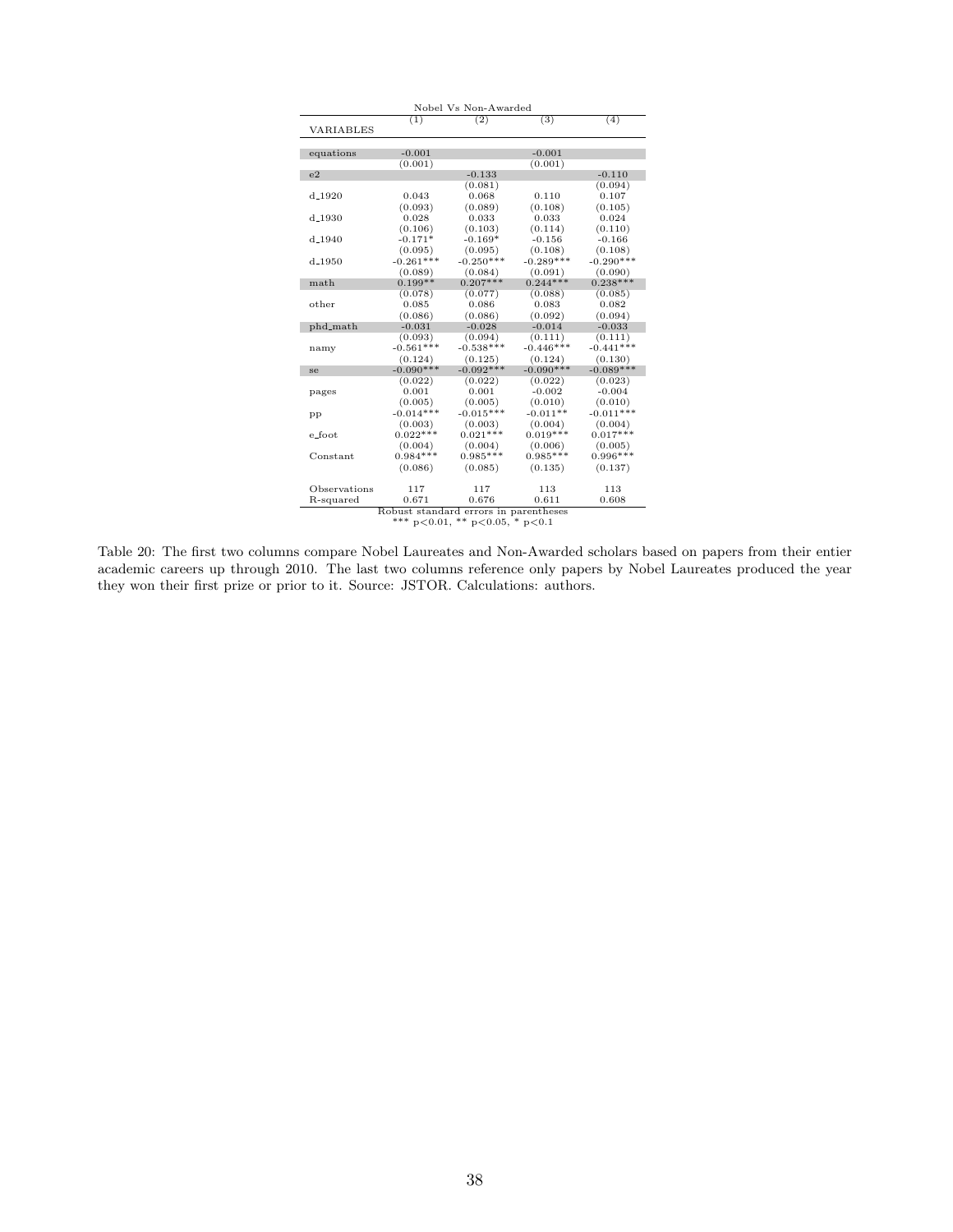|                           |                  | Nobel Vs Awarded+Non-Awarded |                      |                       |
|---------------------------|------------------|------------------------------|----------------------|-----------------------|
| VARIABLES                 | (1)              | (2)                          | $\overline{(3)}$     | (4)                   |
|                           |                  |                              |                      |                       |
| equations                 | $-0.001$         |                              | $-0.001$             |                       |
|                           | (0.001)          |                              | (0.001)              |                       |
| e3                        |                  | $-0.206**$                   |                      | $-0.203**$            |
|                           |                  | (0.091)                      |                      | (0.094)               |
| prize                     | $-0.315***$      | $-0.411***$                  | $-0.288***$          | $-0.392***$           |
|                           | (0.089)          | (0.083)                      | (0.087)              | (0.086)               |
| interaction               | 0.001            |                              | 0.001                |                       |
|                           | (0.001)          |                              | (0.001)              |                       |
| interaction2              |                  | $0.326***$                   |                      | $0.308***$            |
|                           |                  | (0.098)                      |                      | (0.102)               |
| gender                    | $-0.077$         | $-0.077$                     | $-0.075$             | $-0.077*$             |
|                           | (0.048)          | (0.048)                      | (0.048)              | (0.046)               |
| $d_{-1}890$               | $0.245***$       | $0.235***$                   | $0.278***$           | $0.269***$            |
|                           | (0.077)          | (0.074)                      | (0.079)              | (0.075)               |
| $d_{-}1900$               | $0.259**$        | $0.272**$                    | $0.250**$            | $0.257**$             |
|                           | (0.106)          | (0.106)                      | (0.109)              | (0.109)               |
| $d_{-}1910$               | $0.434***$       | $0.437***$                   | $0.413***$           | $0.419***$            |
|                           | (0.076)          | (0.074)                      | (0.080)              | (0.079)               |
| d <sub>-1920</sub>        | $0.244***$       | $0.231***$                   | $0.261***$           | $0.255***$            |
|                           | (0.064)          | (0.065)                      | (0.065)              | (0.066)               |
| d <sub>-1930</sub>        | $0.243***$       | $0.231***$                   | $0.259***$           | $0.252***$            |
|                           | (0.072)          | (0.072)                      | (0.071)              | (0.072)               |
| d <sub>-1940</sub>        | $0.117**$        | $0.104*$                     | $0.141**$            | $0.131**$             |
|                           | (0.060)          | (0.058)                      | (0.061)              | (0.059)               |
| d <sub>-1950</sub>        | 0.020            | 0.012                        | 0.041                | 0.038                 |
|                           | (0.072)          | (0.074)                      | (0.071)              | (0.075)               |
| $math$                    | $0.126**$        | $0.110*$                     | $0.130**$            | $0.121*$              |
|                           | (0.063)          | (0.064)                      | (0.065)              | (0.064)               |
| other                     | $0.129**$        | $0.115**$                    | $0.130**$            | $0.120**$             |
|                           | (0.061)          | (0.058)                      | (0.062)              | (0.060)               |
| phd_math                  | 0.039            | 0.041                        | 0.008                | 0.014                 |
|                           | (0.123)          | (0.123)                      | (0.128)              | (0.128)               |
|                           | $0.277**$        | $0.286***$                   | $0.265**$            | $0.263**$             |
| phd_other                 | (0.110)          | (0.109)                      | (0.115)              | (0.113)               |
|                           | $-0.046*$        | $-0.040**$                   | $-0.052$             | $-0.040$              |
| namy                      | (0.023)          | (0.020)                      | (0.035)              | (0.028)               |
|                           | $-0.015*$        | $-0.015*$                    | $-0.014**$           | $-0.014**$            |
| se                        | (0.009)          | (0.008)                      | (0.006)              | (0.006)               |
|                           | 0.003            | 0.004                        | $-0.001$             | $-0.000$              |
| pages                     | (0.006)          |                              | (0.004)              | (0.004)               |
|                           | $-0.006**$       | (0.006)<br>$-0.007**$        | $-0.004$             | $-0.005*$             |
| pp                        |                  |                              |                      |                       |
|                           | (0.003)          | (0.003)                      | (0.003)              | (0.002)               |
| e_foot                    | 0.007            | $0.007*$                     | 0.005                | 0.005                 |
|                           | (0.005)          | (0.004)                      | (0.004)              | (0.003)               |
| Constant                  | 0.220<br>(0.136) | $0.303**$<br>(0.122)         | $0.227**$<br>(0.110) | $0.321***$<br>(0.103) |
|                           |                  |                              |                      |                       |
|                           |                  |                              |                      |                       |
|                           | 292              | 292                          | 286                  | 286                   |
| Observations<br>R-squared | 0.226            | 0.246                        | 0.195                | 0.212                 |

Table 21: The first two columns compare Nobel Laureates, Awarded Scholars and Non-Awarded Scholars based on all the papers from their entier academic career up trough 2010. The last two columns only reference papers by Nobel Laureates and Awarded Scholars produced the year they won their first prize or prior to it. Source: JSTOR. Calculations: authors.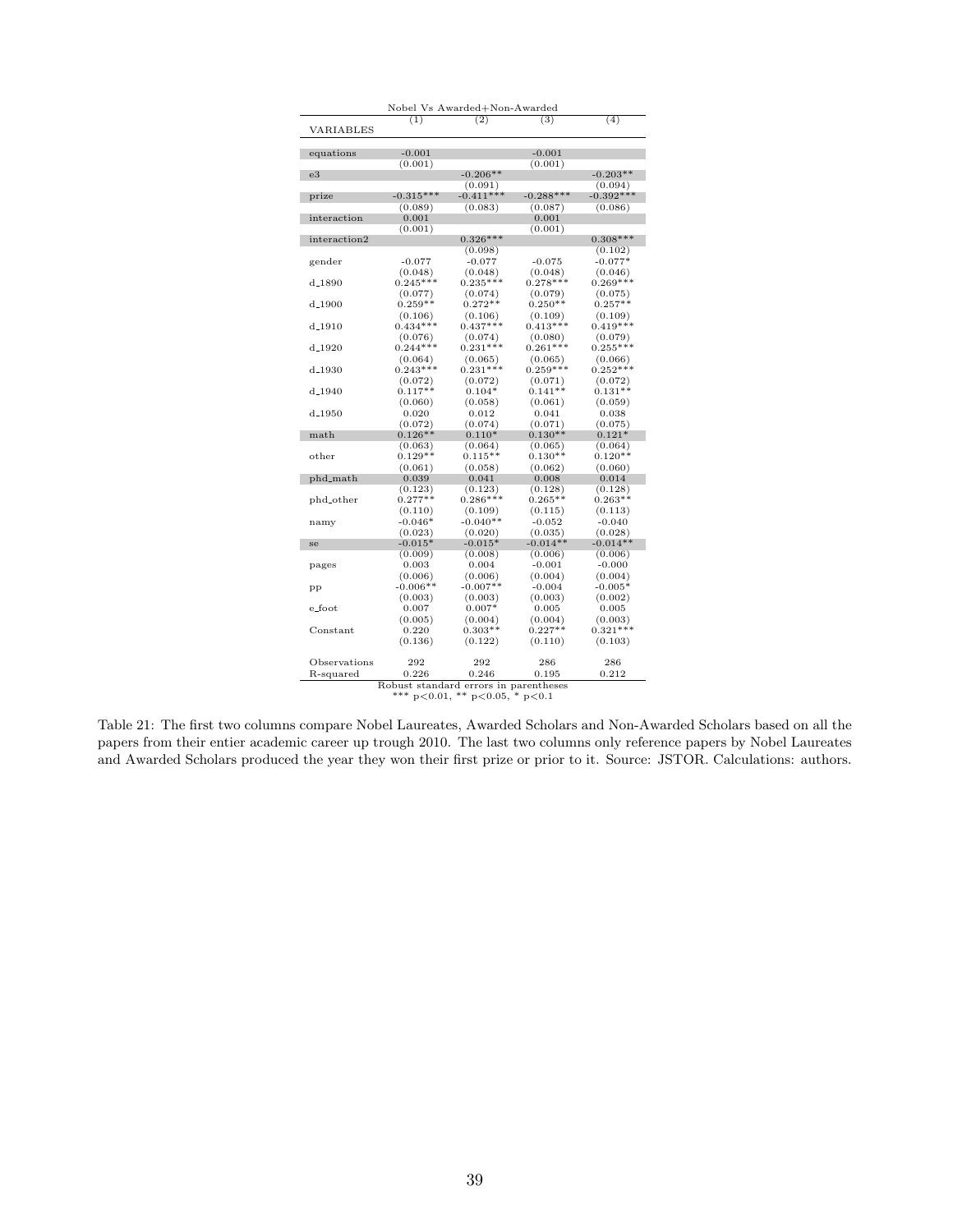| Awarded Vs Non-Awarded                 |             |              |              |             |  |
|----------------------------------------|-------------|--------------|--------------|-------------|--|
|                                        | (1)         | (2)          | (3)          | (4)         |  |
| VARIABLES                              |             |              |              |             |  |
|                                        |             |              |              |             |  |
| equations                              | $-0.001$    |              | $-0.000$     |             |  |
|                                        | (0.001)     |              | (0.000)      |             |  |
| e4                                     |             | $-0.183***$  |              | $-0.148**$  |  |
|                                        |             | (0.060)      |              | (0.064)     |  |
| gender                                 | $-0.105$    | $-0.116$     | $-0.143$     | $-0.149$    |  |
|                                        | (0.126)     | (0.120)      | (0.125)      | (0.120)     |  |
| $d_{-}1920$                            | $0.080*$    | $0.111**$    | $0.105**$    | $0.136**$   |  |
|                                        | (0.045)     | (0.047)      | (0.052)      | (0.053)     |  |
| $d_{-}1930$                            | 0.054       | 0.078        | 0.093        | 0.114       |  |
|                                        | (0.070)     | (0.071)      | (0.075)      | (0.074)     |  |
| $d_{-1940}$                            | $-0.099$    | $-0.056$     | $-0.118$     | $-0.079$    |  |
|                                        | (0.084)     | (0.085)      | (0.086)      | (0.088)     |  |
| d <sub>-1950</sub>                     | $-0.355***$ | $-0.299***$  | $-0.398***$  | $-0.337***$ |  |
|                                        | (0.107)     | (0.108)      | (0.104)      | (0.109)     |  |
| math                                   | $0.132**$   | $0.156***$   | $0.135**$    | $0.152***$  |  |
|                                        | (0.057)     | (0.058)      | (0.058)      | (0.057)     |  |
| other                                  | $-0.087$    | $-0.082$     | $-0.096$     | $-0.090$    |  |
|                                        | (0.067)     | (0.067)      | (0.066)      | (0.067)     |  |
| phd_math                               | $-0.154$    | $-0.144$     | $-0.182*$    | $-0.157$    |  |
|                                        | (0.107)     | (0.105)      | (0.101)      | (0.099)     |  |
| namy                                   | $-0.032$    | $-0.027$     | $-0.087$     | $-0.073$    |  |
|                                        | (0.042)     | (0.038)      | (0.081)      | (0.072)     |  |
| se                                     | $-0.018$    | $-0.019*$    | $-0.009$     | $-0.011$    |  |
|                                        | (0.011)     | (0.011)      | (0.010)      | (0.010)     |  |
| pages                                  | $-0.016***$ | $-0.016***$  | $-0.010*$    | $-0.009*$   |  |
|                                        | (0.005)     | (0.005)      | (0.005)      | (0.005)     |  |
| pр                                     | $-0.008***$ | $-0.008$ *** | $-0.007$ *** | $-0.007**$  |  |
|                                        | (0.003)     | (0.002)      | (0.003)      | (0.003)     |  |
| e_foot                                 | $0.005*$    | $0.005*$     | 0.002        | 0.002       |  |
|                                        | (0.003)     | (0.002)      | (0.003)      | (0.003)     |  |
| $Constant$                             | $1.249***$  | $1.257***$   | $1.133***$   | $1.138***$  |  |
|                                        | (0.067)     | (0.065)      | (0.069)      | (0.067)     |  |
|                                        |             |              |              |             |  |
| Observations                           | 229         | 229          | 227          | 227         |  |
| R-squared                              | 0.398       | 0.419        | 0.364        | 0.381       |  |
| Robust standard errors in parentheses  |             |              |              |             |  |
| *** $p<0.01$ , ** $p<0.05$ , * $p<0.1$ |             |              |              |             |  |

Table 22: The first two columns compare Awarded Scholars with Non-Awarded Scholars based on all of their papers from their entier academic careers up through 2010. The last two columns are based on only the papers by Awarded Scholars produced up to and including the year when they won their first prize. Source: JSTOR. Calculations: authors.